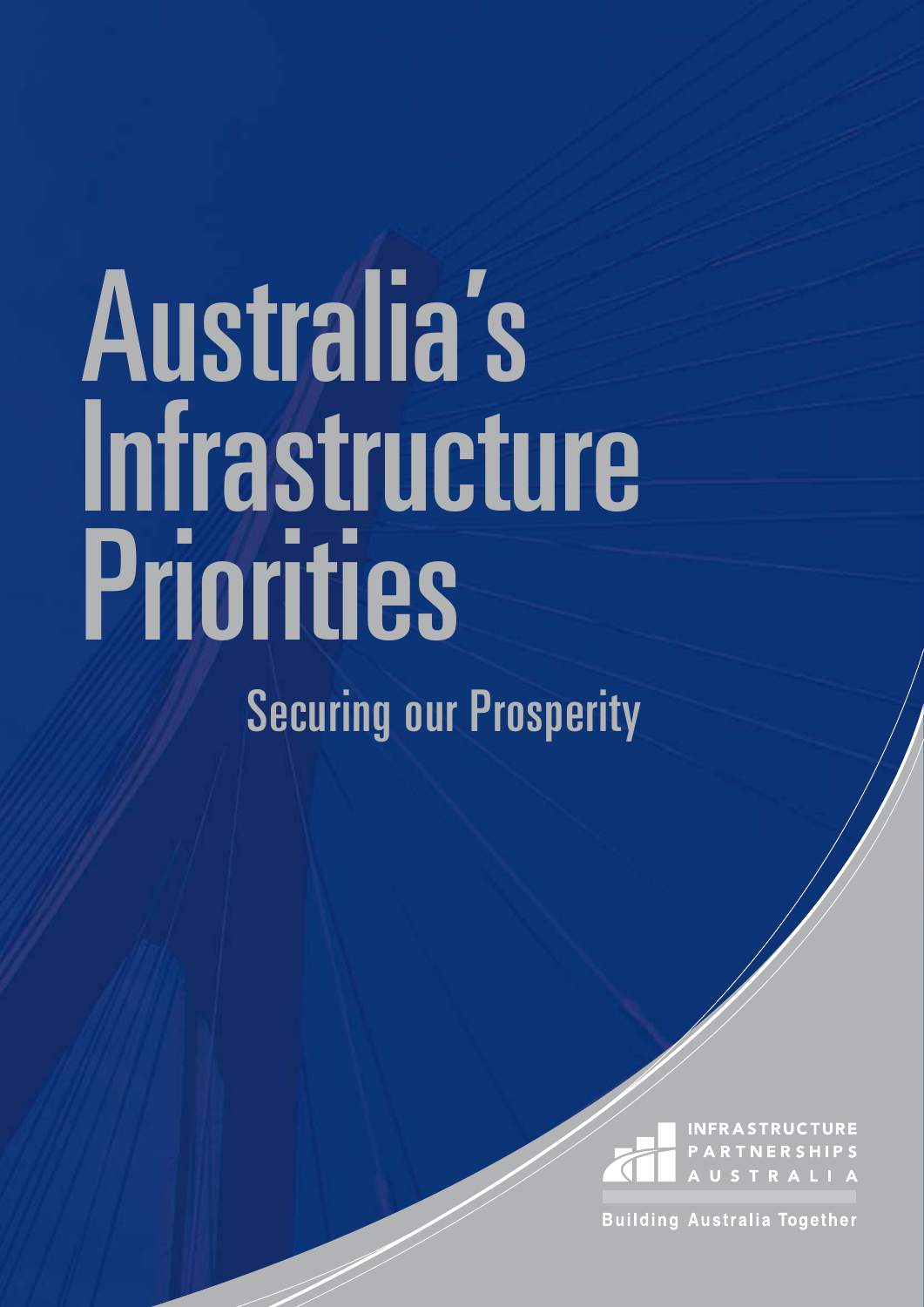#### Infrastructure Partnerships Australia (Including AusCID) – Leading the National Debate on Infrastructure

#### Infrastructure Partnerships Australia is the nation's peak infrastructure body.

Infrastructure Partnerships Australia actively brings together governments, private stakeholders and the community to advance the public debate and champion infrastructure development and service delivery.

## Further information available at: **www.infrastructure.org.au**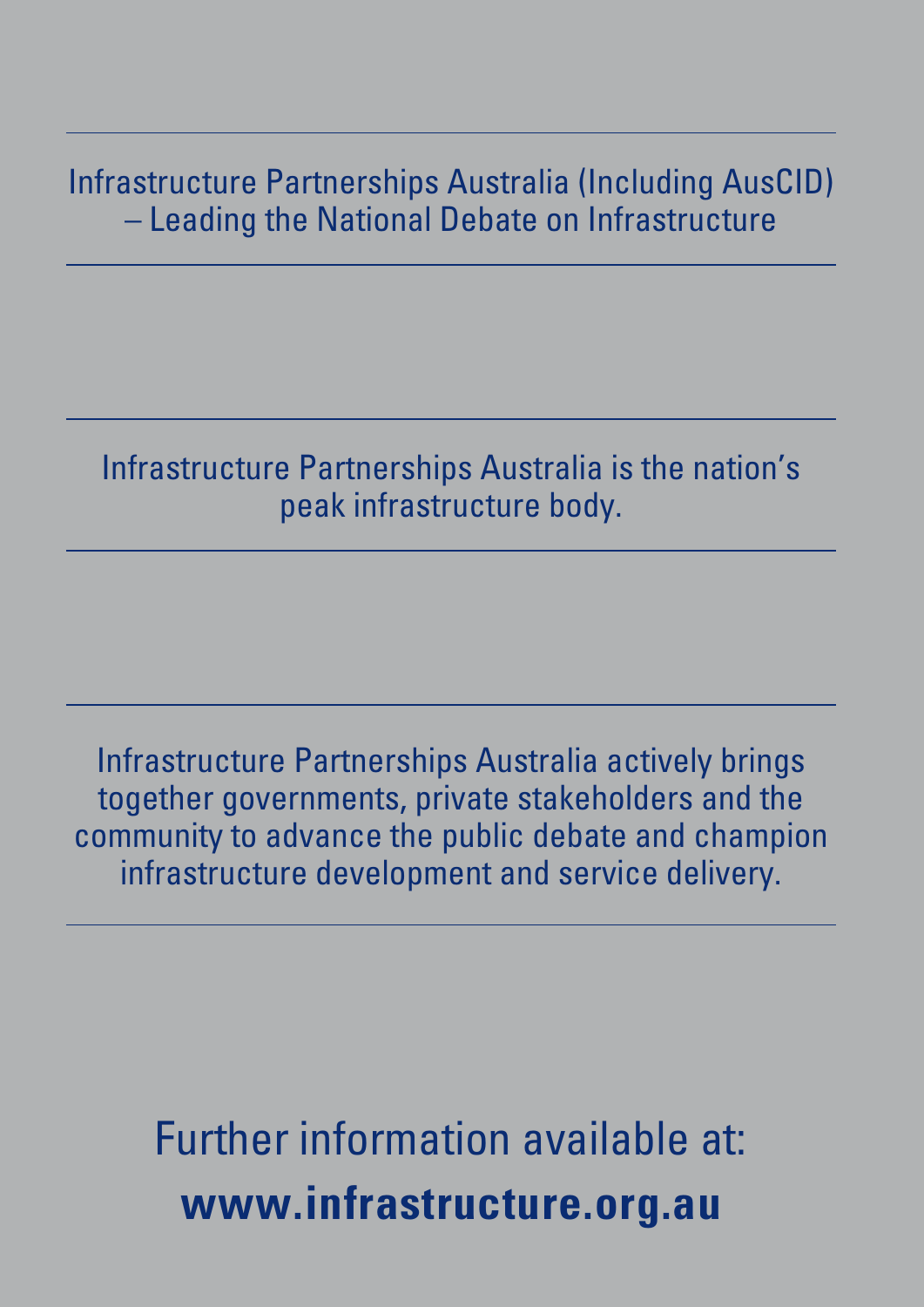8th Floor, 8-10 Loftus Street Sydney NSW 2000 T +61 2 9240 2050 F +61 2 9240 2055 www.infrastructure.org.au



**Building Australia Together**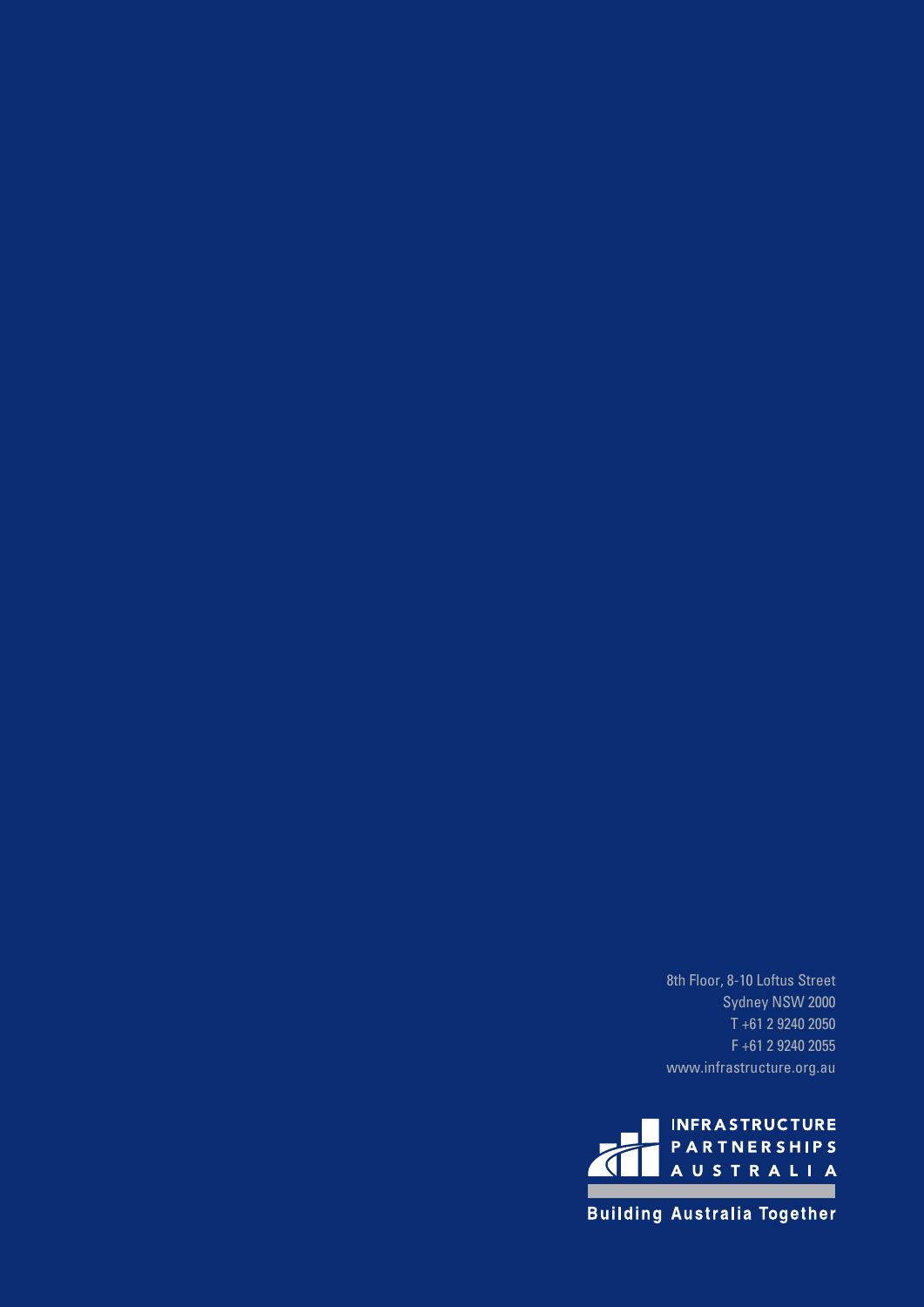# Contents

| 1              | <b>Executive Summary and Key Projects</b>                                                           | 06 |
|----------------|-----------------------------------------------------------------------------------------------------|----|
| 1.1            | <b>Executive Summary</b>                                                                            | 07 |
| 1.2            | <b>Principles</b>                                                                                   | 08 |
| 1.3            | <b>Critical Infrastructure Projects</b>                                                             | 10 |
| $\overline{2}$ | <b>Managing and Securing our Prosperity</b>                                                         | 18 |
| 2.1            | The Next Decade - Can Australia do it again?                                                        | 19 |
| 2.2            | The State of Infrastructure                                                                         | 19 |
| 2.3            | Superannuation, It's Part of the Solution                                                           | 22 |
| 2.4            | The Framework for Sustained Growth                                                                  | 23 |
| 3              | <b>Reforming The Machinery of Government</b>                                                        | 25 |
| 3.1            | A Commonwealth Minister for Infrastructure<br>- A National Perspective in the Infrastructure Debate | 26 |
| 3.2            | <b>Decisive Infrastructure Provision</b><br>- A New Legislative Framework                           | 27 |
| 3.3            | <b>Reforming Government Procurement</b>                                                             | 28 |
| 4              | <b>Delivering What Matters - Six Critical Outcomes</b>                                              | 30 |
| 4.1            | <b>Investing in Our People</b>                                                                      | 31 |
| 4.2            | <b>Urban Liveability</b>                                                                            | 32 |
| 4.3            | <b>Freight Transport Network Expansion</b>                                                          | 36 |
| 4.4            | <b>Energy Security</b>                                                                              | 38 |
| 4.5            | <b>Sustainable Water</b>                                                                            | 39 |
| 4.6            | <b>Strengthening the Communications Backbone</b>                                                    | 40 |
| 5              | <b>Conclusions</b>                                                                                  | 43 |
| 5.1            | <b>Final Comment</b>                                                                                | 44 |
| 5.2            | <b>Bibliography of Sources</b>                                                                      | 45 |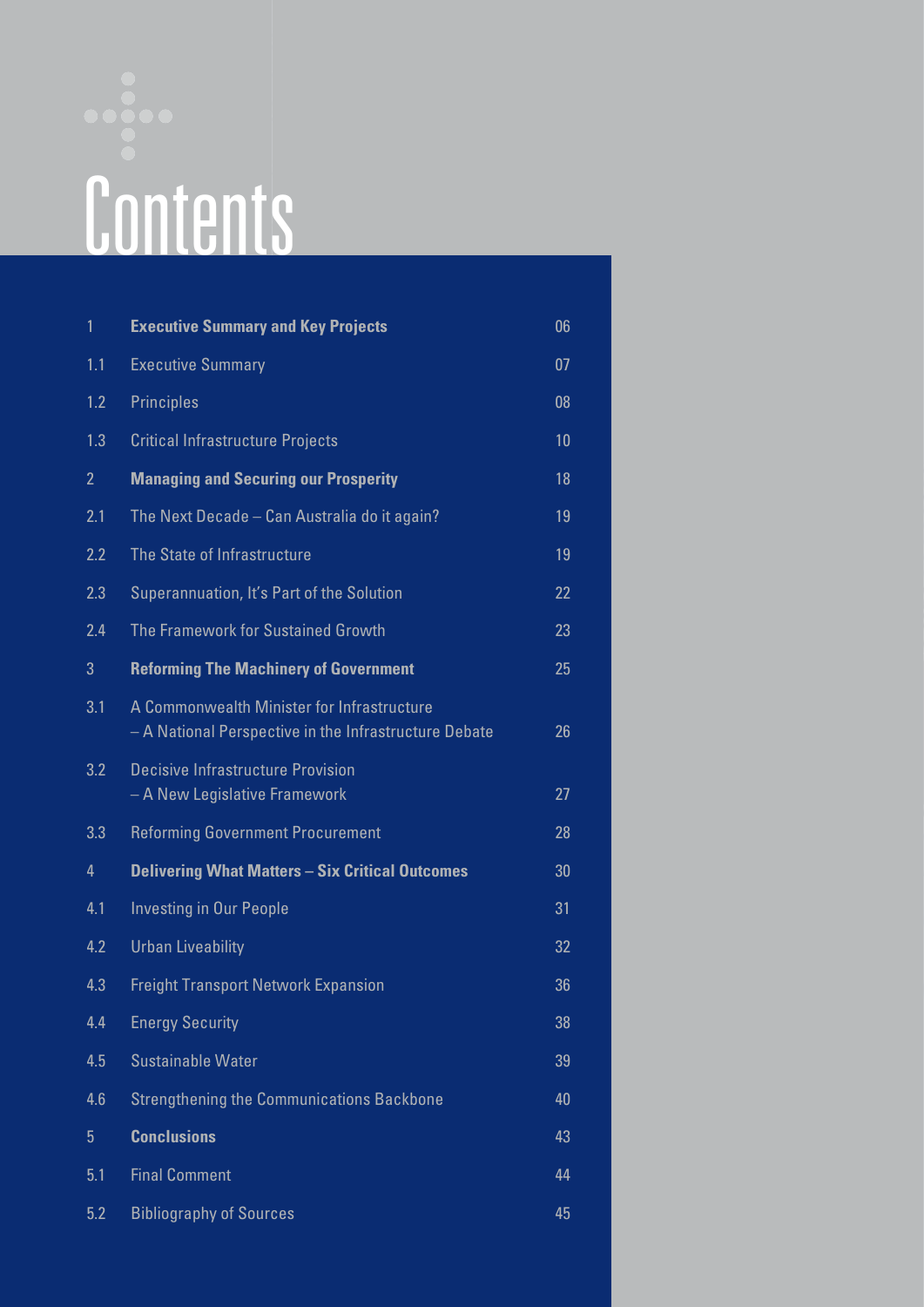## **Recommendations**

Infrastructure Partnerships Australia (IPA) has identified key areas to reform, restore and expand infrastructure and public service delivery in Australia. These recommendations are guided by a suite of initiatives aimed at achieving a broader and deeper vision for Australia's infrastructure requirements and a portfolio of key projects to underpin future productivity growth. Together through the initiatives proposed they will positively contribute towards sustaining annual economic growth of 3-4 per cent over the decades ahead.

#### IPA's recommendations include:

- 1 Appointment of a Commonwealth Minister for Infrastructure and creation of an Office of National Infrastructure Coordination to develop and implement a cohesive and integrated strategy to policy reforms, project identification and delivery.
- 2 All jurisdictions adopt and utilise streamlined approval process for critical infrastructure that reflects a consistent principle of certainty of project execution and delivery.
- 3 Establish a central repository of knowledge and skills the Commonwealth and each State Government to manage the procurement of projects using a 'gateway' process that tests the applicability of traditional procurement and public-private partnerships. This should include an immediate take-up of standardised contracts and commercial principles where possible in all states, that will accelerate speed and quality of procurement for government, reduce bid costs and invite wider participation from industry.
- 4 For the Commonwealth and state governments to address impediments to better urban liveability and functionality of our cities. This must include a focus on affordable housing, health, justice, sporting, cultural and educational needs of our cities.
- 5 An industry wide strategy is required to retain existing and attract new skilled and professional workers, from Australia and abroad, to meet the labour demands in designing, procuring, constructing and operating Australia's next round of infrastructure projects.
- 6 For the States to commit to integrated project plans for land transport with special reference to improved urban transport networks (including completion of ring roads and expansion of public transport capacity).
- 7 Reform of the national supply chain is urgently needed to augment the efficacy and competitiveness of freight movement to market. The Commonwealth Government in conjunction with the states must implement a national freight vision and plan of action.
- 8 Full implementation of a true national energy market, commencing with comprehensive restructuring of NSW electricity market. This is an essential step towards securing energy security.
- 9 To seek the abolition of metropolitan water restrictions by 2012, through new investment in water infrastructure, consistent national approach to water pricing and strong involvement of private sector to bring innovation and risk management skills to the sector.
- 10 Approve a regulatory framework to facilitate competitive and sustainable market for broadband (Fibre to the Node) rollout within 2-3 years.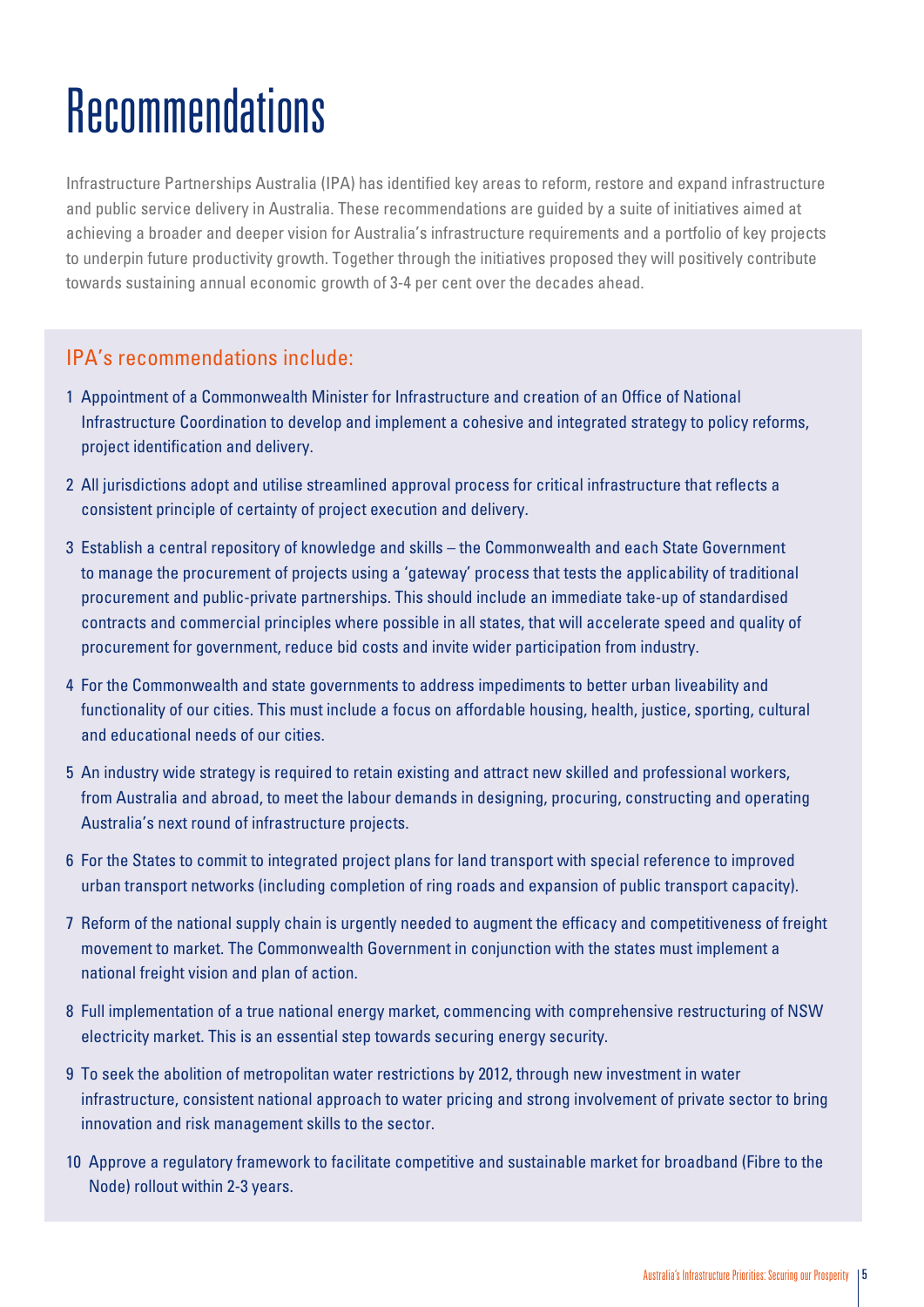## **Executive** Summary and Key Projects

1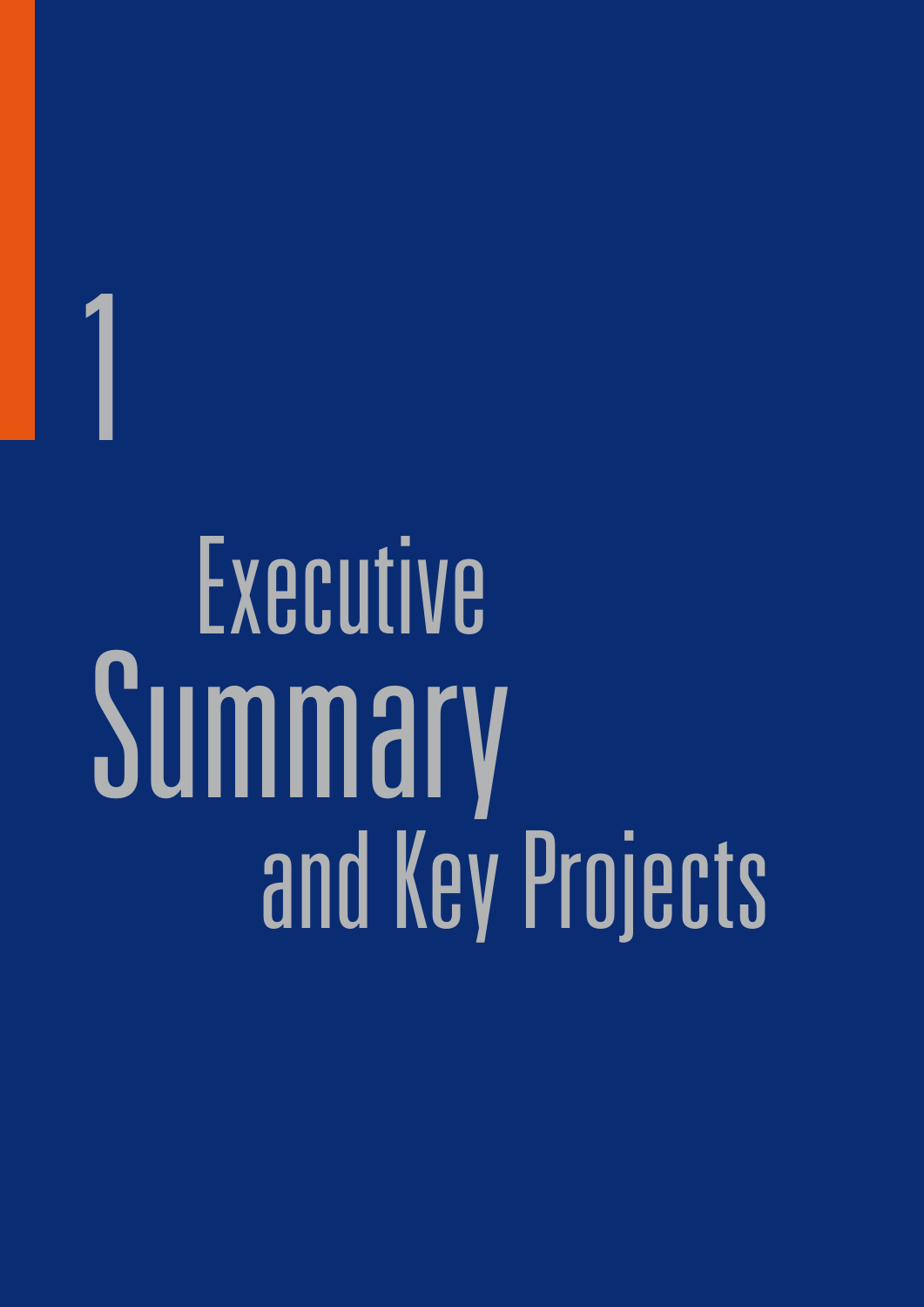## 1.1 ExecutiveSummary

Following Australia's decade of extraordinary economic growth and prosperity, it is appropriate to ask how we secure above-trend economic growth in the decades ahead.

A key purpose of infrastructure is to support enduring economic growth and higher living standards for all Australians. Infrastructure is the oxygen that will sustain Australia's prosperity and prudent and timely investment through reforms to machinery of government and critical new projects that underpin higher productivity are the key.

Australia's infrastructure priorities outlined in this report recognise the reality that infrastructure goes well beyond the simple construction of physical assets. Investing in our people's ability to be productive and contribute to society are our most pressing priorities. These priorities, in skills formation, transport, water and energy for example, traverse state boundaries and underline the importance of a soundly functioning federal system. Without functional relationships between Commonwealth and state governments, the abundance of investment capital for infrastructure will count for very little in helping to meet community expectations.

A key issue for public and private infrastructure in the decades ahead is the need to reform public sector procurement and the machinery of government to ensure timely, forward looking and decisive infrastructure investment.

As the peak industry body in infrastructure, Infrastructure Partnerships Australia (IPA) strongly endorses national leadership within a federal structure. It is important to note that national leadership should not necessarily place an additional burden of funding or delivering infrastructure on the Commonwealth, but rather an increased ability to provide leadership through the creation of a national market for infrastructure. Commonwealth leadership could also help to ensure competitive infrastructure including improved quality in the delivery of services.

The Australian Government is best placed to provide such leadership, to inject a national perspective and, where appropriate, resources to foster the creation of national markets in infrastructure. The case for national leadership is clear, but it must be delivered in a collaborative way. Australia is a diverse continent; the states are closest to their people and know their requirements and they too must step-up to be part of the leadership. The recent increase in infrastructure investment by all state governments augurs well, but this must be seen as the first step of many in the decades ahead.

The challenge is to sustain Australia's annual 3-4 per cent GDP growth for the next two decades. The formation of a governance framework for all levels of government to translate policies to action through six areas of reform in critical areas of the economy should form the core of the agenda, including;

- 1 Investment in our people
- 2 Urban Liveability
- 3 Freight and transport network expansion
- 4 Energy security
- 5 Sustainable water, and
- 6 Strengthening the communications backbone

Without fundamental reform and investment in these sectors, Australia will deny itself the opportunity to lift productivity and sustain its hard earned economic growth record.

It is now time to reform, restore and expand Australia's infrastructure.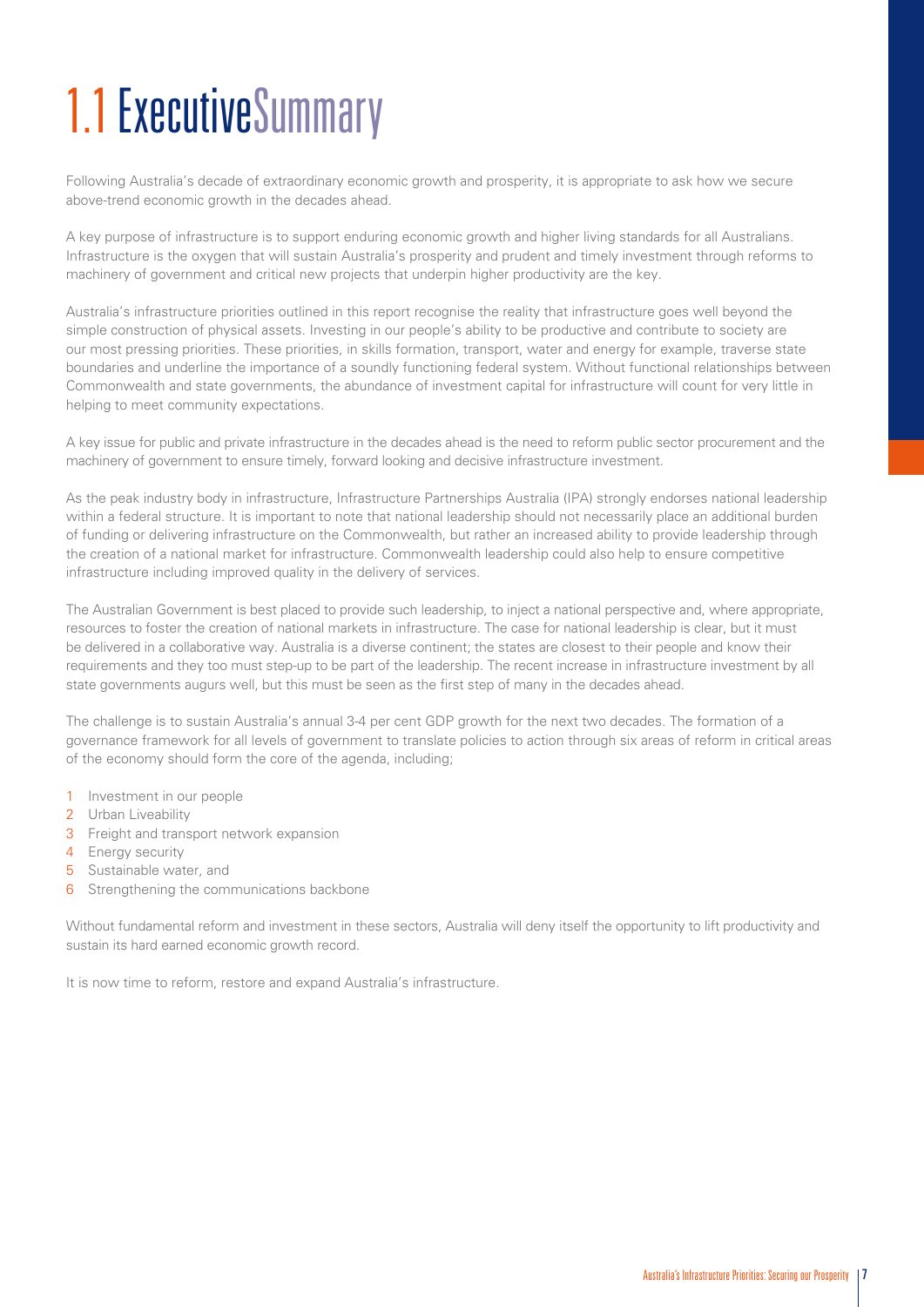## 1.2 InfrastructurePolicyPrinciples

Infrastructure Partnerships Australia (IPA) is committed to principles of efficiency, innovation, customer service, safety, equity, reliability, value for money and excellence in the design, construction and operation of infrastructure. In achieving these outcomes, governments must have access to a broad spectrum of procurement options involving both public and private sectors. IPA is committed to the following policy principles.

**Financing Methodology** IPA supports the use of a range of financing options, public and private, in meeting the infrastructure needs of the nation. A range of finance options should be pursued, from public sector debt raisings to private sector debt and equity. Any assessment of the scale of investment required to meet Australia's current and emerging infrastructure needs indicates the size of the task is enormous and that governments need to tap the pool of private sector capital and risk management capability.

**Superannuation** Australians have accumulated more than a trillion dollars of retirement savings, representing one of the largest pools of managed funds in the world. IPA advocates for the need for a national pipeline of projects that can harness the retirement savings of Australians to help finance the next round of social and economic infrastructure projects.

**Regulation & Planning** IPA believes that greater certainty is required in the regulatory frameworks that impact on infrastructure investment. In moving to procure the nation's next round of projects, governments should streamline frameworks to allow, where possible, a whole of government 'one stop shop' for infrastructure including a central PPP agency skilled in all aspects of procurement.

**Political Risk** IPA believes that any partnerships must allow for the appropriate transfer of risk between the public and private sectors. In particular, the 'political' risk requires significant attention from both government and industry. The long term sustainability of a PPP market will depend on community viewpoint and a recognition and sharing of political risk. Government and industry must together recognise the often inherently controversial nature of major infrastructure projects and partner to reach out to the community about the outcomes, cost savings and superior benefits.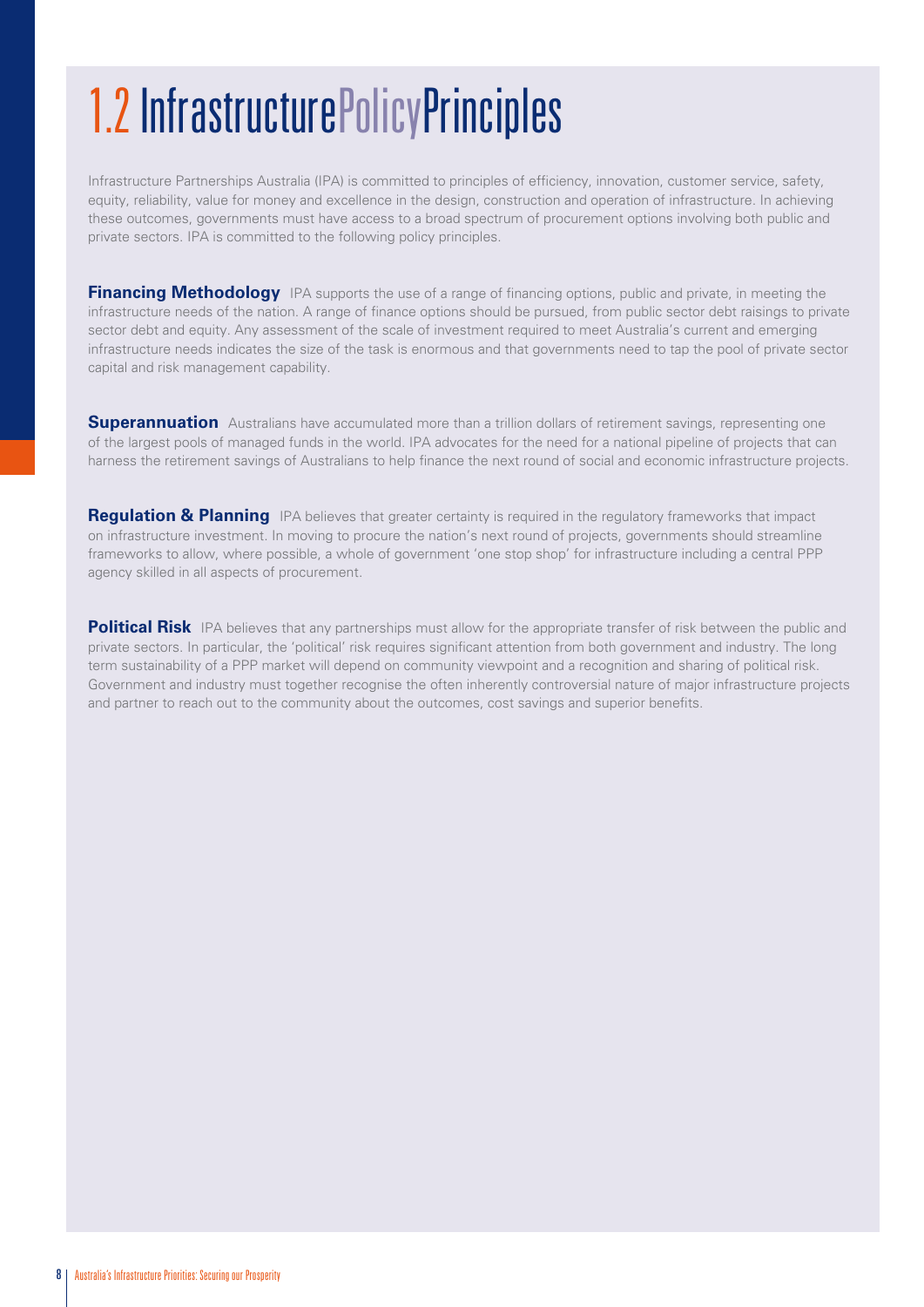## InfrastructureProjectPrinciples

IPA believes that infrastructure adds more to the nation than mere balance sheets and building sites. Infrastructure is the key to how we do business, how we cater for the economic and social needs of the community. IPA believes that infrastructure assists Australia in the following ways;

**Economic Advancement** Infrastructure enables Australia to do business, for the community to function and underpins Australia's standard of living. An efficient, safe, reliable and cost effective infrastructure is fundamental to Australia sustaining its record strong economic growth.

**Social Cohesion and Inclusion** Social infrastructure and public services contributes positively to binding together communities and therefore fosters greater social cohesion. The private sector can assist government in the delivery of services and assets that foster social inclusion and harmony, such as education, child care, aged care, social housing assets and health services.

**Regional Development** Soundly functioning transport networks can contribute towards efficiently distribute economic activity towards regional, rural and remote communities. Access to economic opportunities can help foster better social outcomes and sustain regional economies.

**Enhanced Innovation** Australia pioneered the development of privately financed procurement options for government. Australia's bankers, constructors, advisors, operators and regulators have achieved global leadership in the development of procurement models. Private sector involvement fosters innovation in the design, delivery, operation and maintenance coupled with skills transfer with the public sector.

**National Security** The private sector has an increasingly important role to play in supporting governments with achieving its national security objectives. The private sector also has a strong role in the provision of police, correctional services, justice, immigration, customs and defence facilities.

The Australian Defence Force will continue to benefit from private sector innovation, risk management and delivery of support services.

**Financing Methodology** IPA is not solely dedicated to the use of private finance to meet our infrastructure challenges. IPA acknowledges the capacity - and sometimes the desirability – of government finance. IPA supports the use of a range of financing options, public and private, on a base by case basis to meet the specific needs of each project. However, IPA does recognise the enhanced innovation and discipline that private sector project management can deliver to appropriate projects.

**Cultural and Urban Amenity** The right infrastructure can provide for significant cultural advancement and community benefit. Major facilities such as performing arts facilities, art galleries, concert venues, sporting stadia, convention and exhibition facilities and foreshore developments can all be financed and constructed by the private sector. Urban liveability will be further lifted by innovative programs to reduce congestion, particularly on the transport network.

**Sustainable Future** The most vital resources to the Australian community are those of our natural environment, such as water, national parks and open space. Market based solutions that allow for the innovation and risk management skills of the private sector will be critical towards a sustained and meaningful adjustment to a world where climate change, changing rainfall patterns and carbon abatement are a reality.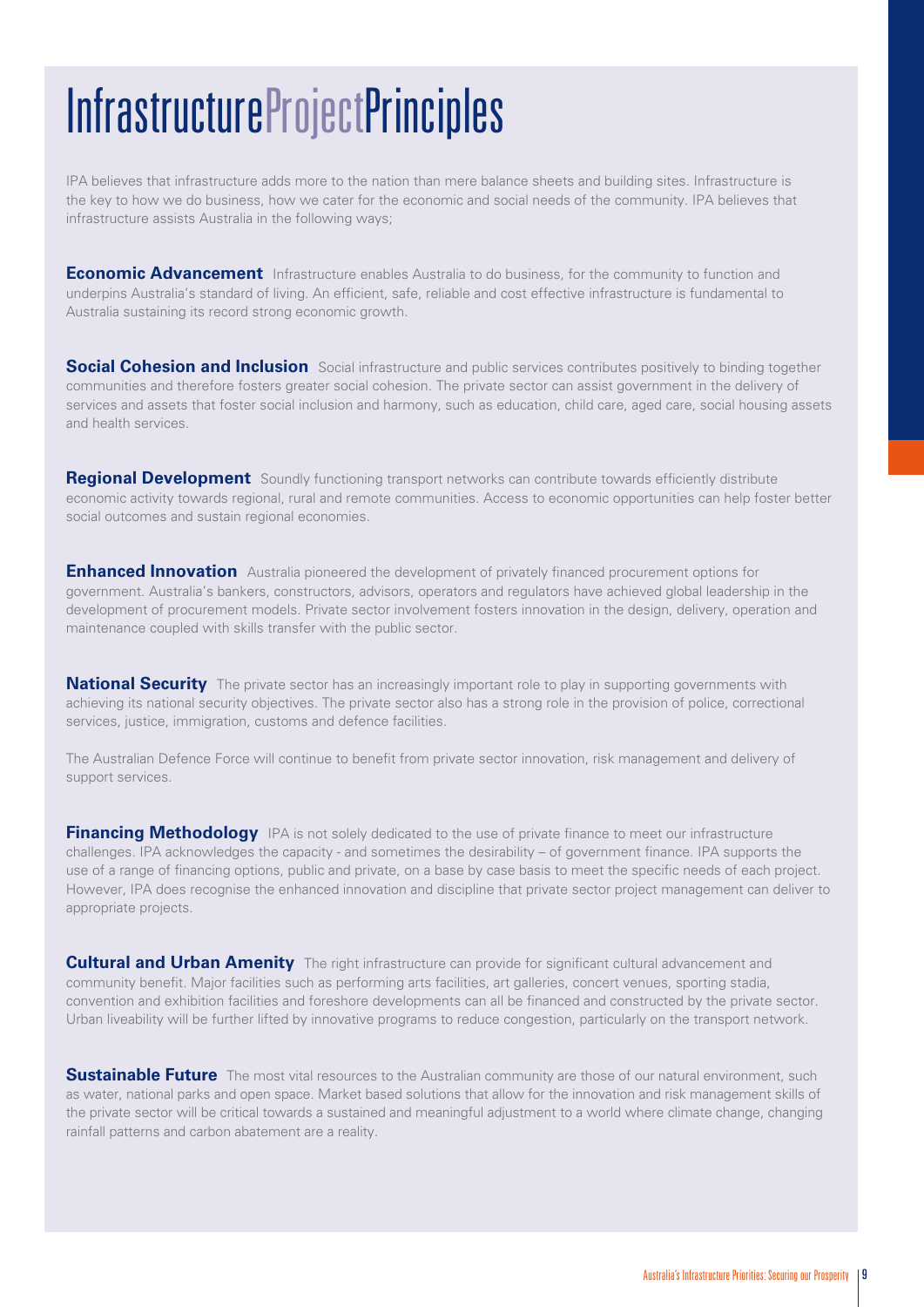## 1.3 Critical Infrastructure Projects

## Summary of National Policy Reforms

| <b>REFORM</b>                                | <b>DESCRIPTION</b>                                                                                                                                                                                                                                                                                                                                                                                                       |
|----------------------------------------------|--------------------------------------------------------------------------------------------------------------------------------------------------------------------------------------------------------------------------------------------------------------------------------------------------------------------------------------------------------------------------------------------------------------------------|
| Minister for Infrastructure                  | The appointment of a dedicated Australian Government Minister for Infrastructure.                                                                                                                                                                                                                                                                                                                                        |
| Office of Infrastructure<br>Coordination     | Creation of a new Federal agency within DoTARS to ensure coherent management of<br>specific purpose grants and forward planning of infrastructure.                                                                                                                                                                                                                                                                       |
| Reform Government<br>Procurement             | Modernise government procurement practices. Champion outcomes based specifications,<br>sanctions for non-achievement to meet set public policy objectives. Maximise innovation and<br>whole of life risk management skills of private sector.                                                                                                                                                                            |
| A New Legislative<br>Framework               | All states adopt streamlined approval processes for critical infrastructure.                                                                                                                                                                                                                                                                                                                                             |
| Skills Investment                            | A multi-faceted approach to address the challenge of sourcing skilled labour; including<br>retention of existing and attraction of new labour to infrastructure, with a particular focus on<br>skilled project managers and directors.                                                                                                                                                                                   |
| Public Health                                | Deployment of new health facilities in growth and high demand areas; Increased use of<br>private sector in delivery and whole-of-life operation of public hospitals and their precincts                                                                                                                                                                                                                                  |
| Affordable Housing                           | Bring forward innovative long term solutions to expand the housing stock and quality of<br>affordable housing in cities and key regional areas. This will allow for the accommodation of<br>vital low skilled and essential service workers.                                                                                                                                                                             |
| <b>National Water Market</b>                 | Creation of a functioning national market in water to allow water to flow to its highest<br>value uses. Steps include the creation of a market for discretionary water; the removal<br>of impediments to private sector participation which will build a service culture through<br>competition; and, the expansion of existing water market to include the urban sector,<br>allowing for rural to urban water transfer. |
| National High Speed<br>Data Network          | Creation of a market framework to allow for the roll out of a national fit for purpose high<br>band-width data network. The market framework must engender principals of sustainable<br>competition and diversity of supply.                                                                                                                                                                                             |
| National Energy Market                       | Creation of a genuine National Energy Market, including the construction of inter-connectors,<br>new base load capacity and structural reform of the NSW electricity industry.                                                                                                                                                                                                                                           |
| National Supply<br><b>Chain Vision</b>       | Development of an integrated national logistics supply chain. This will require a focus on the<br>entire chain and improving the interoperability between transport modes to achieve greater<br>efficiency and effectiveness.                                                                                                                                                                                            |
| National Advanced Train<br>Management System | Development and procurement of a national advanced train management system across the<br>national rail network.                                                                                                                                                                                                                                                                                                          |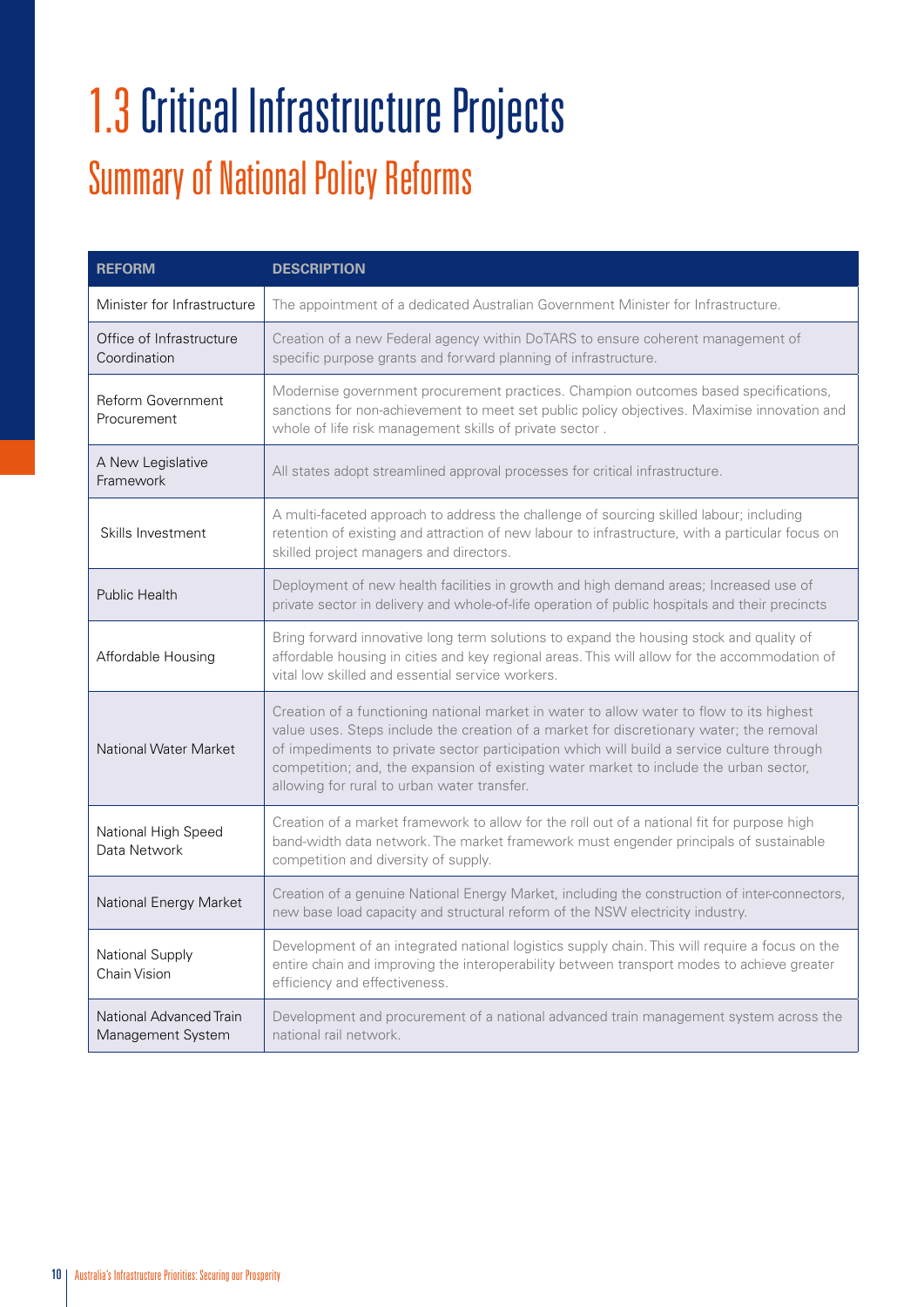## Summary of Significant Projects by Jurisdiction New South Wales

| <b>PROJECT</b>                                       | <b>DESCRIPTION</b>                                                                                                                                                                                                                                                          |
|------------------------------------------------------|-----------------------------------------------------------------------------------------------------------------------------------------------------------------------------------------------------------------------------------------------------------------------------|
| Northern Beaches<br>Hospital                         | Development of a new hospital and health precinct at Frenchs Forest to service population<br>growth in Sydney's north.                                                                                                                                                      |
| <b>Expanded Sydney</b><br><b>Convention Centre</b>   | Expansion of conferencing and exhibition capacity in Sydney, to allow Sydney to meet<br>growing demand in business events.                                                                                                                                                  |
| F3 Connection                                        | Construction of a motorway link between the F3 M2 and M7 Westlink                                                                                                                                                                                                           |
| F6 Freeway Extension                                 | Completion of the northern section of the F6 Freeway, completing the missing link on<br>Sydney's radial freeway network.                                                                                                                                                    |
| North West Rail Link                                 | Construction of a new heavy rail link from Cheltenham to Rouse Hill to service growth corridor.                                                                                                                                                                             |
| South West Rail Link                                 | Construction of a new heavy rail link to service the South West growth corridor.                                                                                                                                                                                            |
| Sydney Metro                                         | Formation of a Sydney metro to provide high quality commuter service that would include<br>construction of a new harbour rail crossing to link with the existing southern line at Everleigh.                                                                                |
| Pacific Highway upgrades                             | Completion of a 4 lane dual carriageway from Sydney to Brisbane by 2015.                                                                                                                                                                                                    |
| Northern Beaches<br>Connection (Spit Bridge)         | Expansion of current or construction of a new bridge or tunnel to ease chronic urban<br>congestion issues affecting Sydney's northern beaches.                                                                                                                              |
| Hume Highway Upgrades                                | Completion of residual sections to provide a 4 lane standard for the Hume Highway from<br>Melbourne to Sydney by 2012.                                                                                                                                                      |
| Sydney Light Rail<br>Expansion                       | Expansion of Sydney's existing light rail network. This augmentation to include additional<br>destinations to the east, the west and a Circular Quay loop-back                                                                                                              |
| Rail Network<br>Refurbishment                        | Complete refurbishment of Sydney wide rail network in partnership with the private sector;<br>inclusive of signal and track upgrades.                                                                                                                                       |
| M4 East and M4 to<br>Botany (Marrickville)<br>Tunnel | Construction of a road link from the M4 at Strathfield to the City West Link at Anzac Bridge;<br>as well as a 13 kilometre tunnel to link the M4 motorway to the Port precinct at Port Botany.                                                                              |
| Sydney Ports Intermodal<br>Facility (Enfield)        | Fast track approval for the construction of a new inter-modal facility at Enfield to service an<br>expanded Port Botany.                                                                                                                                                    |
| Sydney Ports Intermodal<br>Facility (Moorebank)      | Construction of an additional inter-modal facility at Moorebank to service projected growth,<br>with quality connections to national road and rail networks.                                                                                                                |
| Northern Sydney<br>Freight Works                     | Increase rail freight capacity on the 150 km line between North Strathfield and<br>Broadmeadow, where track is shared between freight & intensive passenger rail. Includes<br>line quadruplication and will allow rail freight to operate during current exclusion periods. |
| Newcastle Channel<br>Deepening                       | Deepening of the channel at Port Newcastle, Australia's major coal export port.                                                                                                                                                                                             |
| Liverpool Range Tunnel                               | Construction of a new tunnel to efficiently transport coal from the Gunnedah basin to Port<br>Newcastle, along with port capacity upgrades.                                                                                                                                 |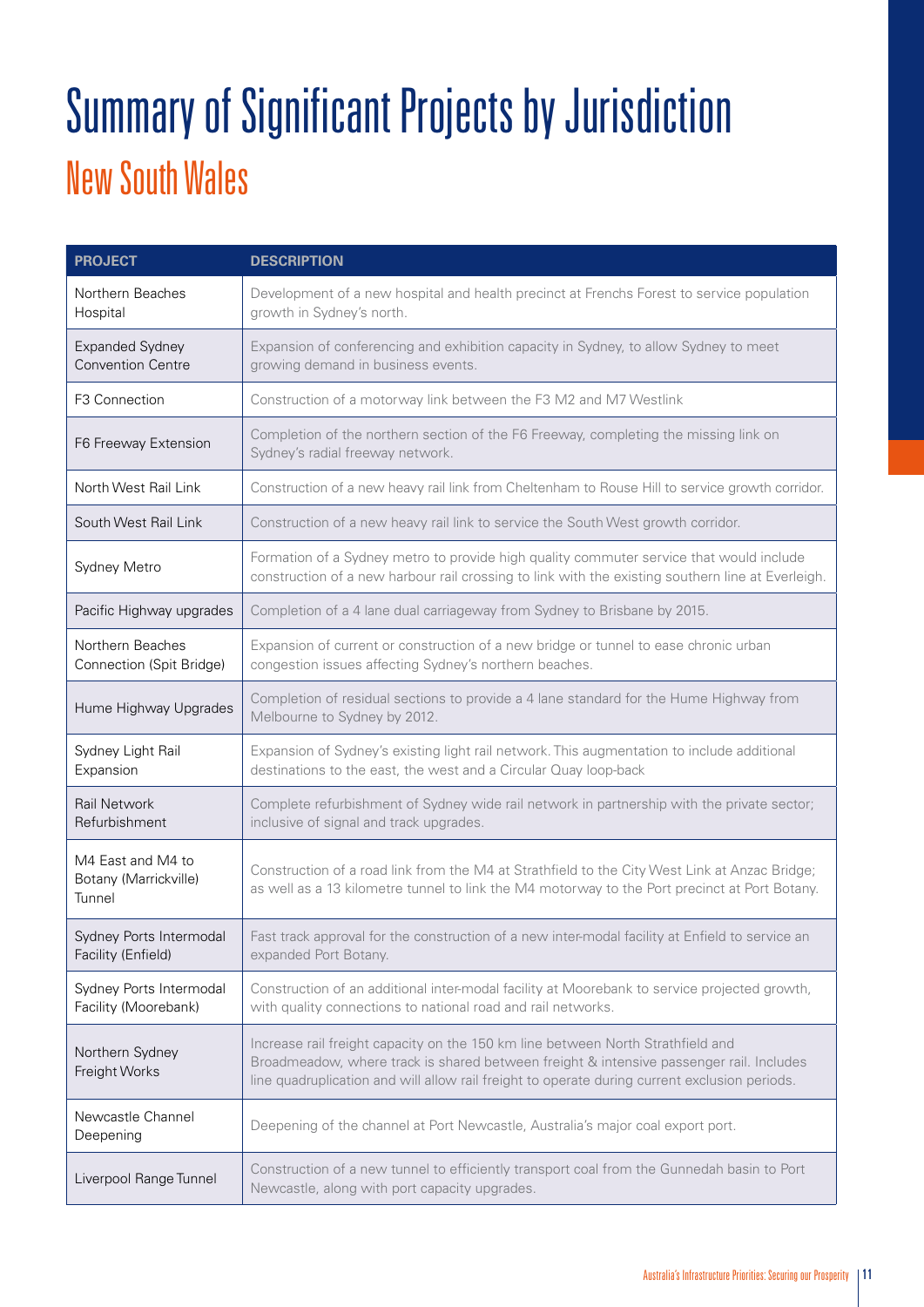| Port Botany and Port<br>Kembla Development | Redevelopment of Port Botany and Port Kembla to streamline port side and land side<br>movement of freight.                                                                               |
|--------------------------------------------|------------------------------------------------------------------------------------------------------------------------------------------------------------------------------------------|
| Southern Sydney<br>Freight Line            | Construction of a new 35 km dedicated freight link from Macarthur station to east of Sefton.                                                                                             |
| Inland (North South)<br>Rail Corridor      | Construction of a new rail corridor to provide a new, efficient freight rail corridor to connect<br>Melbourne, Sydney and Brisbane.                                                      |
| NSW Base Load<br>Electricity               | Construction of two new base-load power stations to increase base load capacity of NSW<br>and structural reform of the NSW electricity industry.                                         |
| <b>Energy Market Reforms</b>               | Investment in inter-connectors to better source electricity across stat borders, together with<br>the restructuring of the NSW electricity sector.                                       |
| National Energy Market                     | Creation of a true national energy market, including the development of inter-connectors,<br>new base load capacity and structural reform of the NSW electricity industry.               |
| <b>Botany Aquifer</b><br>Harvesting        | Sustainable exploitation of the Botany Aquifer, which could provide 2-3 per cent of Sydney's<br>metropolitan water supply.                                                               |
| Sustainable Water                          | Recycled Water Projects in Western Sydney including significant scale projects such as<br>Camellia.                                                                                      |
| <b>Central Coast</b><br>Desalination       | Construction of a new desalination plant to augment water supply to the NSW central coast.                                                                                               |
| Sustainable Water                          | NSW to commit to a goal for abolition of metropolitan water restrictions by 2012. Establish a<br>consistent national approach to water pricing and targets for recycling of waste water. |
| Sustainable Water                          | Promote contestability in provision of water services to drive up competition and innovation<br>towards better service standards.                                                        |
| Irrigation Efficiencies                    | Funding for the removal or remediation of unlined trench irrigation channels, as well as<br>metering and control of water flow.                                                          |

### Victoria

| <b>PROJECT</b>                           | <b>DESCRIPTION</b>                                                                                                                                                                                                                                                         |
|------------------------------------------|----------------------------------------------------------------------------------------------------------------------------------------------------------------------------------------------------------------------------------------------------------------------------|
| Box Hill Hospital<br>Redevelopment       | Total redevelopment of the existing hospital into an integrated health campus, providing<br>inpatient and outpatient services, new ambulance facilities and integrated outpatient<br>services.                                                                             |
| Victorian Schools Project                | Plan to develop new schools in growth corridors and redevelop existing public schools,<br>drawing on the successes of the NSW Schools 1 & 2 PPP Projects.                                                                                                                  |
| Melbourne Wholesale<br>Market Relocation | The design, maintenance and construction of a new fresh goods market at a new site at<br>Cooper Street, Epping. This will allow for land at Port Melbourne to be better utilised and<br>provide a new, state of the art hub for the wholesale and retail of fresh produce. |
| <b>By-Pass Projects</b>                  | Completion of the Geelong Bypass including a link to the Surf Coast Highway and<br>construction of a Frankston by-pass and Goulburn Valley Hwy at Nagambie and Shepparton.                                                                                                 |
| East-West transport Link                 | Provide linkages between the East & West growth corridors via underground road and public<br>transport links across Melbourne.                                                                                                                                             |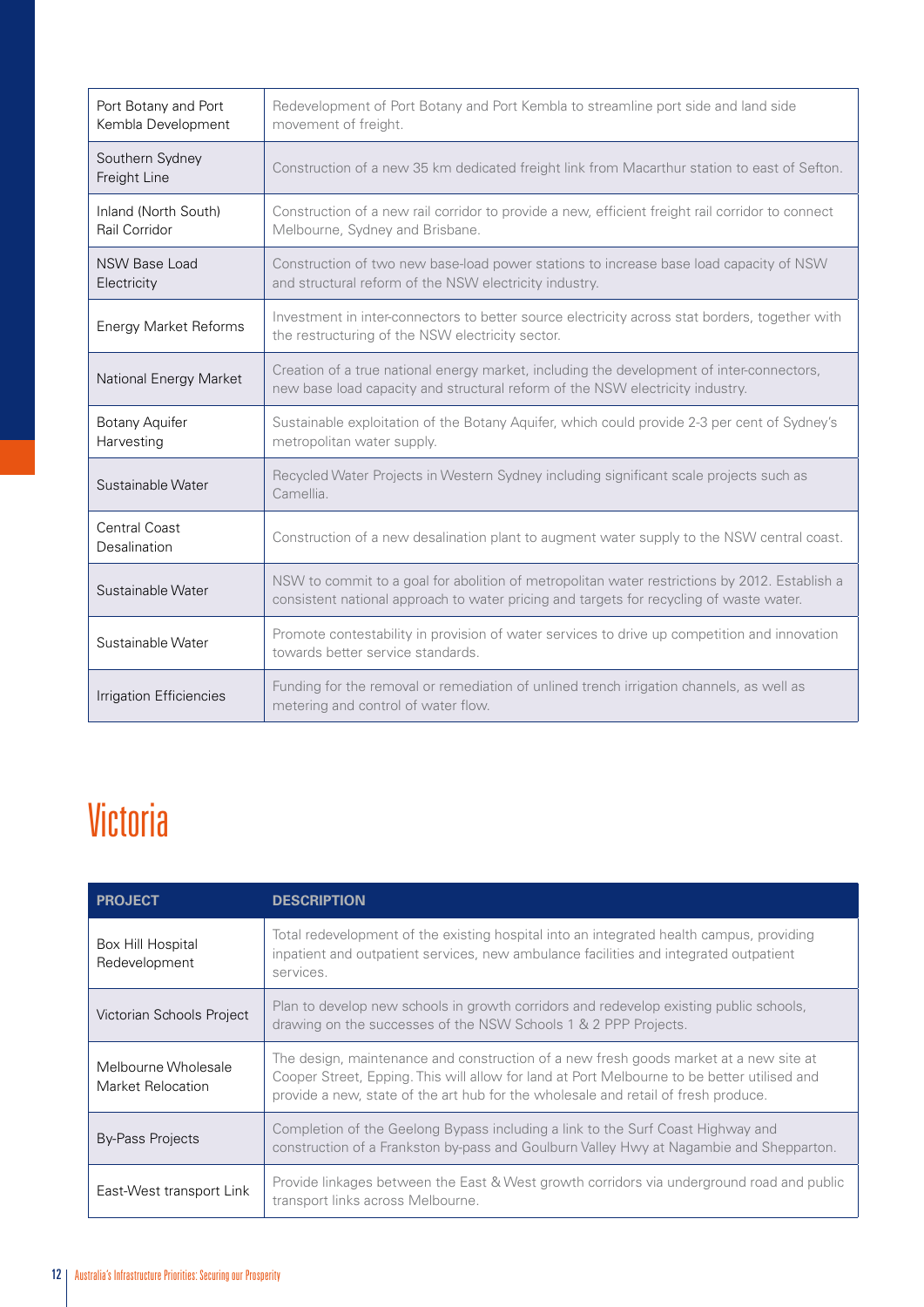| Metropolitan Ring Road                                                         | Extension of the Metropolitan Ring Road from Greensborough Road to connect to the<br>Eastlink Freeway.                                                                                              |
|--------------------------------------------------------------------------------|-----------------------------------------------------------------------------------------------------------------------------------------------------------------------------------------------------|
| Triplication of the<br>Dandenong Rail Line                                     | Construction of a third heavy rail line servicing Caulfield to Dandenong to cater for projected<br>population growth.                                                                               |
| Refranchising of Rail &<br>Tram Systems                                        | Renewing the franchises of the private sector operators of Melbourne's rail and tram<br>networks, with provision for new rolling stock.                                                             |
| Melbourne Channel<br>Deepening                                                 | To enable large scale container ships to enter Port Melbourne, ensuring competitive and cost<br>effective freight movement.                                                                         |
| Dynon Rail Hub                                                                 | Construction of a new dual gauge rail line into Port Melbourne to increase efficiency of<br>freight movement and improve port access.                                                               |
| Melbourne-Adelaide<br>Crossing Loop<br>Extensions                              | Construction of new and extension of existing loops on the Melbourne-Adelaide rail corridor<br>to cope with anticipated growth.                                                                     |
| North South Rail Corridor                                                      | Construction of a new rail corridor to provide a new, efficient freight rail corridor to connect<br>Melbourne, Sydney and Brisbane.                                                                 |
| Western Vic Track<br>Upgrades                                                  | To upgrade sections of poor quality track in Western Victoria, including re-railing, increasing<br>ballast depth and eliminating the gap in concrete sleepers between Melbourne and Adelaide.       |
| <b>Energy Market Reforms</b>                                                   | Investment in inter-connectors to better source electricity across state borders.                                                                                                                   |
| Bendigo/Ballarat Pipeline                                                      | Construction of a Goldfields pipeline to link Ballarat to the Goulburn water system via the<br>Bendigo pipeline.                                                                                    |
| Melbourne Desalination<br>Plant                                                | Fast tracked approval and construction of a desalination plant to augment potable water and<br>aid in drought-proofing Melbourne.                                                                   |
| <b>Werribee District</b><br>Recycled Water Scheme<br>(Western Treatment Plant) | A project to recycle commercial quantities of waste water from Melbourne's Western<br>Treatment plant. The project will provide 8,500 mega litres per annum to more than 100<br>agricultural users. |
|                                                                                |                                                                                                                                                                                                     |
| Latrobe Recycled<br>Water Scheme (Eastern<br>Treatment Plant)                  | A project to transfer up to 80 per cent of recycled water from the Eastern Treatment Plant to<br>the Latrobe valley, servicing agricultural users.                                                  |
| Sustainable Water                                                              | All states set a goal for abolition of metropolitan water restrictions by 2012. Establish a<br>consistent national approach to water pricing and targets for recycling of waste water.              |
| Sustainable Water                                                              | Promote contestability in provision of water services to drive-up competition and innovation<br>towards better service standards.                                                                   |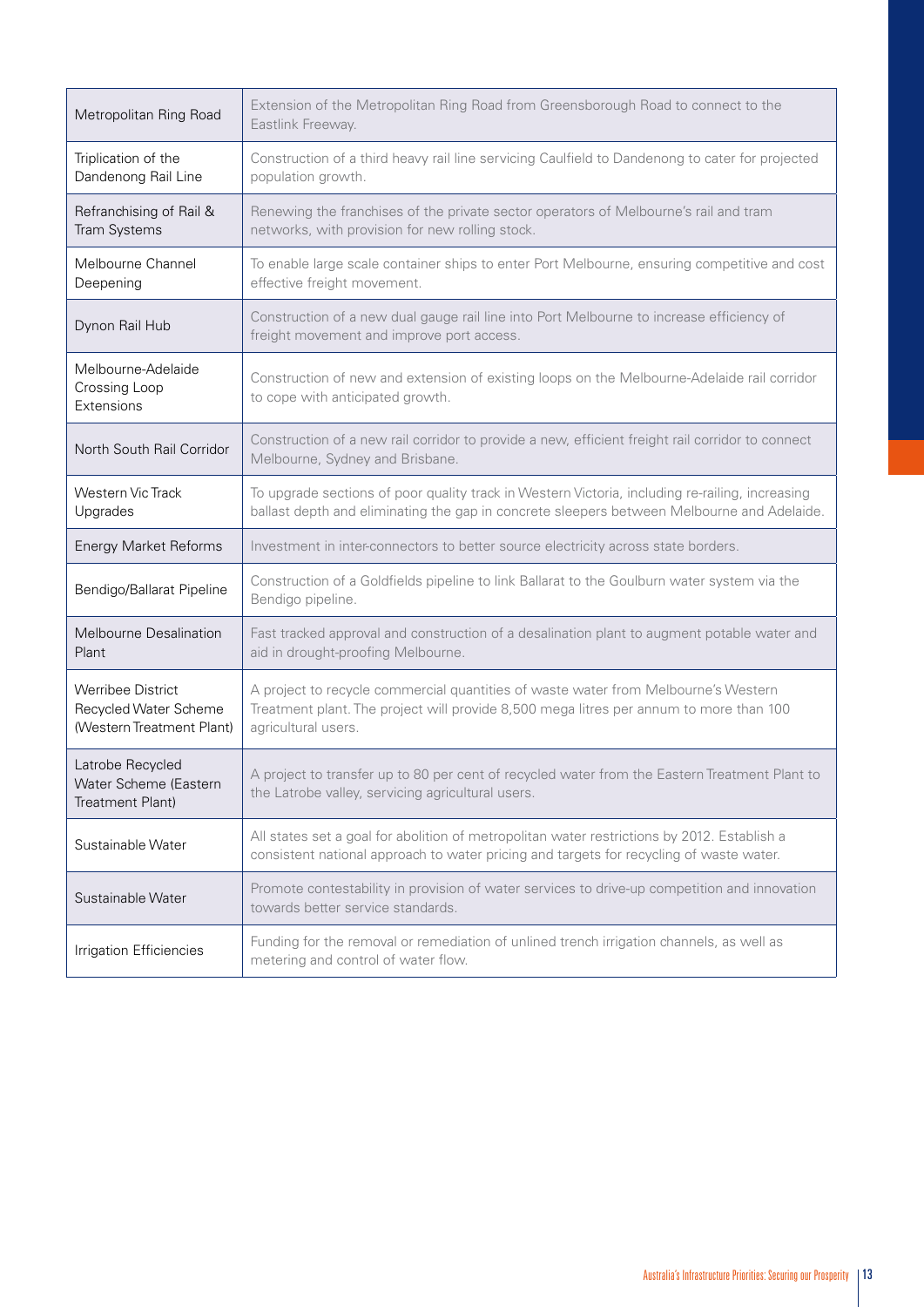### **Queensland**

| <b>PROJECT</b>                           | <b>DESCRIPTION</b>                                                                                                                                                                                                                 |
|------------------------------------------|------------------------------------------------------------------------------------------------------------------------------------------------------------------------------------------------------------------------------------|
| <b>Gold Coast University</b><br>Hospital | A new hospital on the Griffith University site to provide range of services, including<br>emergency, ambulatory and outpatient services.                                                                                           |
| Sunshine Coast Hospital                  | A new 650 bed health campus to service the growing Sunshine Coast area, providing a range<br>of in and out patient facilities.                                                                                                     |
| Queensland Children's<br>Hospital        | Construction of a new, 400 bed specialty paediatric hospital.                                                                                                                                                                      |
| Queensland School<br>Upgrades            | Plan to develop new schools in growth corridors and redevelop existing public schools,<br>drawing the successes of the NSW Schools 1 & 2 PPP Projects.                                                                             |
| Airport Link                             | The Airport Link will provide connectivity between the River City motorway to Sandgate and<br>Gympie Roads and East West arterial.                                                                                                 |
| Gold Coast Rapid Transit                 | Commission of mass transit system to service high density population areas on the<br>Gold Coast.                                                                                                                                   |
| South East Queensland<br>Roads           | Upgrade capacity of Logan and Gateway motorways. Should include upgrade of the gateway<br>motorway between Nudgee Road and Pine Rivers Bridge and an interchange linking the<br>Gateway to the East West Arterial via Nudgee Road. |
| Brisbane Light Rail                      | Rapid role out of a light rail network for inner-Brisbane connecting to busway and CityTrain<br>stations and key ferry terminals.                                                                                                  |
| Hale Street Link                         | A new cross river connection linking growth areas in South Brisbane and West End, and<br>reduce pressure on existing roads.                                                                                                        |
| Northern Link                            | A tunnel providing a cross city link to relieve congestion on the North South arterial roads in<br>Brisbane's North West.                                                                                                          |
| East West Link                           | A new tunnel providing a new river crossing, linking the Pacific Motorway with the<br>Western Freeway.                                                                                                                             |
| Eastern Busway                           | Commission of a new dedicated busway to service Brisbane's eastern growth corridor.                                                                                                                                                |
| Pacific Highway                          | Completion of a 4 lane dual carriageway from Sydney to Brisbane by 2017.                                                                                                                                                           |
| Ipswich Motorway &<br>Goodna Bypass      | Upgrade of the Ipswich Motorway, including the 8km bypass to the north of Goodna.                                                                                                                                                  |
| North South Rail Corridor                | Construction of a new rail corridor to provide a new, efficient freight rail corridor to connect<br>Melbourne, Sydney and Brisbane.                                                                                                |
| Gladstone Rail Link                      | Construction of a 200km rail link from Toowoomba to Gladstone to facilitate better access to<br>Port Gladstone.                                                                                                                    |
| Toowoomba Ranges By-<br>Pass             | Construction of a by-pass, including twin tunnels to increase the efficiency of traffic through<br>Toowoomba.                                                                                                                      |
| Queensland Base Load<br>Electricity      | Construction of a new base load power station to meet projected demand.                                                                                                                                                            |
| National Energy Market                   | Creation of a true national energy market, including the construction of inter-connectors to<br>enable inter-state trading.                                                                                                        |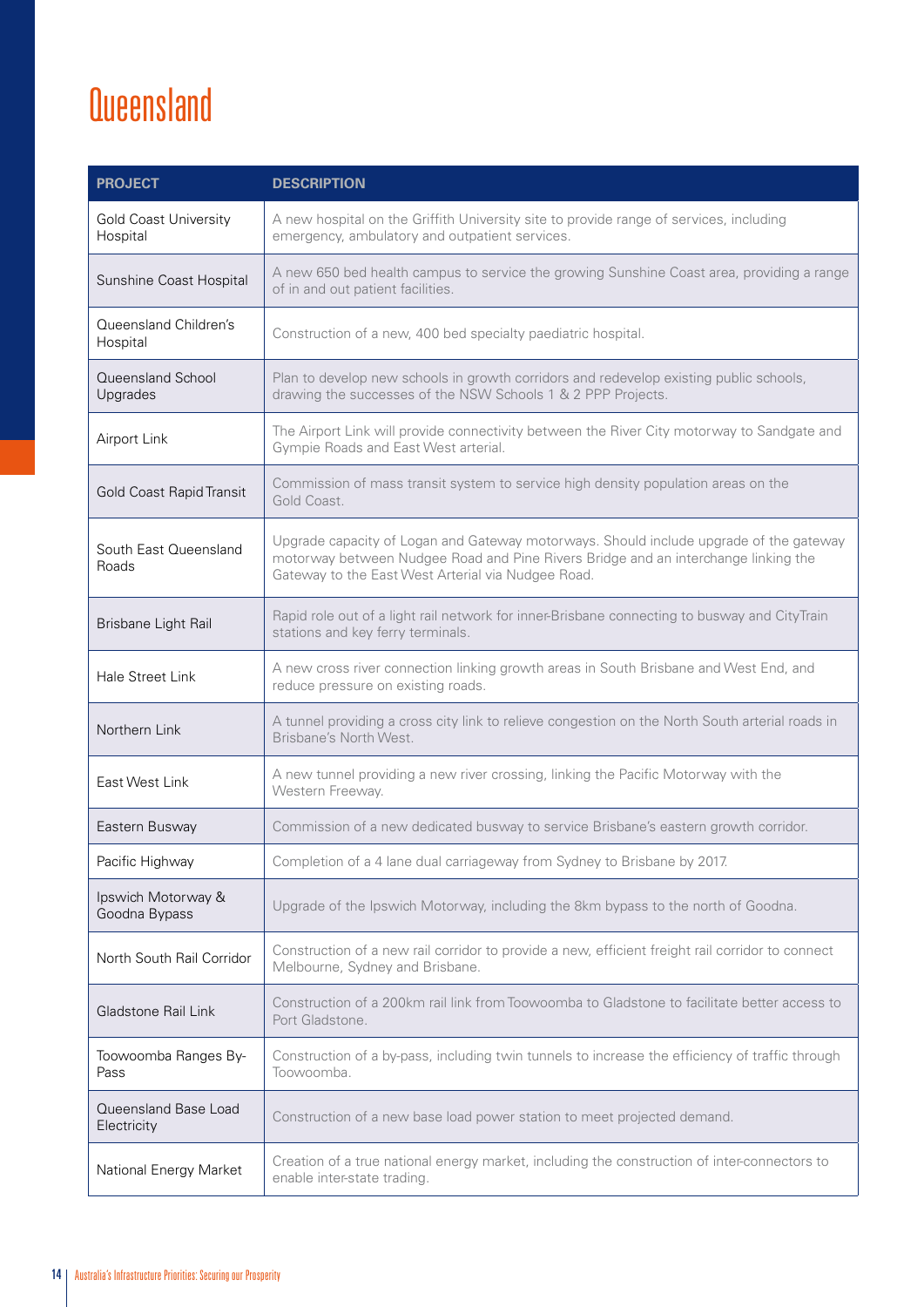| Sustainable Water                                   | Fast tracked completion of broad scale water recycling projects in SE Queensland.                                                                                                                                           |
|-----------------------------------------------------|-----------------------------------------------------------------------------------------------------------------------------------------------------------------------------------------------------------------------------|
| Wyaralong Dam                                       | Construction of a new dam on the Teviot Brook, providing storage capacity of 104,000 mega<br>litres and servicing the SE Queensland growth area.                                                                            |
| <b>Traveston Dam</b>                                | Completion of proposed new dam on the Mary River, providing additional capacity of 70,000<br>megalitres.                                                                                                                    |
| Western Corridor Water<br>Recycling Project         | Development of a broad scale water recycling programme in SE Queensland's western<br>growth corridor to produce high quality reclaimed water for potable and industrial use, to<br>reduce demand on existing potable water. |
| Northern NSW Water<br>Supply to SEQ                 | A project to take sustainable quantities of water from NSW's northern rivers (Clarence and/or<br>Tweed) to service the SE Queensland growth region.                                                                         |
| Brisbane & Gold Coast<br><b>Desalination Plants</b> | Construction of two new desalination plants to service Brisbane and the SE Queensland<br>growth area.                                                                                                                       |
| Sustainable Water                                   | All states set a goal for abolition of metropolitan water restrictions by 2012. Establish a<br>consistent national approach to water pricing and targets for recycling of waste water.                                      |
| Sustainable Water                                   | Promote contestability in provision of water services to drive up competition and innovation<br>towards better service standards.                                                                                           |
| Irrigation Efficiencies                             | Funding for the removal or remediation of unlined trench irrigation channels, as well as<br>metering and control of water flow.                                                                                             |
| <b>SEO Water Grid</b>                               | Establishment of a SE Queensland water grid to facilitate the sharing of water in the area.                                                                                                                                 |

### South Australia

| <b>PROJECT</b>                                           | <b>DESCRIPTION</b>                                                                                                                                         |
|----------------------------------------------------------|------------------------------------------------------------------------------------------------------------------------------------------------------------|
| Royal Adelaide Hospital<br>Redevelopment                 | Redevelopment of the existing Royal Adelaide Hospital, including new patient<br>accommodation, dedicated mental health facilities and teaching facilities. |
| City Tram Loop                                           | Extension of existing tram network from Victoria Square via Adelaide.                                                                                      |
| Northern Expressway                                      | Construction of a new expressway to streamline freight movements from the Port through<br>Adelaide and surrounds, increasing both efficiency and safety.   |
| Melbourne-Adelaide<br>Crossing Loop<br><b>Extensions</b> | Construction of new and extension of existing loops on the Melbourne -Adelaide rail corridor<br>to cope with anticipated growth.                           |
| National Energy Market                                   | Creation of a true national energy market, including the construction of interconnectors and<br>new base load capacity.                                    |
| Sustainable Water                                        | Commission of Desalination Plant in South Australia for supply of water to Olympic Dam<br>development                                                      |
| Adelaide Desalination<br>Plant                           | A desalination plant to supply Adelaide and adjacent areas for domestic and industrial/<br>commercial usages.                                              |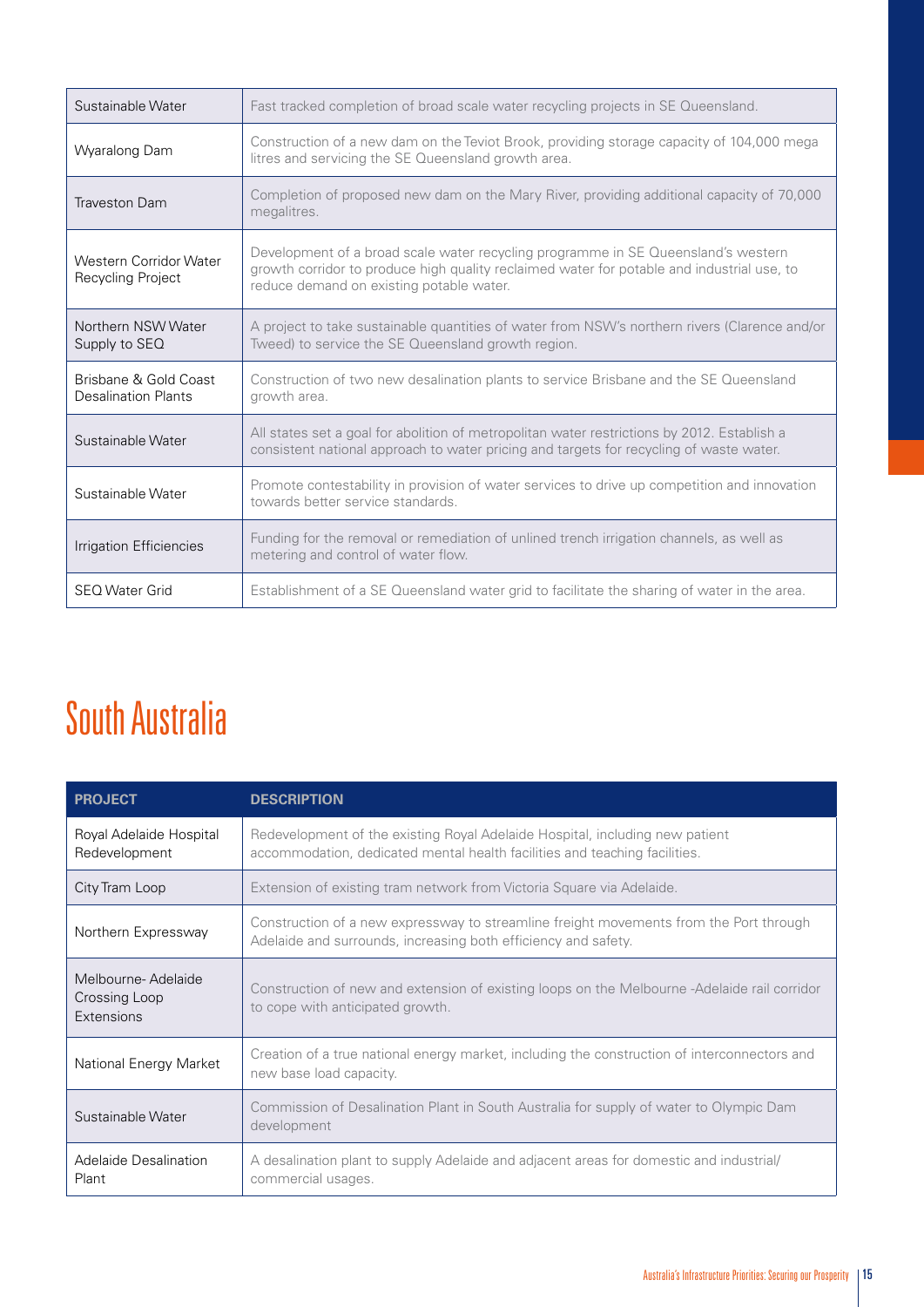| Adelaide Water<br>Recycling Projects | Completion and expansion of water recycling projects in and around Adelaide to provide fit<br>for purpose water for industrial and non-potable uses.                                   |
|--------------------------------------|----------------------------------------------------------------------------------------------------------------------------------------------------------------------------------------|
| Sustainable Water                    | All states set a goal for abolition of metropolitan water restrictions by 2012. Establish a<br>consistent national approach to water pricing and targets for recycling of waste water. |
| Sustainable Water                    | Promote contestability in provision of water services to drive up competition and innovation<br>towards better service standards.                                                      |
| Irrigation Efficiencies              | Funding for the removal or remediation of unlined trench irrigation channels, as well as<br>metering and control of water flow.                                                        |

### Western Australia

| <b>PROJECT</b>                              | <b>DESCRIPTION</b>                                                                                                                                                                     |
|---------------------------------------------|----------------------------------------------------------------------------------------------------------------------------------------------------------------------------------------|
| Fiona Stanley Hospital                      | Completion of a new hospital and health precinct in Murdoch, including emergency and high<br>dependency in-patient facilities.                                                         |
| Multi User Sporting<br>Arena                | Development of a new, multi-user sporting facility capable of hosting large AFL, rugby union<br>and other arena sports.                                                                |
| Northbridge Link                            | Development of transport links between the CBD and Northbridge, allowing for the<br>development of a new business and residential precinct.                                            |
| Fremantle Inner Harbour<br>Dredging         | Dredging of the inner harbour at Fremantle's Port.                                                                                                                                     |
| Fremantle Outer Harbour<br>Port Development | Development of a new, \$1.5 billion Port facility in Fremantle's outer harbour.                                                                                                        |
| Oakajee Port<br>Development                 | Development of a new port facility at Oakajee to increase ore export capacity in the<br>Geraldton region.                                                                              |
| Goldfields Water Project                    | To pipe new water through a 400 km pipeline to service WA's Goldfields.                                                                                                                |
| Sustainable Water                           | All states set a goal for abolition of metropolitan water restrictions by 2012. Establish a<br>consistent national approach to water pricing and targets for recycling of waste water. |
| Sustainable Water                           | Promote contestability in provision of water services to drive up competition and innovation<br>towards better service standards.                                                      |
| Irrigation Efficiencies                     | Funding for the removal or remediation of unlined trench irrigation channels, as well as<br>metering and control of water flow.                                                        |
| Sustainable water                           | The National Water Plan Initiatives for Irrigation (\$6billion out of the \$10b announced for the<br>Murray Darling takeover by the Federal Government)                                |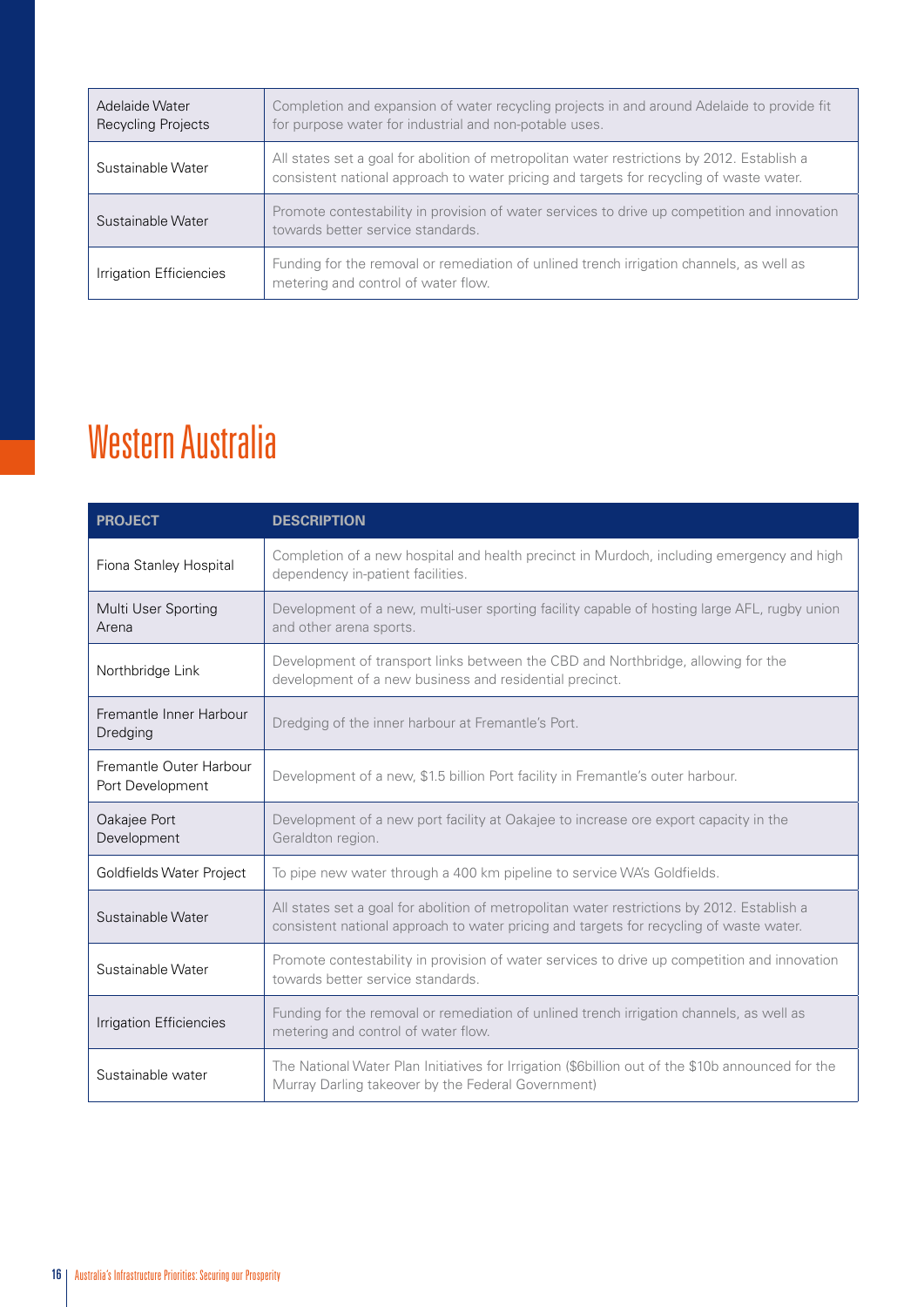## **Tasmania**

| <b>PROJECT</b>                         | <b>DESCRIPTION</b>                                                                                                         |
|----------------------------------------|----------------------------------------------------------------------------------------------------------------------------|
| Royal Hobart Hospital<br>Redevelopment | Completion of a new hospital and health precinct Hobart, including emergency and high<br>dependency in-patient facilities. |
| <b>Brighton Transport Hub</b>          | Completion of a new intermodal and log transfer facilities, rail access bridge, road upgrades<br>and land acquisitions.    |

## Australian Capital Territory

| <b>PROJECT</b>                                   | <b>DESCRIPTION</b>                                                                                                                                                                                                            |  |
|--------------------------------------------------|-------------------------------------------------------------------------------------------------------------------------------------------------------------------------------------------------------------------------------|--|
| Griffin Legacy                                   | A programme to continue the development of urban open space in Australia's national capital<br>through urban design based on the original concepts for Canberra.                                                              |  |
| National Convention<br>& Exhibition Centre       | Complete redesign and redevelopment of a national convention and exhibition centre to<br>capture a greater share of the business and major events market.                                                                     |  |
| Majura Parkway                                   | Development of a new road to service the ACT Government's employment corridor.                                                                                                                                                |  |
| A New Common User<br>Terminal – Canberra Airport | Development of a new multi user terminal to satisfy projected demand at Canberra<br>International Airport.                                                                                                                    |  |
| Australian High Speed<br>Data Network            | Creation of a market framework to allow for the roll out of a national fit for purpose high<br>band-width data network. The market frame work must engender principals of sustainable<br>competition and diversity of supply. |  |
| Sustainable Water                                | All states set a goal for abolition of metropolitan water restrictions by 2012. Establish a<br>consistent national approach to water pricing and targets for recycling of waste water.                                        |  |
| Sustainable Water                                | Promote contestability in provision of water services to drive up competition and innovation<br>towards better service standards.                                                                                             |  |
| National Energy Market                           | Creation of a true national energy market, including the development of inter-connectors.                                                                                                                                     |  |

## Northern Territory

| <b>PROJECT</b>          | <b>DESCRIPTION</b>                                                                                                                                                                     |  |
|-------------------------|----------------------------------------------------------------------------------------------------------------------------------------------------------------------------------------|--|
| Aboriginal Housing PPP  | Development of a framework to allow for the development and maintenance of new housing<br>stock on aboriginal lands.                                                                   |  |
| Sustainable Water       | All states set a goal for abolition of metropolitan water restrictions by 2012. Establish a<br>consistent national approach to water pricing and targets for recycling of waste water. |  |
| Sustainable Water       | Promote contestability in provision of water services to drive up competition and innovation<br>towards better service standards.                                                      |  |
| Irrigation Efficiencies | Funding for the removal or remediation of unlined trench irrigation channels, as well as<br>metering and control of water flow.                                                        |  |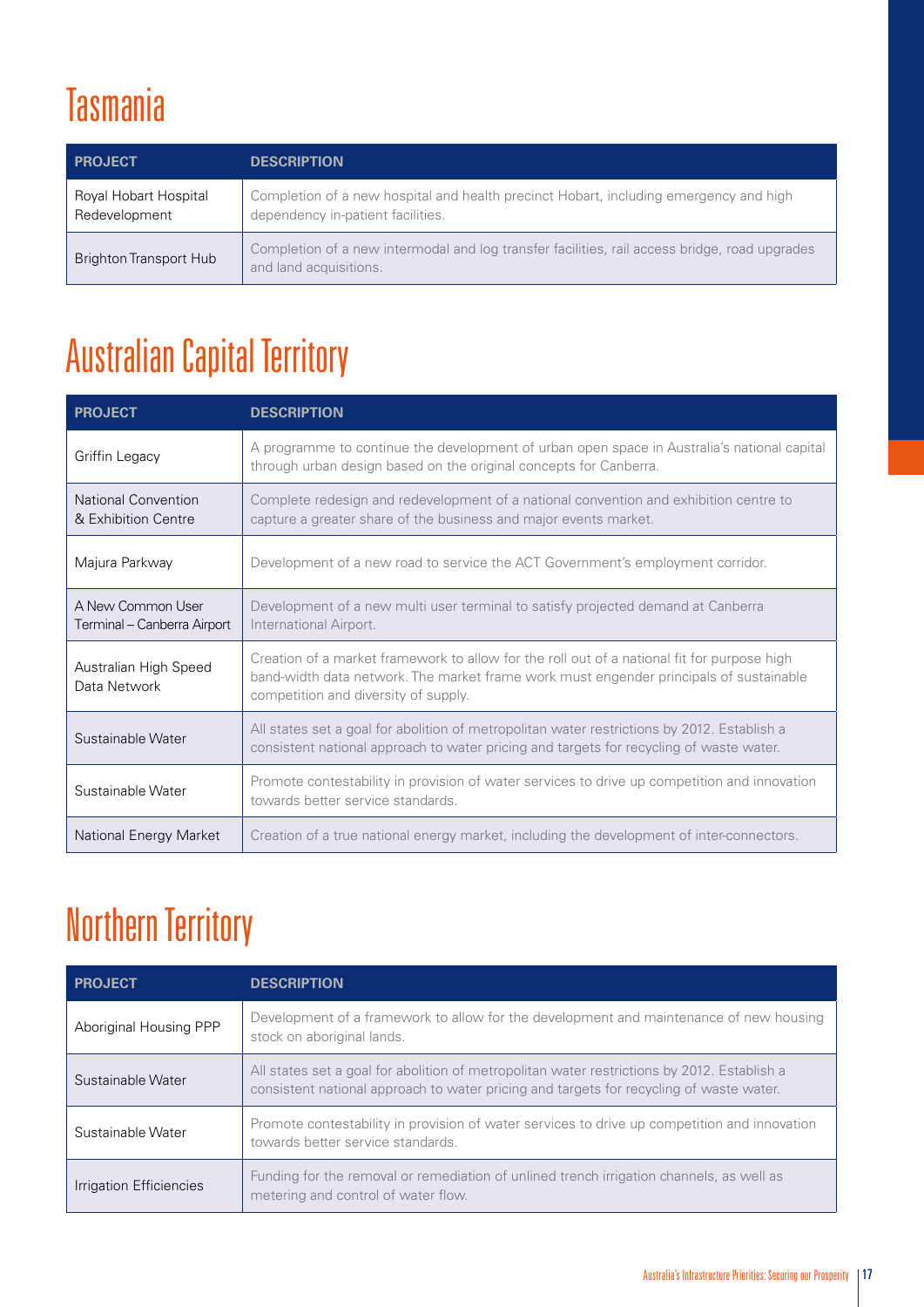

## Managing and our Prosperity Securing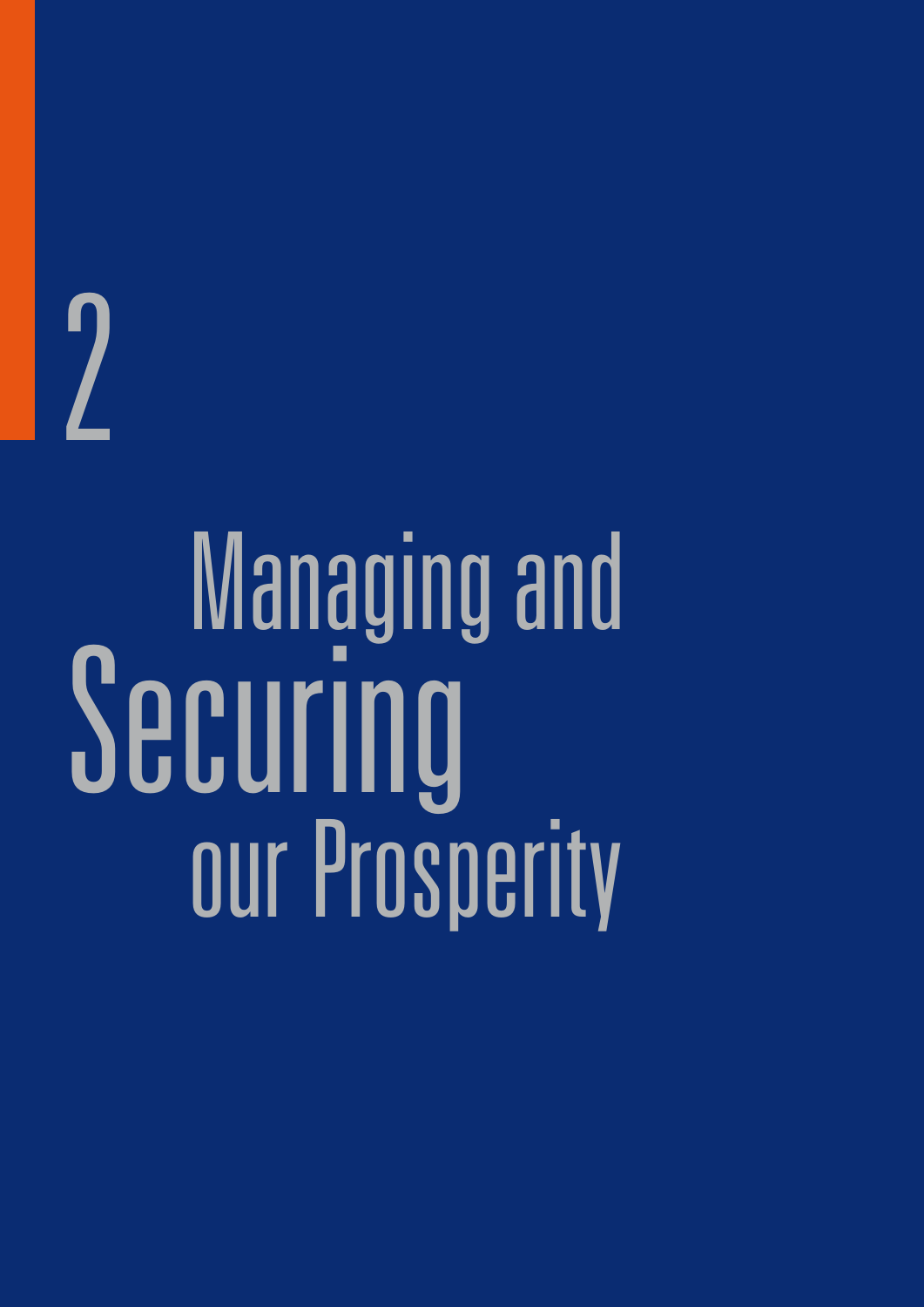This chapter examines the track record of infrastructure investment, the extraordinary growth in the pool of superannuation savings available for investment and explores whether investment in key sectors has kept pace to sustain another round of above-trend growth.

The Australian Defence Force will continue to benefit from private sector innovation, risk management and delivery of support services.

**Financing Methodology** IPA is not solely dedicated to the use of private finance to meet our infrastructure challenges. IPA acknowledges the capacity - and sometimes the desirability – of government finance. IPA supports the use of a range of financing options, public and private, on a base by case basis to meet the specific needs of each project. However, IPA does recognise the enhanced innovation and discipline that private sector project management can deliver to appropriate projects.

**Cultural and Urban Amenity** The right infrastructure can provide for significant cultural advancement and community benefit. Major facilities such as performing arts facilities, art galleries, concert venues, sporting stadia, convention and exhibition facilities and

foreshore developments can all be financed and constructed by the private sector. Urban liveability will be further lifted by innovative programs to reduce congestion, particularly on the transport network.

**Sustainable Future** The most vital resources to the Australian community are those of our natural environment, such as water, national parks and open space. Market based solutions that allow for the innovation and risk management skills of the private sector will be critical towards a sustained and meaningful adjustment to a world where climate change, changing rainfall patterns and carbon abatement are a reality.

#### 2.1. THE NEXT DECADE – Can Australia Do It Again?

Following Australia's decade of extraordinary economic growth and prosperity, it is appropriate to ask how we secure above trend economic growth in the decades ahead.

Australia must address future requirements for infrastructure and exploit this unique window of opportunity to invest with confidence and foresight, without the pinch of a genuine infrastructure crisis being thrust upon the nation.

It is now time to reform, restore and expand Australia's infrastructure.

#### 2.2. THE STATE OF INFRASTRUCTURE

Securing Australia's prosperity will be based on productivity growth. To that end, infrastructure investment can play a pivotal role in enhancing the efficiency of the national supply chain with seamless movement of goods and services across all modes of transport from paddock, quarry or city to its final market. Productivity will also be improved with less urban congestion, improved public transport and importantly where our federation of states work to complement one another with efficient energy and water to meet need regardless of state boundaries.

#### Securing Australia's prosperity will be based on productivity growth

Australia has underperformed in these areas, and represents an immediate frontier of reform to be pursued.

Infrastructure investment in Australia is remarkably high, as indicated by Figure 1 below, that details ratios of total and public investment to GDP from 1901-2005. While there is a historically high level of investment evident, Australia must not draw false confidence that it is on the right road to secure our prosperity.

Government investment in infrastructure in Figure 1 has shrunk as a proportion of economic activity but it has been more than offset by an increase in private sector investment. This in part reflects investment in infrastructure for exports of commodities but also the outcome of privatisation programs and National Competition Policy reforms.

Identifying an optimum level of investment using historical data may not be the best approach. Historical trends can be a poor predictive indicator in developed economies where growth and productivity are affected by a variety of primary and secondary macroeconomic influences such as changes in demand, the age and condition of existing core infrastructure, the introduction of new technologies and the efficiency of infrastructure spending and asset management. The fluctuations in infrastructure investment in developed economies like Australia can reflect a range of factors, including:

• assets such as roads, rail systems, dams and water mains, canals, ports and tunnels are durable and require renewal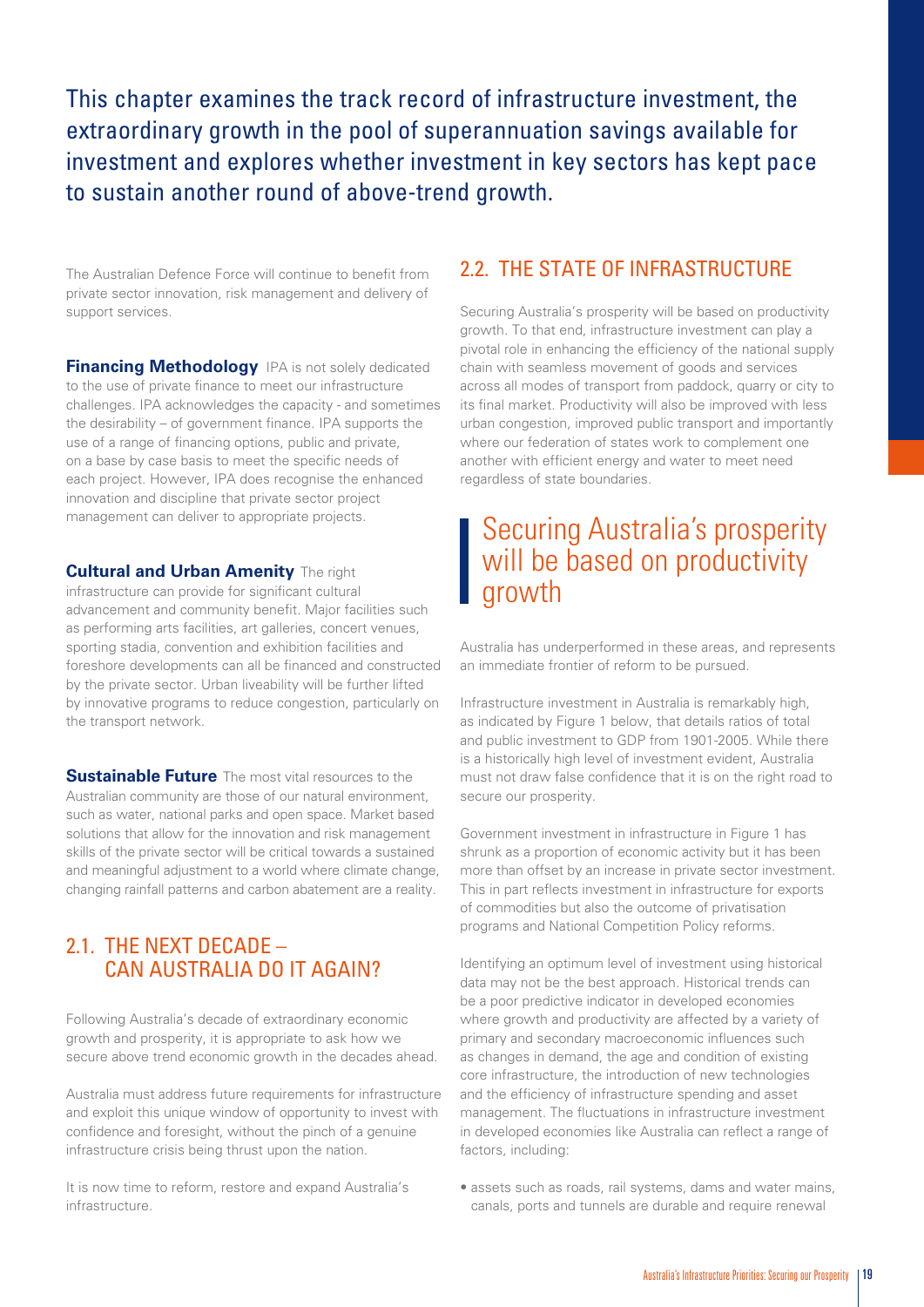

Source: Moddock and McLean (1987) for data from 1901 to 1981, ABS cat. no. 5204.0, Table 62 and 63 for data from 1982-2005, and Treasury calculation. Public investment refers to toal gross fixed capital formation by the public sector, which includes machinery and equipment and non-dwelling construction, net of dwelling construction. Chain volume measure, 2004-05.

#### **Figure 1:** *Ratios of total and public investment to GDP 1901-2005.* Source:-Economic Roundup Summer 2007, Australian Government Treasury.

and maintenance rather than duplication or replacement;

- improvements in technology and efficiency place more emphasis on improving the effectiveness of existing assets over providing new ones;
- changes in the demand for infrastructure services;
- increasing awareness of the perceived negative externalities in economic and political terms that are a consequence of 'greenfield' investment in assets such as roads, airports and power stations; and
- pricing of infrastructure services not reflecting their real economic cost that directly impinges on private investment attractiveness.

Regardless of the factors driving investment, there is increasing evidence of an emerging infrastructure deficit in Australia. The community will judge Australia's economic performance and management on the quality of the service. For example, whether the lights stay on reliably, the movement of people and freight can occur without systemic bottlenecks and traffic jams and availability of water for industry and responsible private use.

Infrastructure is not very volatile and it may take many years of change to make a difference. There is an increasing indication however of inadequate provision of infrastructure

in key areas of the economy. In some cases, the impact is extending beyond financial and economic factors and can in some circumstances potentially pose a threat to public health and safety. (Allens Consulting, 2003, 2007).

#### Regardless of the factors driving investment, there is increasing evidence of an emerging infrastructure deficit in Australia

A further consideration in assessing infrastructure investment is the need for remediation work on Australia's existing infrastructure assets affected by poor maintenance, resource management and land use practices. For example, the direct cost of landscape degradation in Australia is estimated at AUD1.5 billion per annum. The remediation of existing rural degradation including the reversal of salinity problems is estimated to cost AUD \$8 billion with potential incremental agribusiness production estimated at AUD1.7 billion annually (CSIRO 2003; Cf. Marohasy 2004).

The repair and maintenance backlog for public infrastructure is also a major concern in most developed economies. The backlog is typically created by cyclical cutbacks in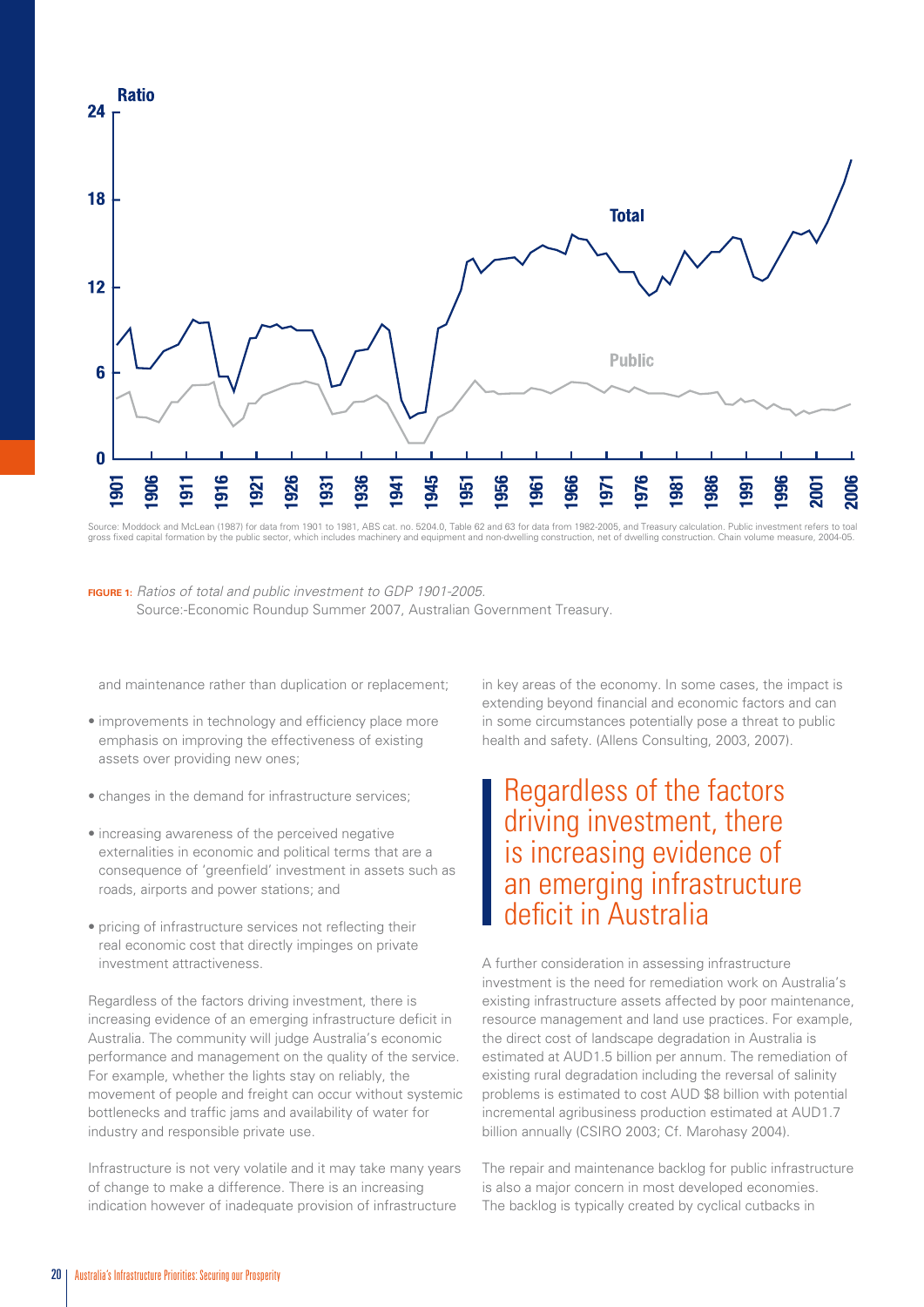maintenance expenditure programs and low short-term risks associated with reductions in routine repairs and maintenance.

Repairs and maintenance is a significant component of public capital outlays, accounting for 46% of construction output in the United Kingdom in 2003 (NAO 2005c, p. 25). Over the 20 year life span of a typical commercial building, ownership and operation (including opportunity rent costs and finance), repairs and maintenance may be 5 times the original cost of the building (NAO 2005c, p. 27). Accordingly, ownership and operation cost structures are an important component of Public Private Partnership (PPP) investment economics as it provides a contractually binding agreement that will ensure sound maintenance over the life of the asset.

The recent step-up in state government infrastructure expenditure along the eastern seaboard is an important first step towards building momentum towards addressing the infrastructure deficit in concert with the private sector; such as:

- NSW, which increased expenditure to \$50 billion over four years;
- Victoria, which increased expenditure to \$13 billion over four years; and
- Queensland, which increased expenditure to \$14.1 billion in the current financial year.

On a sector by sector basis the severity of the emerging infrastructure deficit is more apparent, as assessed by the Allen Consulting Group in its paper 'Infrastructure Investment for a more Prosperous Australia'. Key sectoral areas are discussed below.

**Ports** There are legitimate concerns about marine port capacity and the transport bottlenecks servicing these precincts. The extraordinarily long queues of bulk carriers off the Australian coast at key facilities are evidence enough. Capacity utilisation of key bulk commodity exports ports are very high, and require ongoing and timely investment to meet international demand.

There are also strong demand pressures on container port capacity, from increases in vessel sizes, needs for channel deepening, limited port land for inter-modal terminal expansion and congested access. Several critical container ports also face bottlenecks and urban amenity limiting expansion.

A co-ordinated investment in port precinct infrastructure is required. The creation and definition of a 'special economic zone' where there is clustering of major industries or economic assets that add economic value and or improve cost effectiveness through greater synergy with near-by facilities is an important feature. Planning for these zones may incorporate critical transport linkages that fall outside of the immediate economic zone and be a collaborative venture between commonwealth, state and local government.

**Roads** The state of Australia's roads are cause for frequent comment, particularly when the land freight task is projected to double by 2020. Critical linkages such as the Pacific Highway between Sydney and Brisbane is underdeveloped, the Hume Highway in NSW is, in many sections, a two lane road.

#### There are legitimate concerns about marine port capacity and the transport bottlenecks servicing these precincts

Despite reform in this area, many impediments to efficient road infrastructure remain. These include:

- Insufficient data on local roads: quality and availability of supply side information at a local government level and non-urban level is questionable and insufficient to support longer term transport infrastructure planning, investment analysis and management.
- Age of road transport infrastructure: many urban roads are old and in need of repair, that is reducing the competitiveness of Australia's export industries.
- Congestion costs: the cost to the economy of urban road traffic delays continues to escalate, and in the absence of reform will climb to almost \$30 billion by 2015. (BTRE: Implications of Greenhouse Gas Emissions; DOTARS 2000).
- Need for Auslink reform: including ensuring allocation of funding is directed at investments with the highest private and social return. Improved transparency of decision making and inclusion of metropolitan roads where congestion costs are most problematic remains important.

**Rail** Rail sector faces significant impediments to investment. The Australian Rail Track Corporation and Rail Technical Society suggest poor quality rail infrastructure was affecting transit times and reliability of shipments. Impediments to rail investment include, for example:

- Inconsistent appraisal methods: investment in rail may not have been made owing to inconsistent appraisals methods for road and rail projects.
- Insufficient data: very little data are available on utilisation and capacity constraints of inter-modal facilities, rail asset condition and origin-destination patterns. This frustrates coordinated investments in infrastructure across transport networks.
- Other limitations: Bridge height restrictions constitute a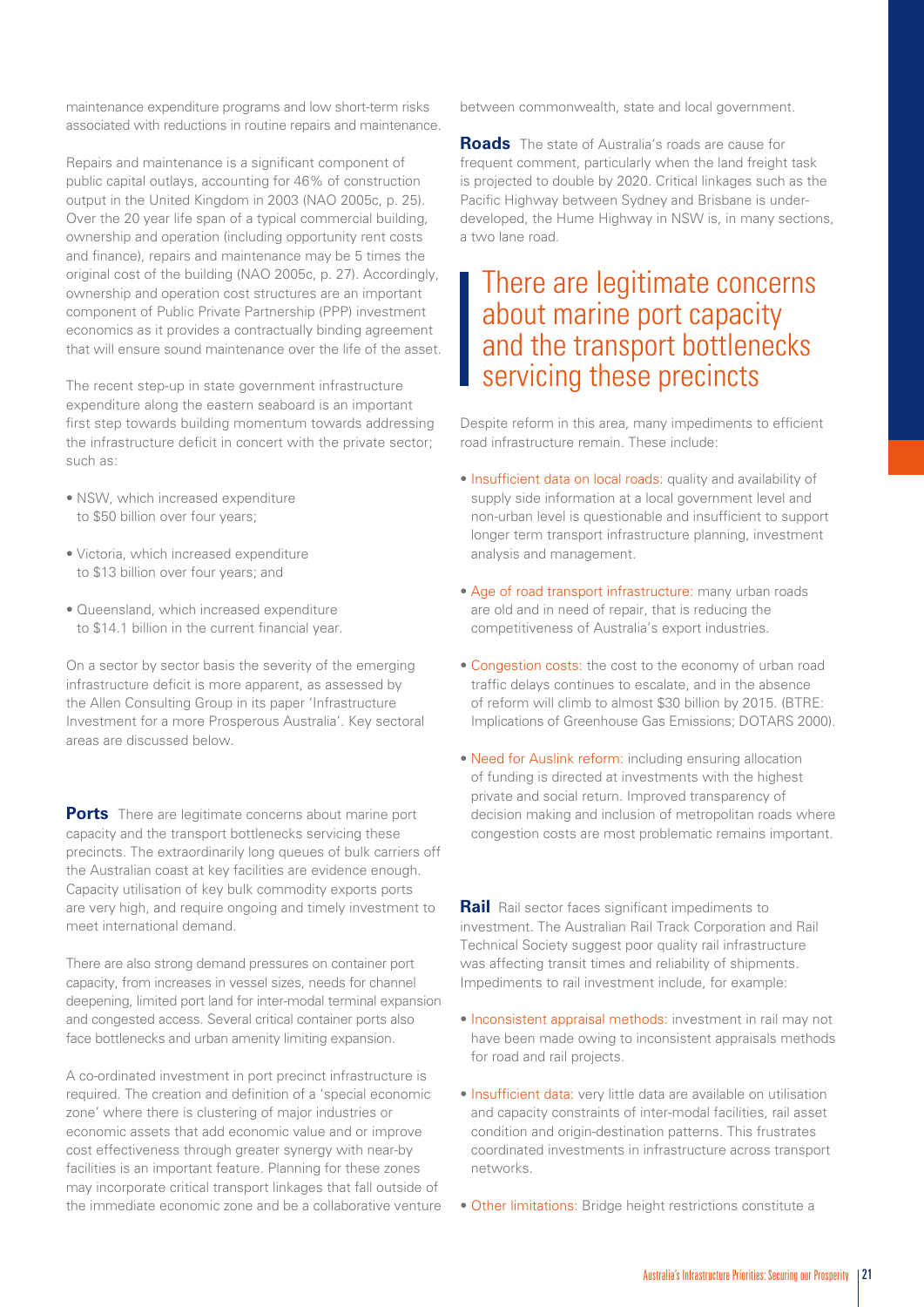major problem on the rail network in the eastern states that impedes the ability to achieve scale economies and productivity using double-decker trains.

• Pricing: Potential relative pricing issues that can favour road over rail, such as 'pay as you go' charging principle that does not include a return on sunk capital distort investment decisions.

**Energy** Australian Bureau of Agricultural and Resource Economics estimates that \$30-35 billion of investment will be required in Australia's energy sector by 2020.

Significant impediments to investment exist across all parts of the value chain. Retail price caps, coupled with the Government ownership of virtually all of the NSW power industry can dampen investment signals, with little investment expected. Regulation is intrusive and favours cost reductions over service standards.

#### Regulation is intrusive and favours cost reductions over service standards

**Water** Most mainland capitals are on high level water restrictions which are effectively permanent, a clear indicator of an infrastructure deficit.

The impediment to water supply augmentation is through the lack of contestability in the supply and distribution of water and wastewater networks.

Ensuring sustainable water will rely on three pressing factors;

- Active engagement of the private sector in water supply, allowing government to harness the innovation and capital of private industry.
- Establishment of a market for water supply and distribution, based on efficiency of use and competitive least-cost supply that acknowledges water for living (pricing to be unchanged) and discretionary water where the market price should prevail; and
- Inter-basin trading to source water from its most competitive source and in doing so create a national market for water.

**Communications** Australia has been lagging comparable OECD economies in both our roll out and take-up of broadband IT infrastructure. High band-width infrastructure will allow Australians to remain competitive in the global economy, and its development will allow

for engagement with new technologies in for example medicine, defence and education.

#### 2.3 Superannuation savings, its part of the solution

Australia will continue to expand its pool of superannuation savings which will have significant implications for the management of infrastructure.

According to the Australian Bureau of Statistics (ABS), total assets of superannuation funds reached \$1.1 trillion in the December quarter of 2006. These funds are the 4th largest pool of managed funds in the world, ahead of the United Kingdom and with only the United States, Luxembourg and France with larger pools of funds than Australia (ISFA, 2007).

Projections by industry analysts indicate that the pool of superannuation savings will escalate to more than \$2,000 billion by 2020.

The growth of superannuation savings and availability of infrastructure investment opportunities in Australia is an emerging issue. Australia is in a unique position as an exporter of managed funds abroad and contrasts with the urgent need to provide local investment opportunities so that these funds can assist to build and reinvigorate local communities.

While recognising the need for any prudent investment portfolio to include an international component, Australia must be cognisant of the breadth of opportunities to use local savings to fund important economic and social infrastructure. The risk and return profile of long term assets such as infrastructure provide a hand in glove fit to the rapidly expanding pool of superannuation savings.

The asymmetry between growth in superannuation savings and projects (investment opportunities) available for investment is acute and must form part of the reform agenda. This reform calls for governments to look at themselves differently in how they procure and operate infrastructure by opening up investment in economic and social infrastructure.

#### The growth of superannuation savings and availability of infrastructure investment opportunities in Australia is an emerging issue

Superannuation savings invested in infrastructure will require that public assets are effectively maintained over the course of their economic life through effective maintenance and upgrade. This will ensure that public infrastructure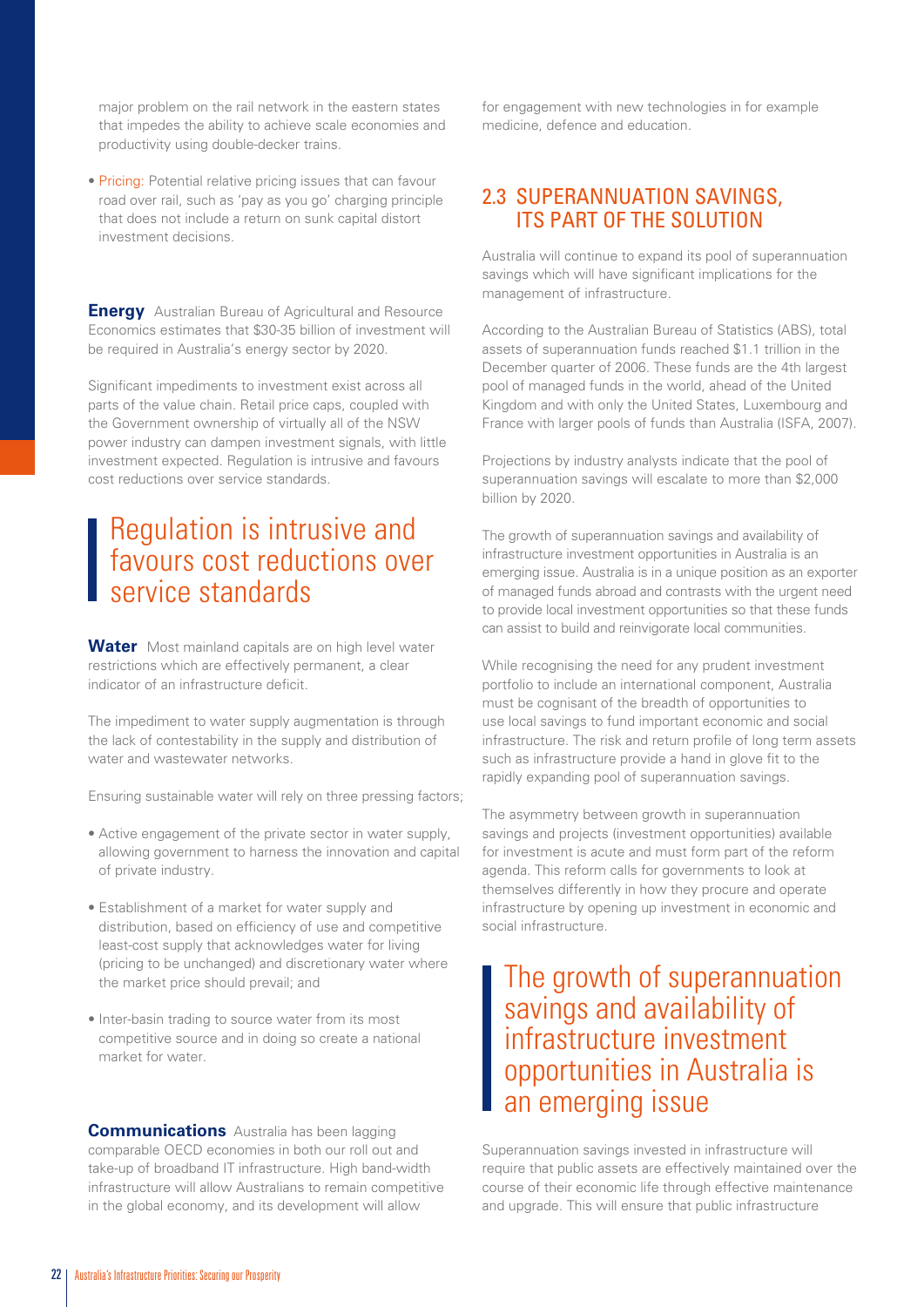assets increase in value by serving the community effectively without loss of quality or value and arrest the deterioration of assets so commonly associated with ageing public facilities. The privatisation of these assets, such as water, energy and transportation will enhance performance, quality and calibre of service delivery of infrastructure over its entire economic life.

Superannuation can provide a virtuous cycle of cost effective funding, prudent management over the economic life of an asset that will underpin better quality service delivery. At the same time this forward looking management of public assets will provide income to retirees into the future. This win-win formula should be encouraged to take its course, provided governments recognise the opportunities to partner with superannuation funds and the private sector to approach infrastructure with innovative management over the long life of these facilities.

#### 2.4 Framework for Sustained Growth

Economic surveys by the IMF and OECD show that there is a firm optimistic outlook for the Australian economy. Australia's economic performance over the past 15 years reflects the dividends of prudent economic management. The benefits that flowed from macroeconomic and structural policy reforms have produced the longest period of low-inflation growth in Australia's economic history.

While this recent period is reason to celebrate, we must also be mindful that Australia is only just breaking away from its old habits, as was succinctly put by the Economist magazine in the mid 1980's; when it said:

"If you look at history, Australia is one of the best managers of adversity the world has seen – and the worst manager of prosperity."

Australia's recent success doesn't mean that we will always manage prosperity well. The Secretary of the Treasury recently noted that policy error(s) could easily undermine our management of success. Inappropriate responses to the structural changes borne out by the IT revolution, population ageing and the re-emergence of China and India could easily lead to lost opportunities and the squandering of recent success. Similarly, a failure to implement the elements of past policy successes as future policy discipline could lead to a waste of our prosperity.

The fundamental challenge to Australia is to manage our prosperity and build the economic platform that will provide for the next growth phase. This must be achieved through a 'national integration' of infrastructure investment and regulation. Our states still see themselves as islands unto themselves, for example new generation capacity being build in one state, despite and excess of power in another. Similar propositions apply, especially in transport, water and regulation.

These challenges will not be easy. Australia has already picked much of the lower hanging fruit of reform through initiatives such as tariff reform, floating the exchange rate, limited privatisation of the public sector and taxation reform.

#### The fundamental challenge to Australia is to manage our prosperity and build the economic platform that will provide for the next growth phase

The next phase is more challenging simply because it relies on mutual cooperation between governments at a state and federal level. Many of our major challenges, such as water and energy market reform traverse state boundaries. Finding solutions to these problems are less about abstract policy concepts and more about people with potentially disparate and divergent interests working together to find common ground for action and reform.

Water and energy issues, past policy failures and a significant lack of commercial arrangements within these sectors alone suggest that workable solutions will demand more from our federal system of governance than it has previously proved capable of delivering. Genuine and potentially confronting solutions will be required, including insisting on appropriate pricing for access to natural resources (such as water and energy) to ensure the need for resources is balanced against sound and sustainable environmental practices.

As Australia rises to the challenges of delivering sustained and prolonged growth, it will do so within a framework that is virtuous and comprehensive, where there is a balance of nation building projects in the areas of water, energy, transport, reducing urban congestion and communications. Reforming the machinery of government to ensure an enduring partnership between Federal and state governments is critical, among the states themselves and with the business and broader community.

A framework for sustained economic growth is detailed in Figure 2 (over page). Box 1 details the infrastructure policy principles that should underlie this framework.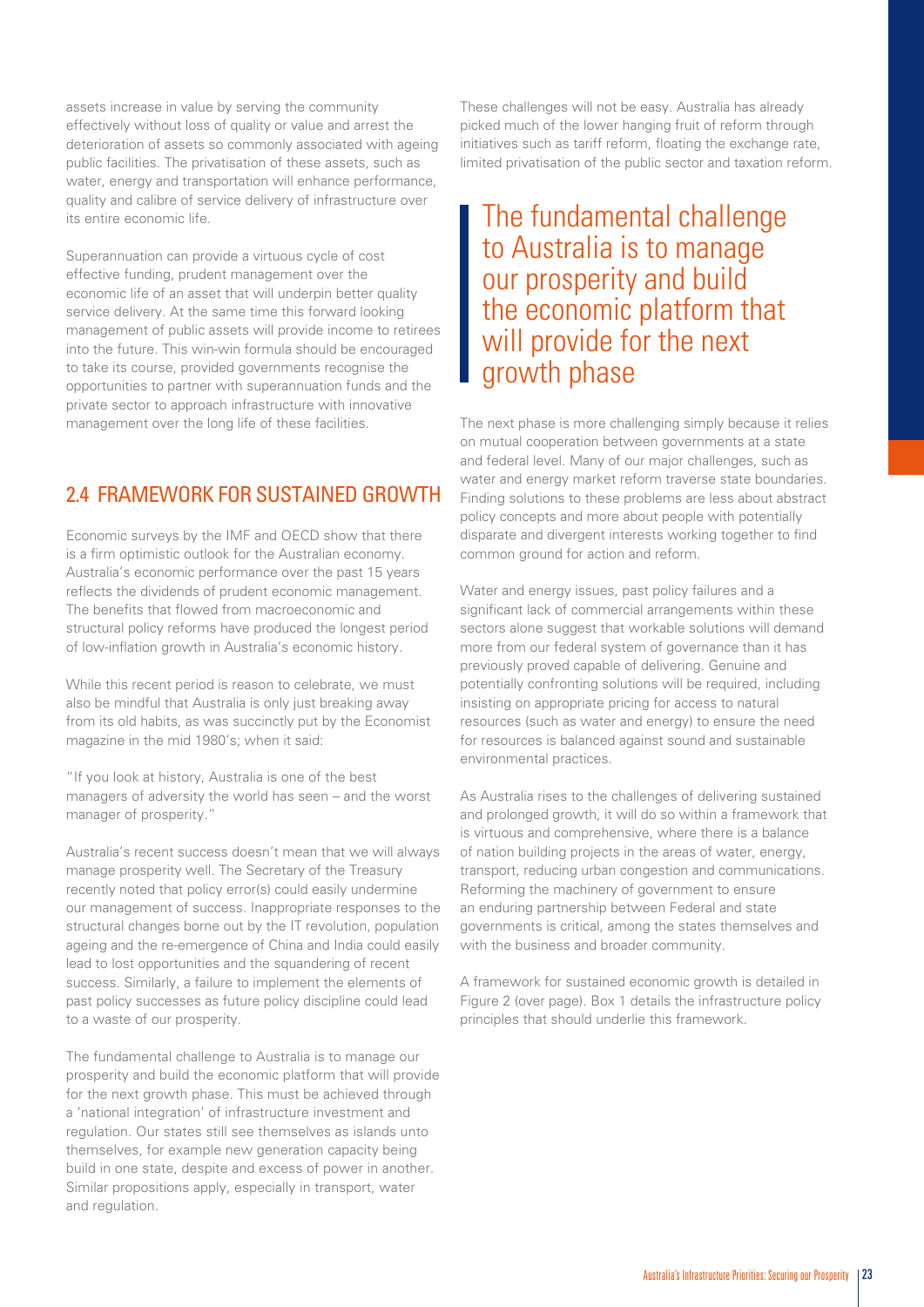

**Figure 2:** A Framework for Sustained Economic Growth.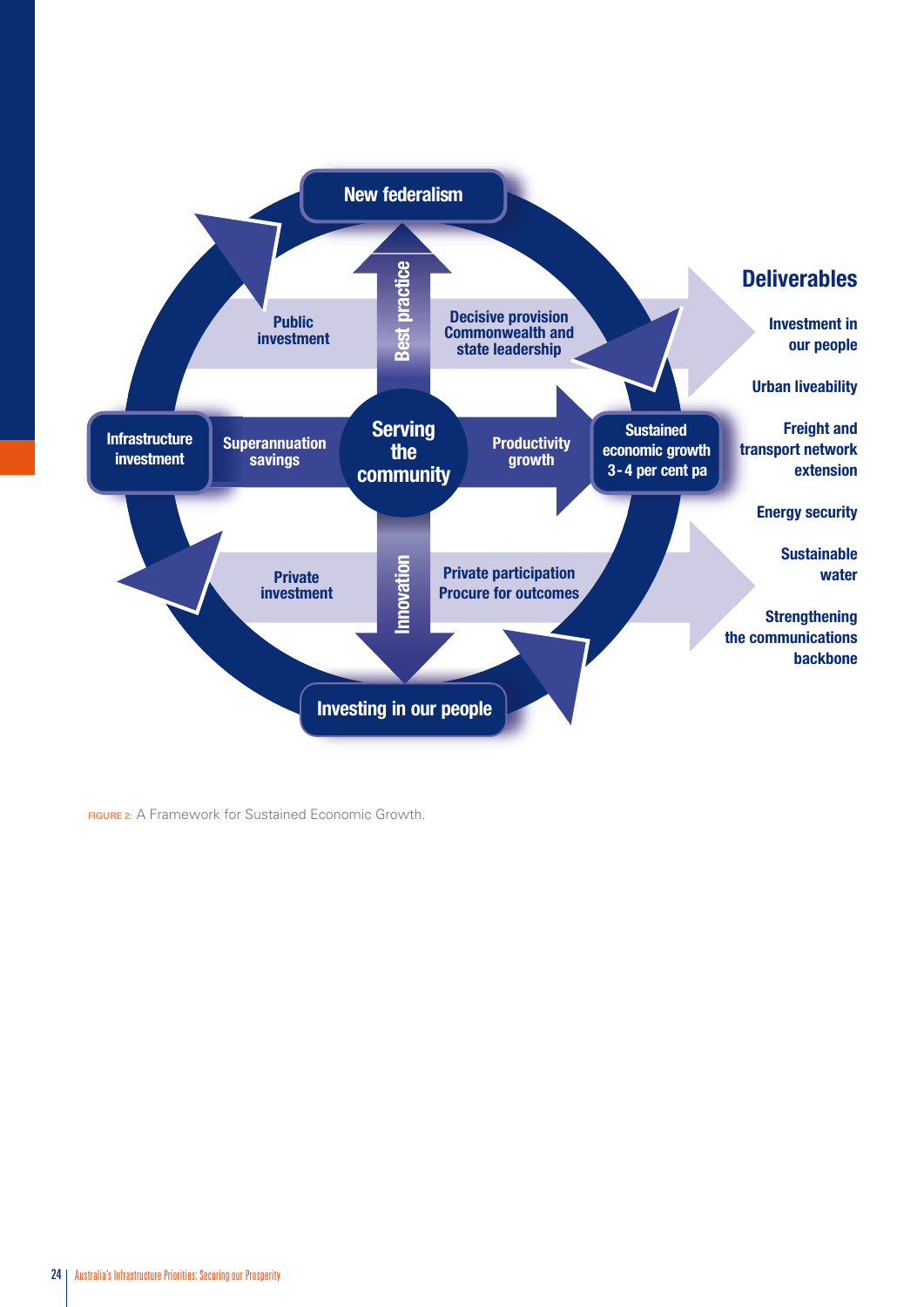5

Reforming of Government Machinery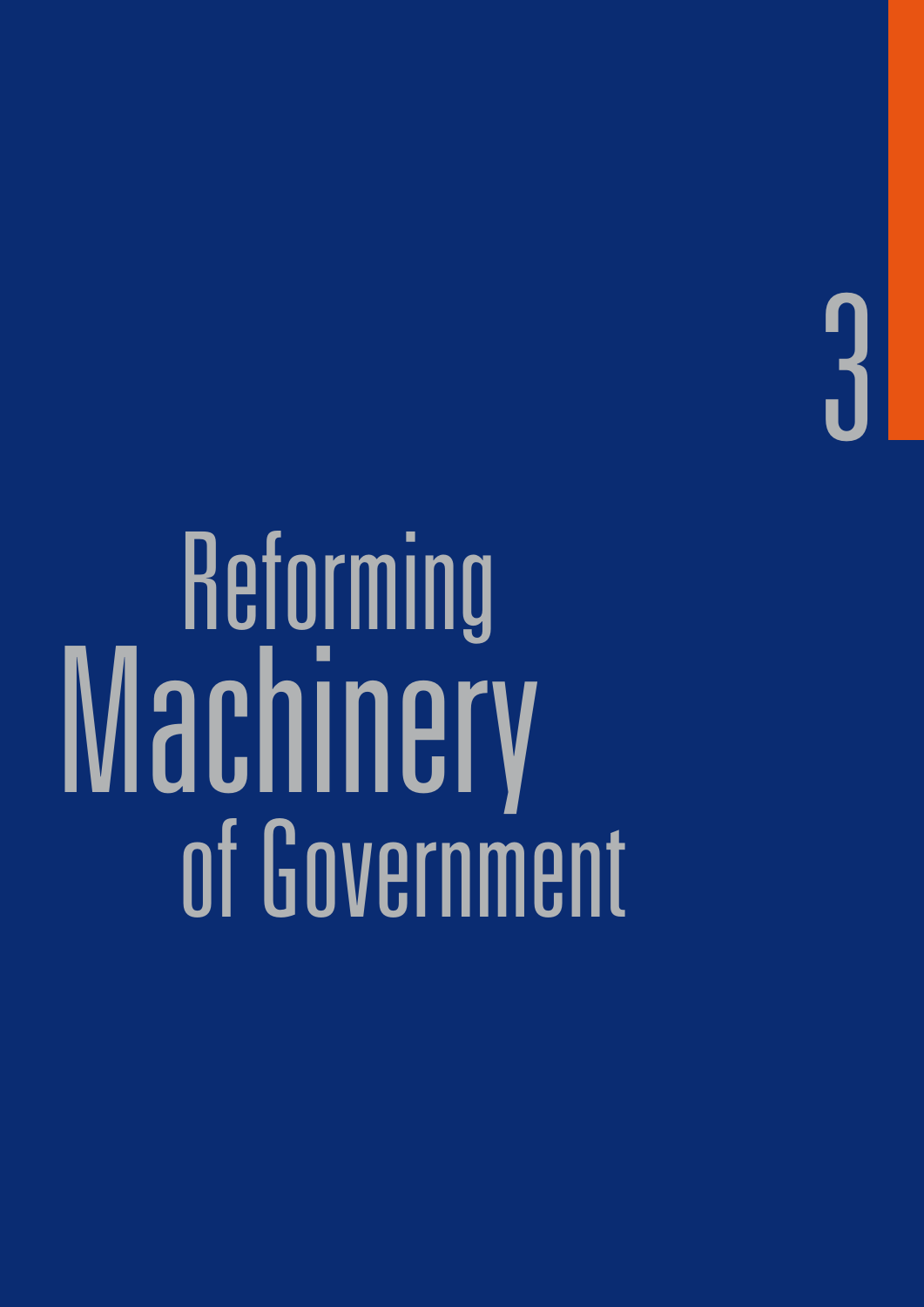This chapter advocates the need for a 'new' federalism, based on national leadership within a federal structure. This requires decisiveness to meet the challenge of commissioning timely infrastructure and underpin greater flexibility and cooperation across government than the current arrangements have allowed for. This will be the best investment Australia can make towards infrastructure and securing our prosperity.

#### 3.1. A Commonwealth Minister for Infrastructure – A National Perspective to THE INFRASTRUCTURE DEBATE

The challenge facing government today is very different to the challenges of the past. Australia's major opportunities for growth in infrastructure lie largely in sectors such as energy, water and transport, which by their nature involve significant cross-jurisdictional issues, and are national in character.

The Australian Government is best placed to provide this national leadership, and to inject a sense of national imperatives and opportunities to the infrastructure task. The Commonwealth will need to have a national leadership role in infrastructure, particularly to assimilate the many dimensions of state interests, which at times can be diverse and complex. Highlighting the importance of the Commonwealth in the next round of infrastructure development is not to imply a need for the Commonwealth to carry a greater political or financial responsibility, but instead to create the conditions for a functioning national market in which natural resources and distributions systems, especially in water and energy, can service national markets without the artificial impediments of state boundaries. Since 1993, The Council of Australian Governments (COAG) has recognised the need for a fundamental change to Commonwealth-state relations but advances have been modest, reflecting the lack of a political champion to drive it.

As part of the Commonwealth leadership, the national interest would be well served by the appointment of a dedicated Australian Government Minister for Infrastructure, supported by the creation of an Office of Infrastructure Coordination (OIC). An Office of Infrastructure Coordination could be most naturally placed within the Department of Transport & Regional Services (DOTARS).

The commonly held view is that the Australian Government has only limited responsibility for infrastructure provision outside of the parameters of defence. To some extent this view is simplistic, as it does not take into account the Commonwealth funds which are committed to infrastructure projects through grants to the states made under section 96 of the Australian Constitution. From a constitutional

perspective, many areas of infrastructure are the sole preserve of the states, however much of the infrastructure base would simply not be constructed or maintained without Commonwealth specific purpose payments.

Since federation, a complex system of funding and responsibility has developed in the absence of a broader strategy and national objectives. Without a dedicated minister charged with overseeing section 96 grants for infrastructure projects, the Australian Government will lose its opportunity to provide strategic leadership.

#### Cooperative Federalism – Action Agenda

- 1 Appointment of a Commonwealth Minister for Infrastructure.
- 2 Creation of an Office of Infrastructure Coordination (OIC) within DOTARS.
- 3 Outcomes
	- National leadership in infrastructure debate;
	- Champion robust engagement with private sector;
	- Development of a national framework for infrastructure, particularly in water, energy and transport;
	- Identification of future bottlenecks /shortfalls in economic and social infrastructure;
	- Advocate critical projects to state and local governments;
	- Standardisation of procurement models to capture the benefits of maturing government procurement models in the states.
	- Implements long standing objective of COAG.

A dedicated Minister for Infrastructure should bring to the national infrastructure task a coherent approach towards establishing a national market based on clear objectives and purpose.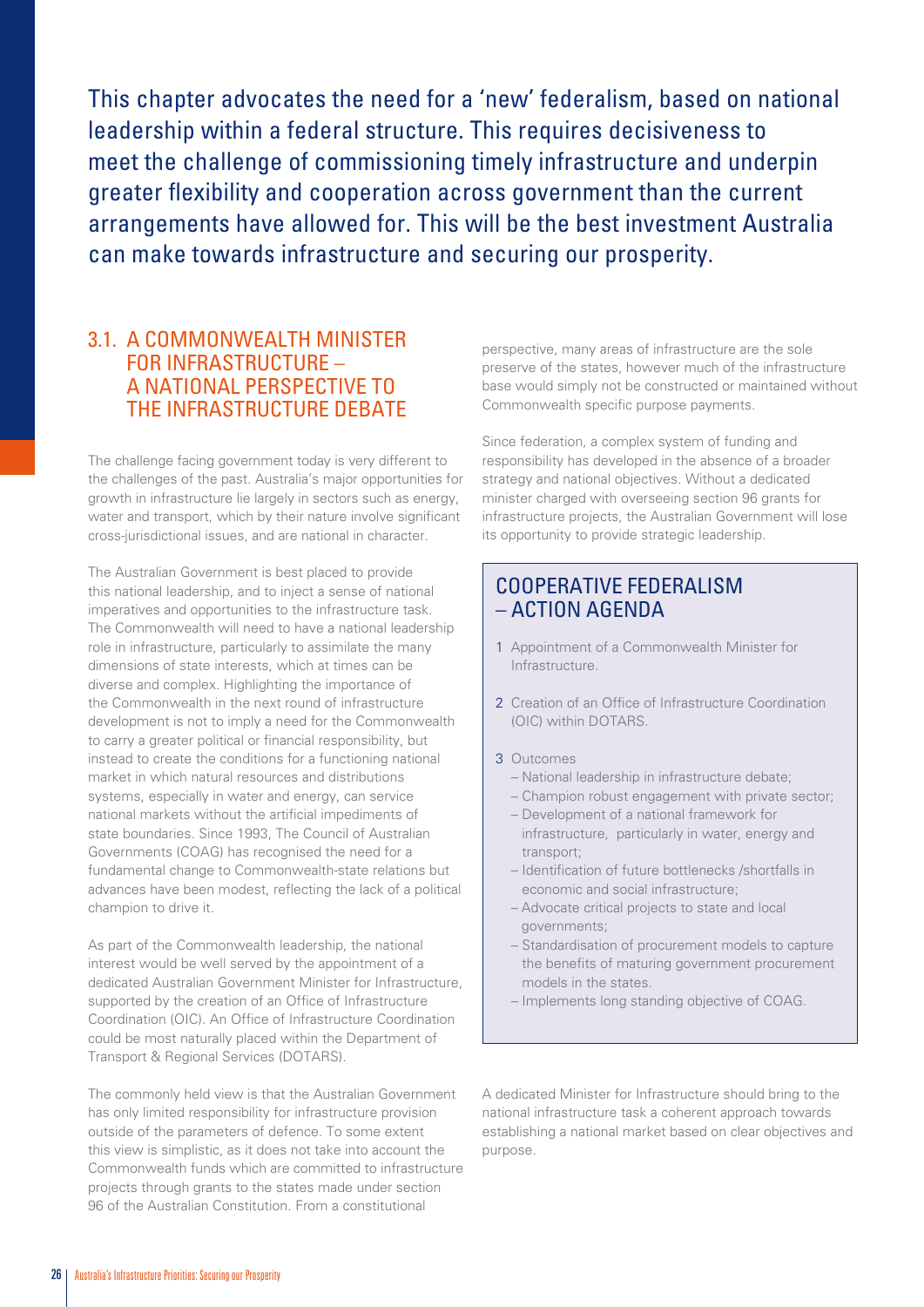The Commonwealth will need to have a national leadership role in infrastructure, particularly to assimilate the many dimensions of state interests, which at times can be diverse and complex

Specifically, a Minister for Infrastructure would be able to:

- Identify infrastructure deficits and projects of national importance;
- Advocate nationally significant projects to state and local governments;
- Develop a cohesive national strategy to coordinate government policy, priorities and projects;
- Refine broad (though not proscriptive) guidelines for Public Private Partnerships (PPPs); with reference to the procedures of the states in this regard;
- Ensure rigorous engagement with the private sector in public procurement;
- Research areas of current and future need in terms of economic and social infrastructure; and
- Ensure a 'commercial' arms-length oversight of infrastructure procurement practices.

#### 3.2. Decisive Infrastructure Provision: A New Legislative **FRAMEWORK**

By its very nature, infrastructure takes a significant time to construct once a bottleneck or deficit is identified. Once a deficit becomes apparent, it is often too late to respond effectively, meaning that vital economic opportunities may be squandered by an inability of government to identify capacity constraints, or more often, an inability to respond in a timely way.

Governments must be armed with suitable powers to allow for the decisive deployment of critical infrastructure.

The removal of multiple layers of approvals and reviews for one piece of infrastructure results in valuable years lost dealing with objections and appeals, and often fighting subsequent court challenges.

#### The Basic Recipe for 'Partnership'

- Outcomes: Governments must properly scope a project before taking it to market. Government will get what it asks for, so a clear articulation of outcomes at the beginning of the project procurement will ensure a partnership starts on the right footing.
- Contract: The legal relationship between the partners must suit the outcomes sought of the customer. The contractual conditions must be honoured by all parties.
- Risk Allocation: For a partnership to work, risks should be placed with those best equipped to manage the risk. Pushing inappropriate risk onto any party in the partnership is inefficient and drives up cost.
- Bids: For a partnership model to be a success, all parties to it must understand what is sought. The information released to market to price a project should be correct, and there is scope for improvement in this area of procurement.

 A system that fails to allow government to rapidly deploy critical infrastructure is a system that squanders economic and future living standards. A schematic of a simplified critical infrastructure approval model, based on the NSW model is detailed at Figure 3 (on next page).

The introduction of statutory provisions that streamline infrastructure deployment is a national imperative. Not only will it allow for the timely provision of infrastructure in critical areas such as trade, transport, water, energy and gas, but it will provide bankable security for the private sector and as a corollary, significant cost savings to government.

An important element of arming government with the requisite power to deploy infrastructure efficiently is the inclusion of 'concept approvals' for major projects. Concept approvals provide up-front security for long term and complex items of infrastructure where the final 'shape' of the asset is not known. Dependent upon the asset, a further assessment may be required later in the planning stage.

It is fundamental that government be able to deliver critical infrastructure in a timely fashion. It is equally important that governments be able to provide certainty within the planning regime for such projects.

It is reasonable that within an assessment process that still provides rigour, transparency and independence, that a legislative framework be established that allows for investment certainty for projects that are of local, state and national significance.

Such legislation should be coordinated (as far as is possible)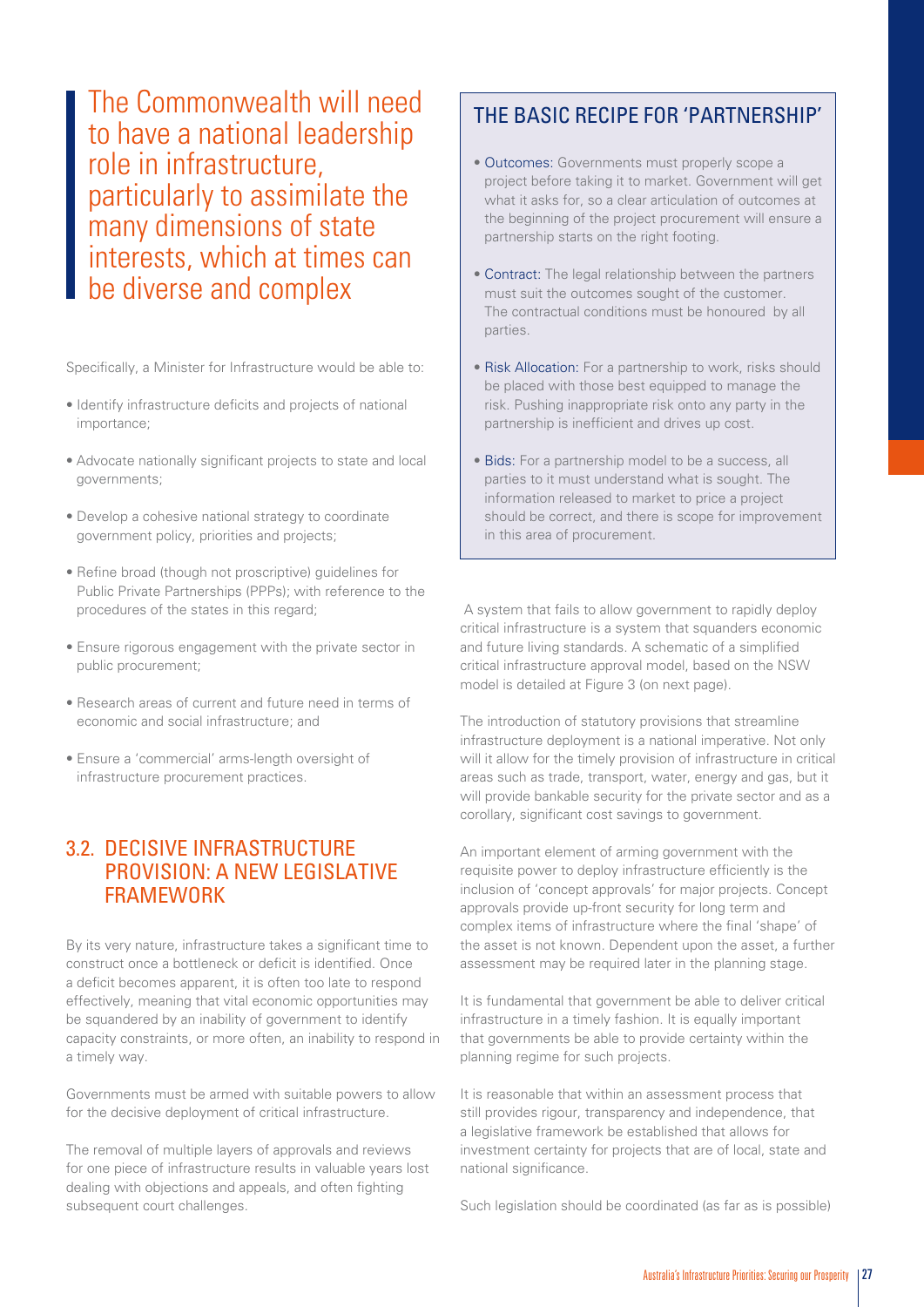across jurisdictions. Homogenous inter-jurisdictional planning instruments for critical infrastructure will allow for rapid deployment where a piece of infrastructure crosses state boundaries.

#### CRITICAL INFRASTRUCTURE Provision Action Agenda

- Development of a streamlined single approval process for the deployment of state significant and critical infrastructure;
- Approval granted solely by responsible Minister;
- Removes right to multiple, time consuming appeals in the courts;
- Process to be homogenized across jurisdictions.

#### **Outcomes**

- Planning **certainty**
- **Cost savings** to government
- Infrastructure delivered **efficiently** and promptly
- **Transparency** and probity championed
- **Environmental** impacts assessed
- Strong **community** consultation



**Figure 3:** Proposed Simplified National Process for Infrastructure Approval.

#### 3.3. Reforming Government **PROCUREMENT**

Government procurement has developed significantly in the past 20 years, with new options to purchase assets and services from the private sector. An important new development has been the introduction of Public Private Partnerships (PPPs) for the delivery of economic and social infrastructure.

The primary purpose of this change in procurement was to capture the benefits from combining design, construction and operation into a single PPP team that would maximise the quality of the asset over the whole of life and shift the singular focus from construction costs and time of delivery.

PPP procurement is a maturing model in the Australian market, and it has been overwhelmingly successful. When properly scoped and clearly executed, PPPs allow for the best share of resources, skills and risk between the public and private sectors in the delivery of public assets.

To capture the experiences and learning of government in the procurement of infrastructure, IPA supports the establishment of a central repository of knowledge and skills in each state to manage the procurement of projects using a gateway process that tests the suitability of a traditional procurement and Public Private Partnerships. The gateway process is fundamentally directed at simplifying policy and procedures, and the achievement of greater and better quality upfront planning by agencies. The objective is to assist agencies to make appropriate and informed decisions, particularly in major procurements, without diminishing their accountability for outcomes.

Under a PPP model, the pubic sector is responsible for identifying an infrastructure deficit and for procuring an asset to meet the challenge. The public sector is best placed not only to identify the pinch point, but also to prioritise infrastructure procurement against integration with the needs of the wider network, be it in transport, water, health or any other sector.

PPP procurement has significant advantages to government, industry and importantly, to meet the needs of a growing economy and diverse community, provided that the fundamentals of a stable partnership are achieved. These fundamentals include: harnessing public sector expertise, extensive community consultation, focus on long term outcomes (and not just the construction of the asset), probity and transparency and a focus on a successful partnership.

The success of PPP is far from anecdotal, with independent analysts and government auditors alike finding significant advantages. A comprehensive examination of PPPs by the UK Auditor General found that privately financed projects reduced the total cost of infrastructure and brought "significant benefits to the government in terms of delivering built assets on time".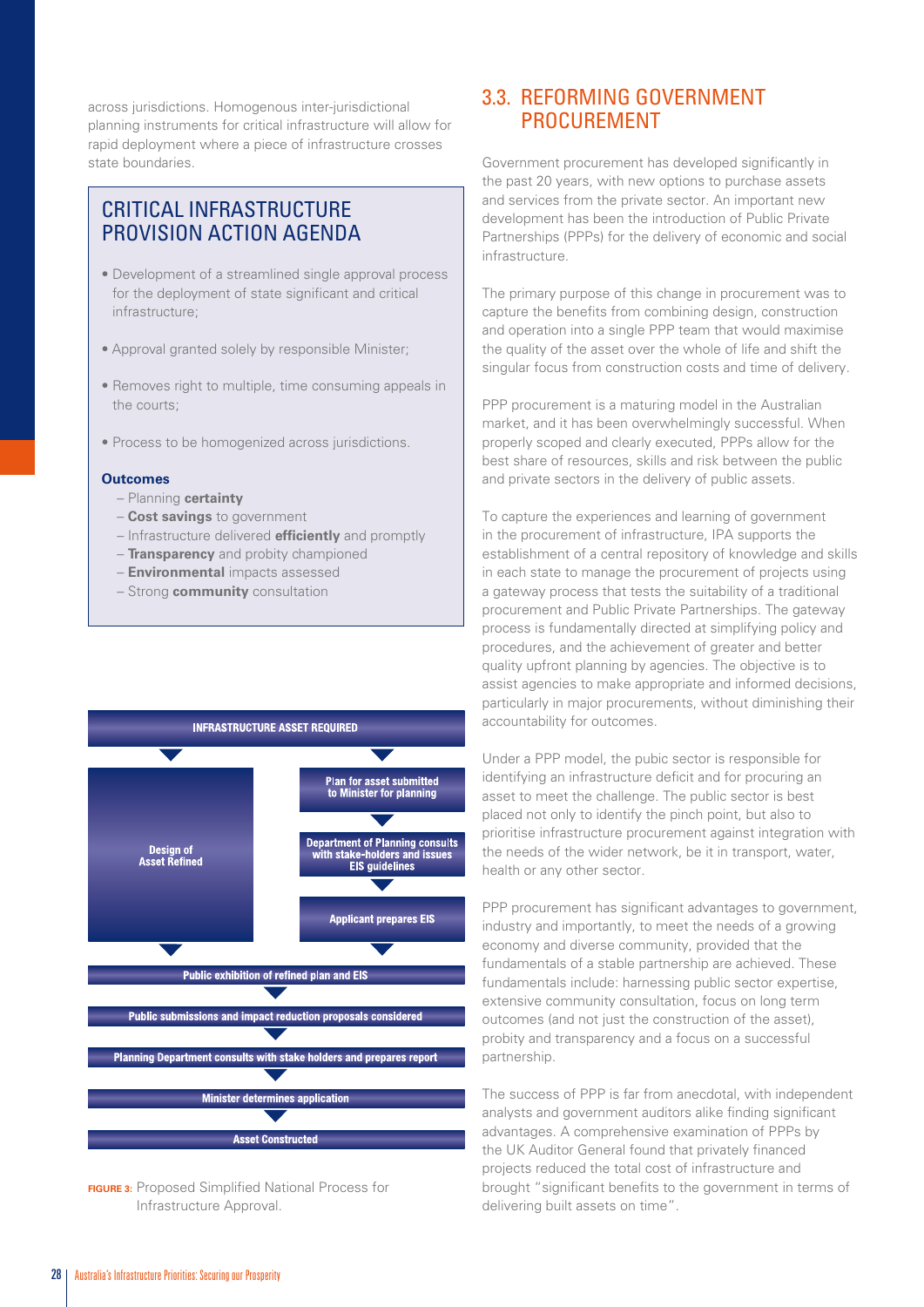The UK National Audit Office findings were that 73 per cent of traditionally procured projects were over budget, and 70 per cent were delivered late. By comparison, just 20 per cent of PPP projects were over budget and a mere 24 per cent over time.

The user and operator experience has also been very sound; Partnerships UK's report into PFI/PPP projects found that;

- 96 per cent of projects are performing at least satisfactorily; with 66 per cent performing either to a very good or good standards;
- 89 per cent of projects are achieving the contract service levels either always or nearly always;
- 80 per cent of all users of projects are always or almost satisfied with the services.
- 97 per cent of public sector mangers believe that their relationship with the private sector operator is satisfactory or better.

Domestically, the review of Victoria's major PPP projects by Peter Fitzgerald was similarly positive, finding "credible evidence of benefits, including innovation, timeliness, certainty of price and a whole-of-life approach to maintenance".

As the PPP model has been refined in Australia, the public sector has developed significant expertise in the procurement of infrastructure assets. The challenge to government is to consolidate and expand this expertise, which at present is often segmented across departments. One of the easiest ways to ensure that this expertise is harnessed is to create a single agency responsible for the carriage of PPP procurement, from construction to whole of life operation.

#### PPP procurement is a maturing model in the Australian market, and it has been overwhelmingly successful

This would mean that government is armed with the requisite expertise to be able to authoritatively negotiate a contract that clearly articulates the desired outcomes of government, and with a focus on whole-of-life operation, rather than merely the construction phase. Importantly, the capability of front line departments should be enhanced simultaneously so that there is a sound grasp of the PPP methodology and its possibilities fully explored in each area.

One inherent advantage of PPP contracts is the significant due diligence done at the commencement of the project, allowing for strong attention to risk allocation. This process is intrinsically complex, but by having a central repository

of PPP expertise, government would ensure that they are appropriately skilled to effectively negotiate risk sharing to the parties best equipped to shoulder that responsibility. There has been a tendency in some jurisdictions to push risk onto the private sector as a reflex action, regardless of whether the private sector has the ability to manage that risk. The private sector will over-value this risk and the process can be made unnecessarily complicated.

If the fundamentals of a PPP are correct, a true 'partnership' will see all the partners working cooperatively toward a clear objective.

The public sector must very carefully define the outcome(s) it seeks from the asset. This clarity of expectation in terms of say, service quality, capacity, timing and importantly, cost or price, are the foundations against which a project will be judged by the community, the final customer. By clearly mandating the objectives sought by government, the public sector lay the foundation for a strong partnership with clearly delineated responsibilities and outcomes.

Community consultation is also essential for all large scale projects, and is more important in a PPP. Government must establish what the community expects, and how these expectations can best be satisfied in the project design. After construction, there is often an ongoing obligation for the operator to continue to consult with the community.

If a 'partnership' is approached in the right way, it presents an excellent procurement option for government. What is needed is a clear focus on desired outcomes, a standardised contract and the use of experienced teams in government to extract the best outcomes for the delivery of better infrastructure and services.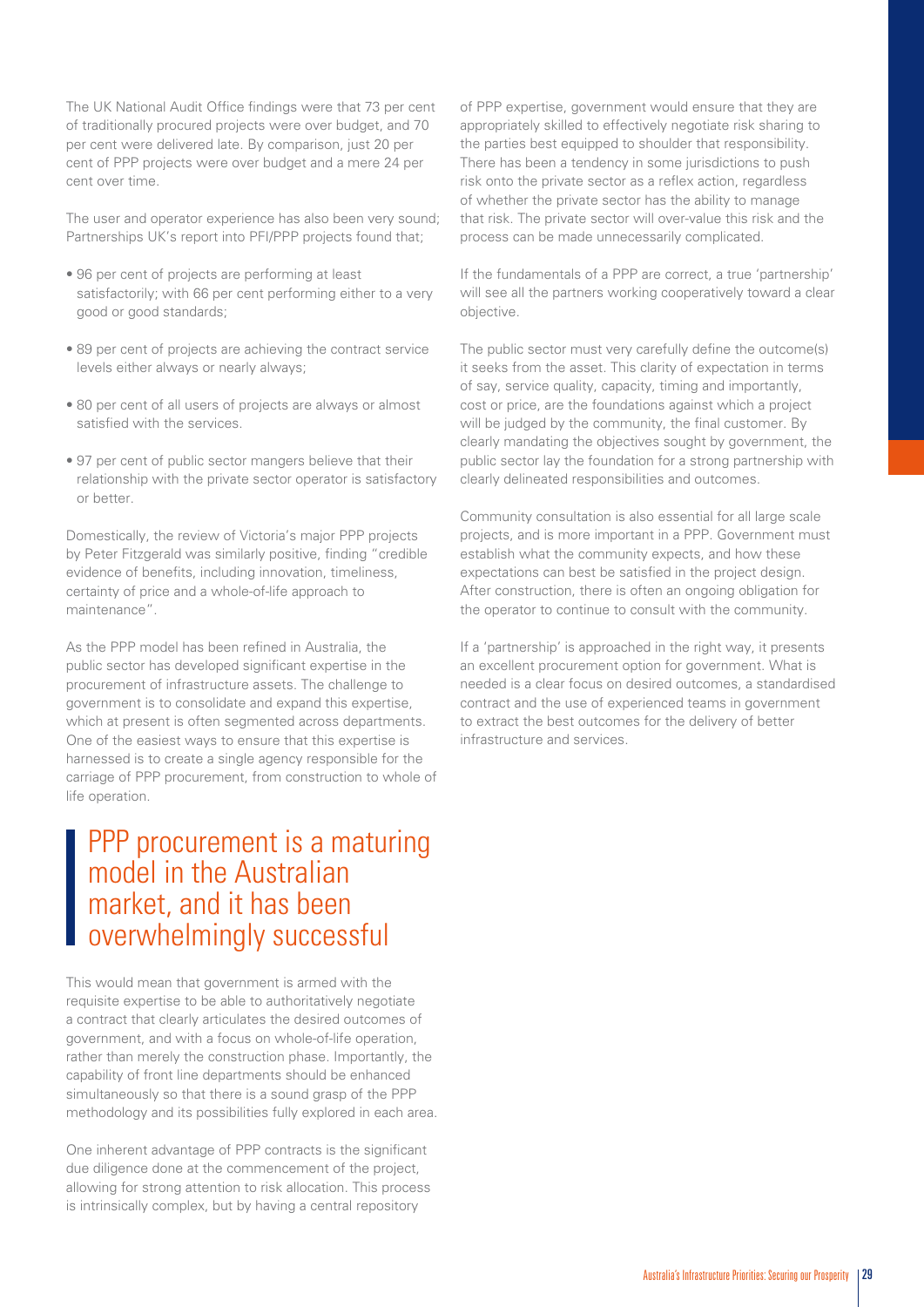

## Delivering – Six Critical Outcomes What Matters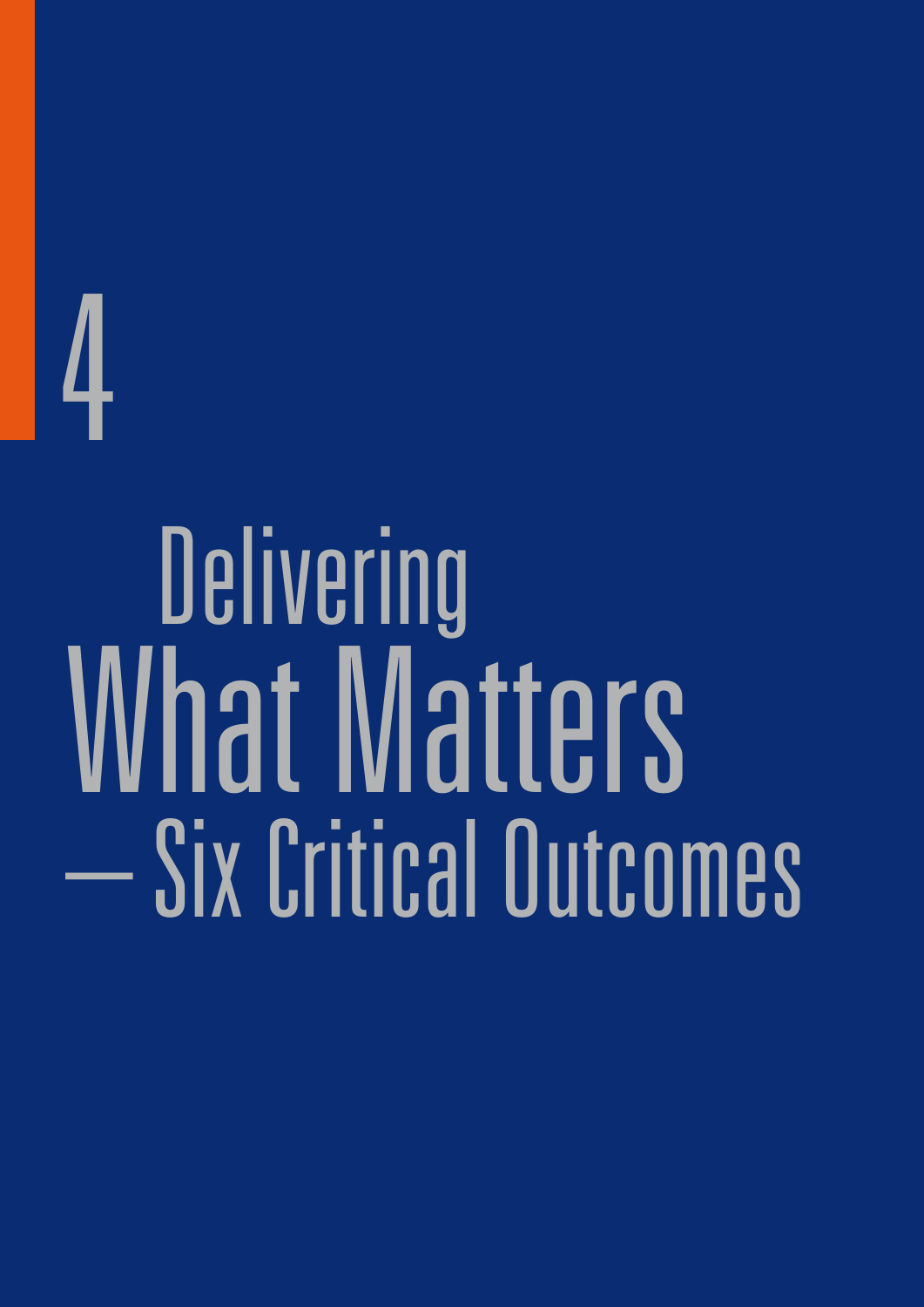This chapter identifies the six areas of critical infrastructure outcomes required to contribute towards the next wave of economic growth. IPA advocates that by investing in people along with fundamental reforms in transport, energy, water, social infrastructure and communications is the key to sustaining prosperity.

#### 4.1. Investing in our People

Since 1990, Australia's economy has consistently outperformed comparable economies around the world.

One consequence of such sustained and significant growth is an unemployment rate of 4.3 per cent (Source: ABS 6202.0, May 07), which is the envy of the OECD world. The flip-side of this growth is a systemic shortage of skilled and semi-skilled labour to satisfy demand.

#### The skills shortage is exacerbating the challenges facing the infrastructure industry

The skills shortage is exacerbating the challenges facing the infrastructure industry. A recent survey of industry respondents, conducted by the Australian Constructors Association and Blake Dawson Waldron (Scope for Improvement), showed that more than half of the industry rated a lack of qualified staff as the major business constraint on infrastructure development.

A two-pronged approach is needed to address the challenge of maintaining a labour force to meet the demand in infrastructure, namely retention of the existing workforce and attraction of new employees to the industry. In terms of retention, there is a recognition that industry needs to be more flexible in terms of working options and move toward greater stability in the workforce rather than the use of short term contract labour. There is also recognition of the value of mature age workers. In terms of encouraging school leavers into the industry, there is a recognition that a career path needs to be established from high school to attract students into engineering and apprenticeships.

The challenge for Australia is to ensure that our workforce generally – and construction related labour specifically – is fully and appropriately skilled to face the demands of our dynamic labour market.

Sustained economic growth has also meant that Australia is increasingly experiencing a lack of affordable housing, with demand for low cost housing growing at the same

time that supply is shrinking. Presently, households in the bottom 20 per cent of earnings spend more than 60 per cent of their income on housing costs. A further quarter of a million households pay more than 30 per cent of their income on housing.

#### Agenda to Invest in our People

#### **Skills**

- Industry-wide strategy for retention of skilled workers
- Examination of flexibility in employment contracts
- Establishment of infrastructure career path for both graduates and school leavers

#### **Affordable Housing**

- New land releases in areas of demand
- Whole-of-Government engagement with private sector in provision of affordable housing
- Provision of low cost housing as part of development consent in multi-dwelling applications

#### **Health**

- Deployment of new health facilities in growth areas and areas of demand;
- Utilisation of private sector innovation and expertise in whole-of-life management and delivery of non-clinical services and ultimately in clinical services

A lack of affordable housing undercuts the competitiveness and efficiency of the economy, and means that necessary labour is either unavailable or inefficiently utilised in servicing areas of high demand, such as central business districts and regional growth centres.

Service industry workers such as cooks, cleaners and hospitality staff (who are relatively low income earners) may be unable to source affordable housing close to labour markets which require their skills. Similarly, essential service workers such as teachers, police, nurses and paramedic staff may be priced out of the housing market in their geographic area of employment.

Affordable housing has been an issue in both regional and metropolitan Australia for some time, and under consideration by the Council of Australian Government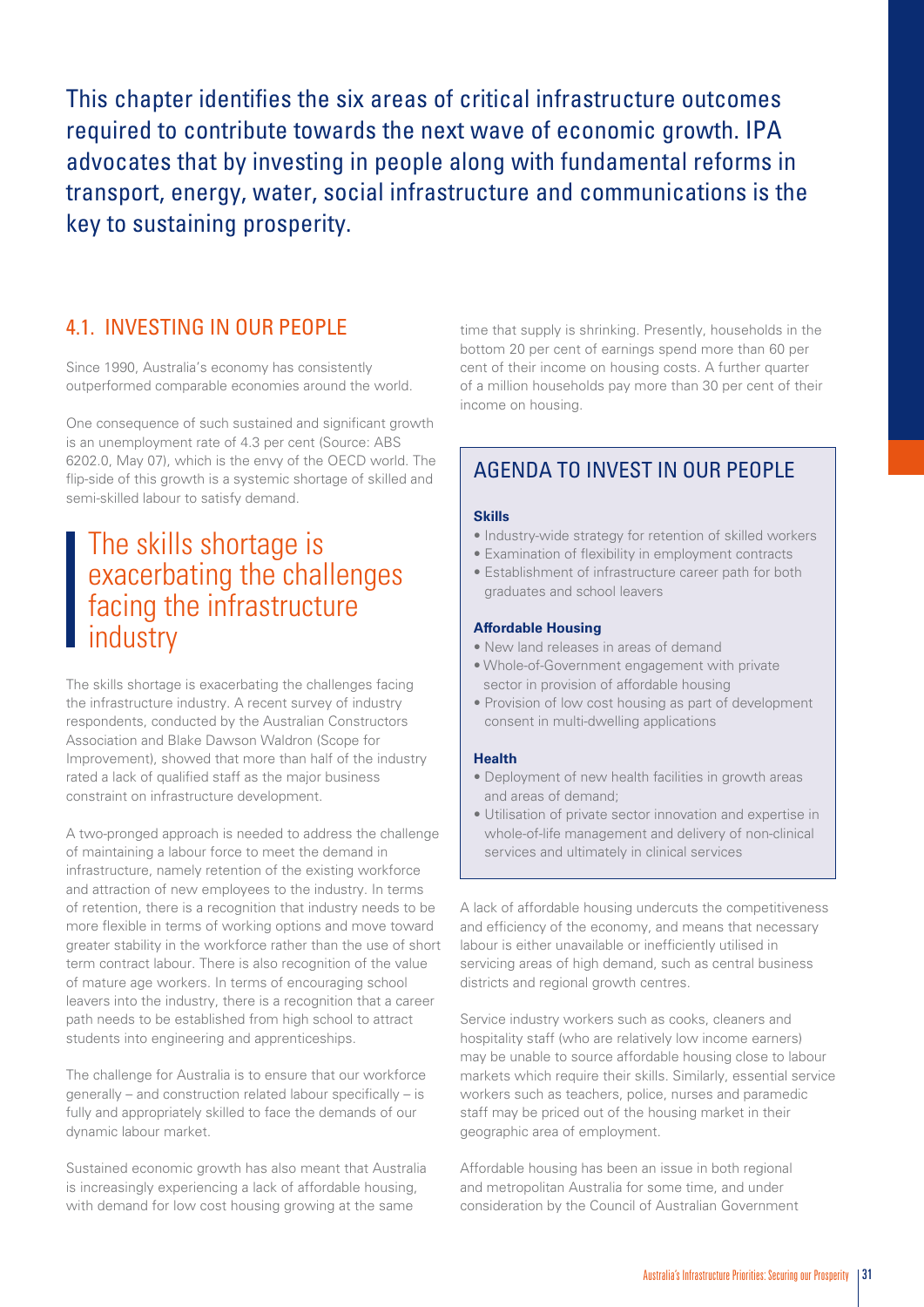(COAG) since the early 1990s.

In spite of the best intentions by government, the current framework is not meeting the need for affordable housing. The sheer size of the capital stock required to meet the challenge is beyond the ambit of any single government. A coordinated approach between tiers of government, coupled with the engagement of the private sector is required to undertake provision of new housing stock, asset disposal and undertake innovative approaches including asset swaps.

There are various proven models for private sector provision of affordable housing, for example: a consortia model, whereby governments sell long-term bonds to private financial institutions; a shared equity model; a retail investors model or the 'Villawood' model, where existing estates are rebuilt, managed and maintained by private sector investors over a contract period.

To complement the increase in affordable housing stock, the provision of efficient and high speed mass transit from 'dormitory' suburbs may also address the lack of affordable housing. For instance, the construction of a high speed rail link from Warnervale to Sydney's CBD would make Newcastle and the Hunter region's affordable housing an attractive and realistic option for workers to service the Sydney employment market.

Through investing in the fundamental requirements of our people, namely their education, skills and housing, we can equip and invest in their ability to contribute to Australia's next tranche of economic and social development

Through investing in the fundamental requirements of our people, namely their education, skills and housing, we can equip and invest in their ability to contribute to Australia's next tranche of economic and social development.

#### 4.2. URBAN LIVEABILITY

**Urban Liveability** Australia's strong and sustained economic growth over the past decade and half presents a significant challenge to government in meeting the needs of a growing population and more complex urban amenity.

#### Affordable Housing – People Under Strain

For housing to be defined as affordable, it generally means that the housing costs are less than 30 per cent of household income.

The current system of supported housing (through CSHA) is stressed, as the figures below demonstrate. There are significant options to provide a better level of support, particularly through the engagement of the private sector.

Co-investment schemes such as the shared equity model may provide the way forward, coupled with land releases where appropriate and the strategic redevelopment of housing estates involving asset swaps that enable innovative access to new more relevant housing stock and the smart disposal of old and inappropriate housing.

Another option could involve developer contribution of housing stock. This kind of system would require multiunit developments to contain a certain proportion of the units to be provided at a discounted rate, or title to be granted to a trust and privately managed. This may run concurrently with existing developer contribution schemes in areas like CBDs. This kind of system also avoids 'clustering' low income households.

| <b>State</b> | <b>Housed</b> | Waiting |
|--------------|---------------|---------|
| <b>NSW</b>   | 11.844        | 18.220  |
| Old          | 4.791         | 10.744  |
| ACT          | 687           | 253     |
|              |               |         |

Looking ahead productivity growth in rural and resource sectors are likely to attenuate, these sectors are already at the outer frontier of best practice and efficiency by virtue of their direct exposure to global competition. The services sector on the other hand not only represents the majority of the Australian economy but is centric to the major central business districts, urban and regional centres. Improved functionality of these high density population areas through better connectivity and transport translates directly to improved productivity and international performance. A national imperative exists to address this sector.

The task for policymakers is to acknowledge that the importance accorded to addressing export related infrastructure bottlenecks should also be extended and applied to urban functionality that underpins much of the competitiveness of the services sector.

A growing city has significant primary requirements in providing the services in the health, education, recreation and transport sectors to service growth areas. The additional challenge of integrating expanding populations, larger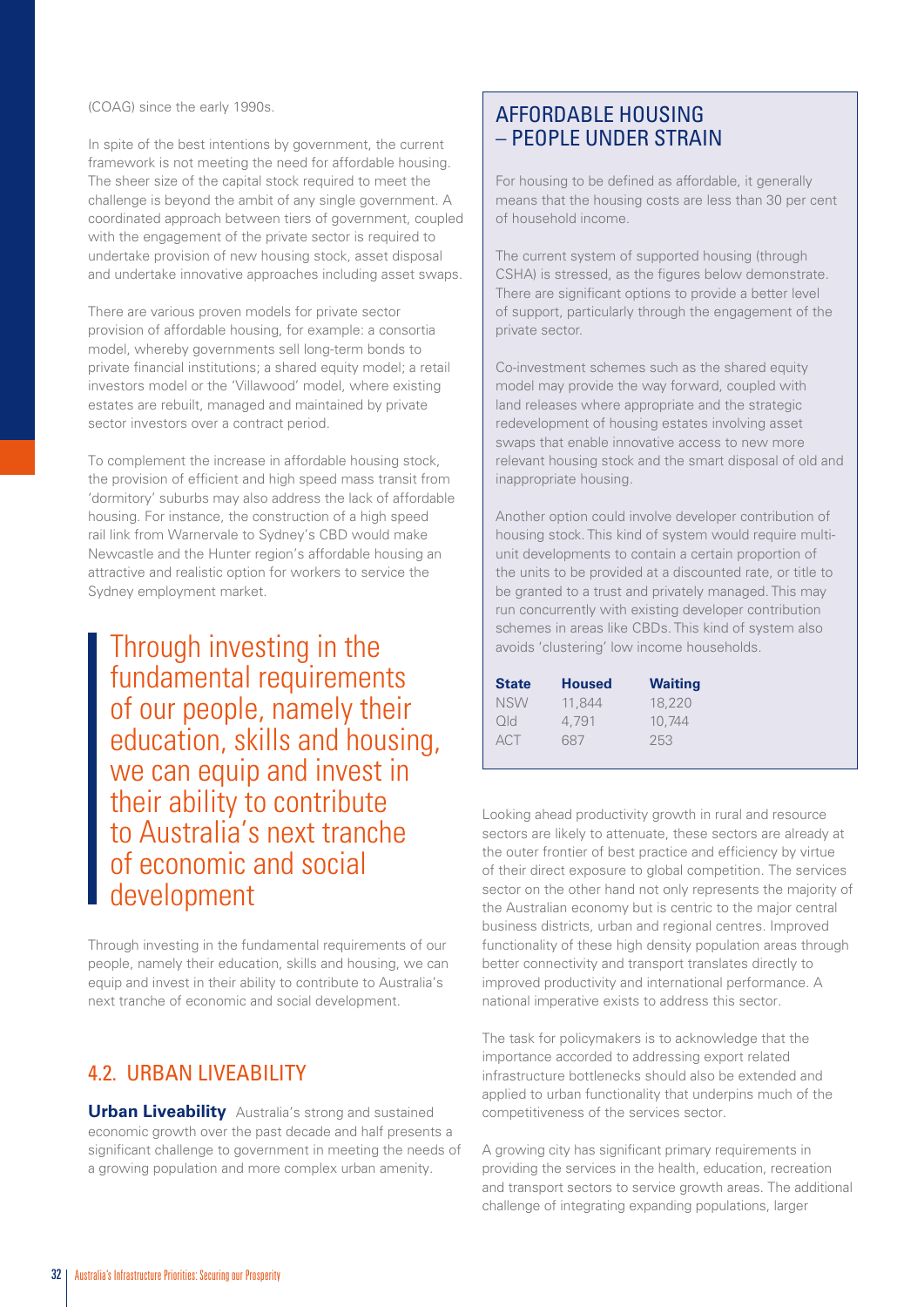commuter volumes into existing transport networks remains.

The link between astute investment in public infrastructure and economic and productivity growth is well established, both in Australia and in comparable OECD countries. Beyond this, there is an increasing recognition of the connection between pubic infrastructure and the social and environmental capital that binds communities together. Failure to provide sufficient and appropriate social infrastructure undermines the social and environmental sustainability and ultimately, the competitiveness and liveability of a city.

#### A growing city has significant primary requirements in providing the services in the health, education, recreation and transport sectors

#### **Transport**

#### **– Clearing the Hurdle of Urban Congestion**

In moving to sustain and increase the liveability of Australia's major cities, governments need to primarily address issues of urban congestion, as well as sustainable urban design such as recreation facilities, retention of urban open space and green webs. Furthermore, governments need to establish a framework that will allow for the deployment of social infrastructure, such as new schools and educational facilities, together with new, world standard health facilities, police stations and community facilities.

Australia's standard of living in urban areas is largely underpinned by the use of the motor car. The community has clearly indicated that it considers the value proposition of a private vehicle as compelling - offering privacy, comfort, and on-demand door to door transport. Additionally, the decentralised nature of employment and housing mean that for many workers, the use of mass transit systems to commute to work is not feasible owing to complex travel requirements.

At the same time, urban congestion is a significant challenge across Australia's major urban centres, with travel times to work and leisure pursuits increasing as the demands upon our roads increase. Since the 1950s, kilometres travelled by passenger cars have increased 15 fold, and are projected to grow by a further 30 per cent by 2020. In 1945, 50 per cent of urban passenger journeys were by rail compared with just 4 per cent in recent years (BCA: 2005).

Urban congestion is more than an inconvenience, costing Australia around 2 per cent of GDP, or some \$16 billion per annum. Congestion is forecast to double between 1995 and 2015 (Cosgrove, BTRE: 2000).

Without concerted action to address this problem, the

Business Council of Australia has forecast that the economic cost of congestion in Australia will rise to around \$30 billion by 2015, representing a risk to future economic growth and a potential squandering of Australia's prosperity.

As with any capacity constraint, there are two basic methods to deal with the problem, either by reducing demand or increasing capacity.

Moves to address urban congestion in Australia will require a blended response which must include the expansion and upgrade of road networks to increase vehicle capacity, coupled with initiatives to improve the attractiveness of mass transit systems. It may also need to include measures to rebalance the attractiveness and value proposition of mass transit to better target key prospective customers.

Road congestion is basically caused by demand exceeding capacity, but is also associated with bottlenecks most evident during peak periods.

The completion of residual sections of the radial and ring road systems in Australia's major population centres, and the commissioning of new motorways are essential if we are to deal with congestion and underpin the continued sustainable growth of our cities. Projects such as the completion of the remnant section of the F6/M6 in Sydney's south and increasing the capacity of existing motorways, such as the Ipswich and Logan Motorways in Brisbane remain essential. Similarly, the East West Tunnel, will ease congestion and provide for more efficient transportation in key growth centres in Melbourne.

Some of Australia's most critical projects supported by IPA are detailed in the box on the next page.

Patronage of urban heavy rail systems in Australia is approximately one third of comparable European cities and amongst the lowest in the world. In spite of its low patronage, the use of heavy rail is vital to our urban transport systems, carrying around 600 million passengers per annum and removing around 500 million car journeys from our roads each year.

Urban heavy rail can be competitive with private vehicles, provided rail ensures a level of quality service. The experience of Perth's North Suburbs Railway is augurs well for these developments, with a marked increase in patronage once safe, reliable, fast and frequent services were introduced. Similarly, the Victorian experience of rail franchising began with an unsettled start in 1999, but by 2003 the 'partnership' was thriving and passenger numbers increasing. (McGinnes, A, Win-Win Partnerships in Public Transport, Public Transport International, 2/2006, p4)

Successive governments have tended to under-invest in rail, both in terms of track infrastructure, as well as the provision of new and maintenance of existing rolling stock. Rail networks in Sydney, Melbourne, Perth, Adelaide and Brisbane are either above or fast approaching capacity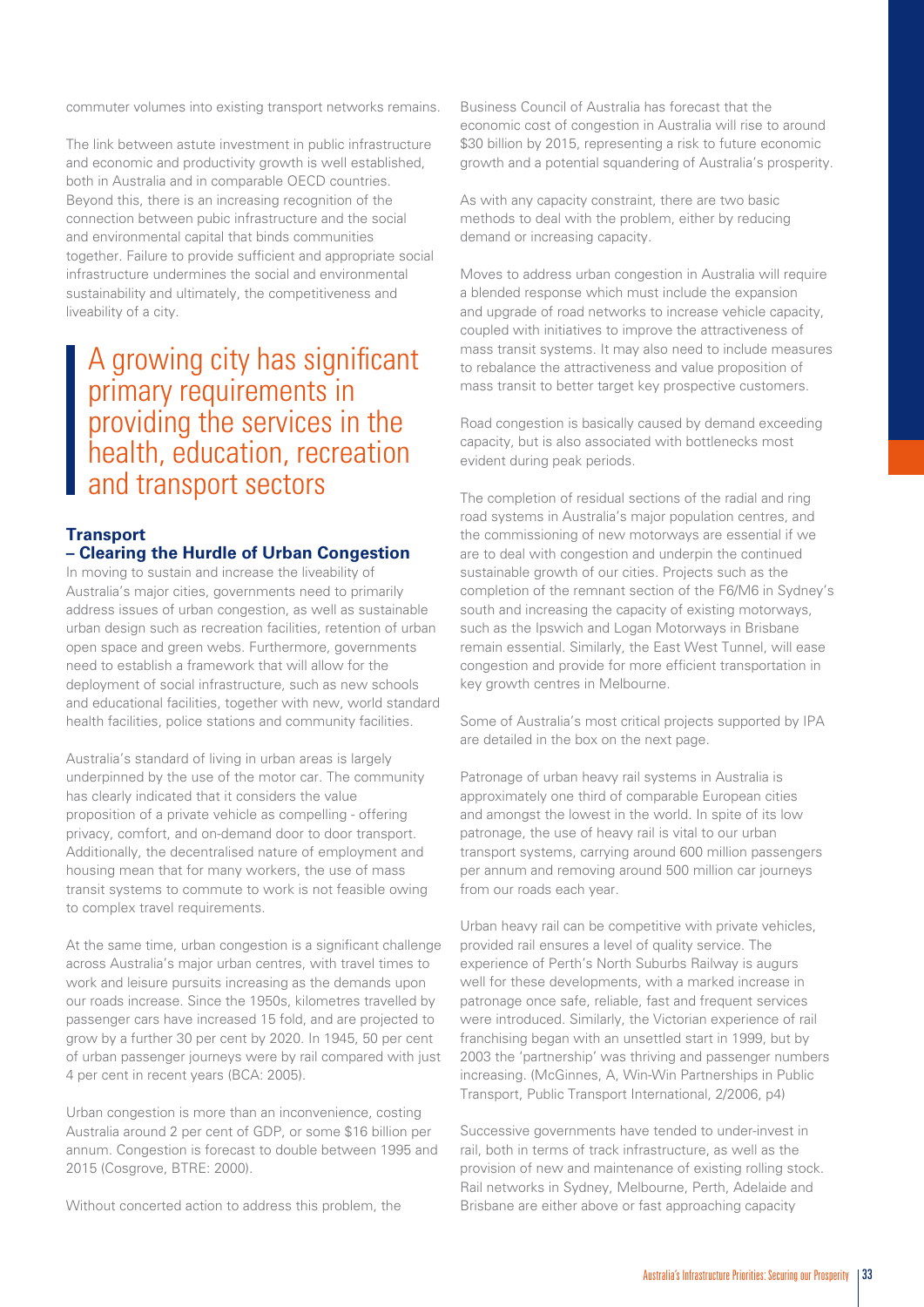on their networks and rolling stock. The construction of new links, such as the North West and South West lines in Sydney and the potential linking of Melbourne's South Eastern and Western growth corridors by underground rail link, will provide new mass transit links to areas not currently serviced by metropolitan rail networks.

The task of restoring and improving our rail infrastructure networks is a major one, and well beyond the procurement capacity of any single government.

#### Australia's Critical Road Projects

#### 1 M4 East & M4- Botany

Tunnel (NSW)

 Construction of a link from the Anzac Bridge to the start of the M4 at North Strathfield, together with a 13 kilometer link to Port Botany.

#### 2 Hume and Pacific Highway Upgrades

 Expedite the construction of a two lane dual carriage way from Melbourne to Sydney and Brisbane by 2017.

#### 3 F3-M2/M7 Connection (NSW)

 Construction of a link between the F3 Freeway and the Western Sydney Orbital (M7).

4 East-West Growth Corridor Integration (Vic) Integration of East and West growth corridors through road, passenger and freight links (in part tunnel) between Eastern Freeway, Western Freeway and Metropolitan Ring Road.

#### 5 South East Queensland Road Upgrades (Qld) Upgrades to road infrastructure including the Ipswich, Gateway and Logan motorways and the Gateway Bridge crossing.

#### 6 Airport/Northern Link (Qld)

 Construction of a link from northern arterial roads to the inner city bypass and North-South bypass.

#### 7 F6 Freeway Extension (NSW) Completion of the northern section of the F6 freeway, completing the missing link on Sydney's radial freeway network.

An answer to the problems faced by Australia's urban heavy rail networks may be the increased use of franchising, reflecting the principle of diversity of supply and competition supports superior innovation and service delivery. Certainly, the use of private capital and innovation will be required for any substantial upgrade of Australia's rail networks. These should be based on service outcomes and avoid proscriptive design specifications that inhibit innovation.

Coupled with the improvement of heavy rail, the provision or further development of urban light rail offers the best mass transit solution in areas where the augmentation of existing heavy rail networks is unviable due to acquisition costs and other impediments to obtaining the necessary rail corridors. The expansion of Sydney's existing light rail network would provide an efficient link from Sydney's inner west to Bondi, servicing a new and expanded market.

#### The task of restoring and improving our rail infrastructure networks is a major one, and well beyond the procurement capacity of any single government

Urban light rail may also be an efficient way of moving large numbers of people with a minimum of impact on the surrounding built environment. The experience in the United Kingdom suggests that light rail is attractive enough to encourage commuters out of their cars and back onto public transport, provided it is "… reliable, frequent, efficient, safe and clean transport with affordable fares …"

The construction of new or expanding existing light rail systems is only of benefit in high density population areas such as Sydney, the Gold Coast or Adelaide's CBD.

As with heavy and light rail, buses already feature as a major component of Australia's mass transit systems. In most cities major urban bus routes are owned, regulated and operated by government entities. Patronage on buses continues to fall, with the commuting public more willing to complain about substandard service, while at the same time road congestion is deteriorating.

The experience of bus route privatisation in Melbourne, and overseas, has provided ample evidence that a competitive approach – within the right parameters – can provide sound outcomes for government, operators and most importantly, the commuting public.

**Better Social Infrastructure** Beyond issues of urban congestion, the assets and services collectively known as social infrastructure, e.g. schools, prisons, hospitals and recreational facilities, are a key component of a city's liveability.

The economic case for social infrastructure is clear and compelling, but with so many intangible benefits and externalities, it is difficult to value on a balance sheet.

The provision of top quality health facilities is one of the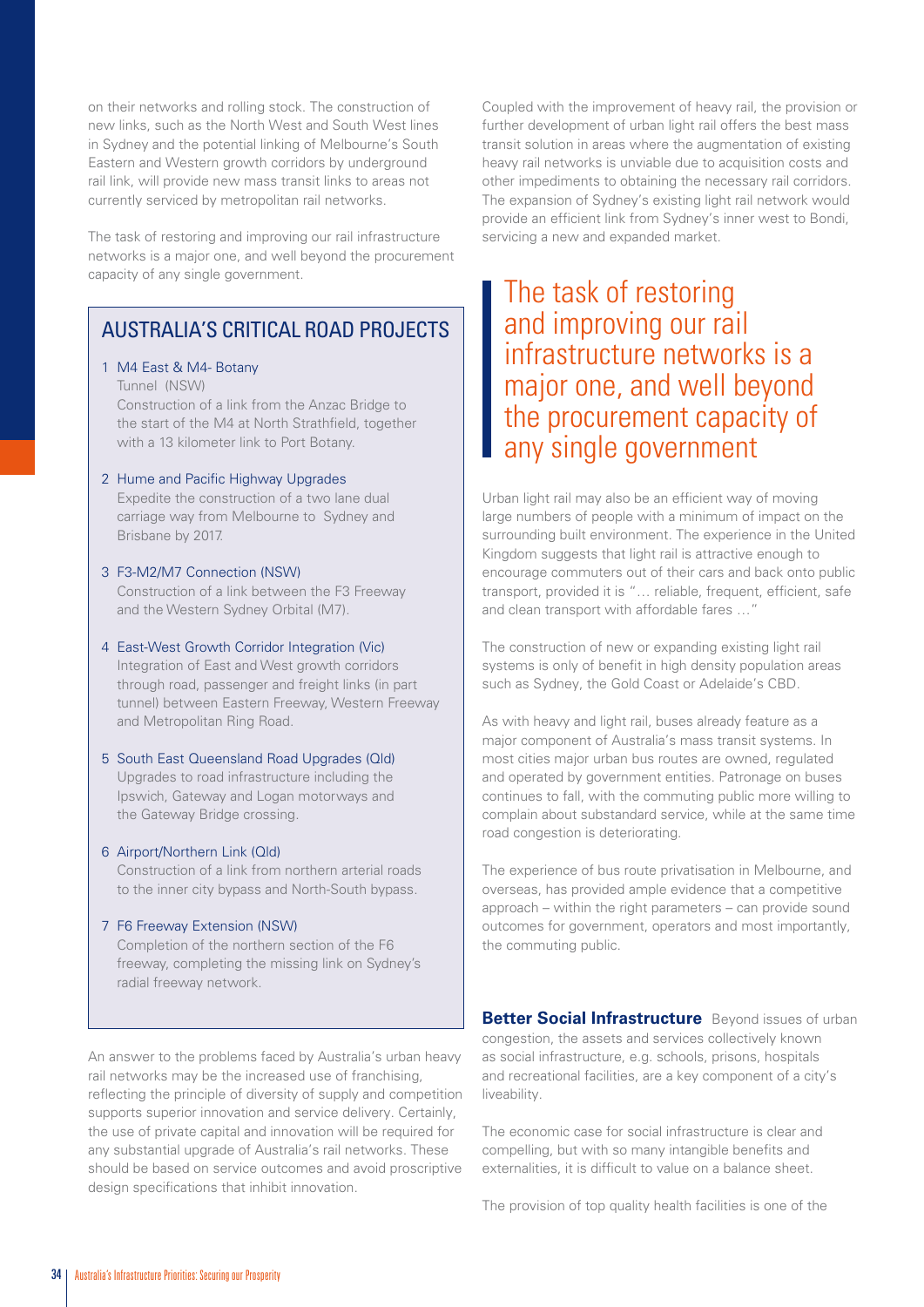most urgent challenges in maintaining and increasing the liveability of Australia's cities. However, the perception of a 'health crisis' in our hospitals, in terms of elective surgery waiting lists, delays in delivery of primary emergency care, or administrative and maintenance issues persist.

#### Critical Mass Transit Projects

#### 1 Sydney Metro System (NSW)

 Build a Sydney metro to provide high quality commuter service that would include a new harbour rail crossing to link into the existing southern line at Everleigh.

2 North West & South West Rail Links (NSW) Construction of new heavy rail links to service Sydney's North West & South West growth corridors.

#### 3 Inner Sydney Light Rail System (NSW)

 Various light rail network extensions between CBD and Bondi, Maroubra Mascot and Burwood and the construction of a CBD loop back at Circular Quay.

#### 4 Triplication of Dandenong Rail Line (Vic)

 Construction of a third heavy rail link servicing Caulfield to Dandenong to cater for projected population growth.

5 Refranchising of Victorian Rail & Tram Networks (Vic) Renewing the general franchises of the private sector operators of Melbourne's rail and tram networks, to include provision for new rolling stock.

#### 6 Gold Coast Rapid Transport (QLD)

 Commission of a mass transit system to service high density population centres on the Gold Coast.

#### 7 Light Rail – Sydney, Brisbane & Adelaide Commission of new light rail for Brisbane and fundamental network expansion of existing light rail networks in Sydney and Adelaide.

The task facing Australia's governments is not easy, either in terms of the sheer capital required to run, maintain and expand our health system; or in terms of the dynamic and changing demands of a modern health system and a growing and diverse community.

Governments need to be able to procure, fund and operate hospitals today that are both flexible and adaptive, to meet the challenges ahead.

While acknowledging the size of the task, Australia's governments do have access to the capital, the expertise and the ability to deliver new, world class hospitals. To do this, government must have the strength and political will to properly harness the capital, the abilities and the innovation of the private sector.

Australia has in many respects pioneered the use of private capital and expertise in the delivery of economic infrastructure, but we have been slow to apply these principles to social infrastructure assets. The experience in comparable countries has been very positive, including the United Kingdom which has used private finance and PPP models to deliver hospitals, schools, assisted housing, to name just a few.

The Australian experience of using PPP models to deliver health care facilities has been positive.

By way of example, the contract for the Joondalup Health Campus in Western Australia was signed in 1996. The project replaced a small, 84 bed public hospital with a 335 bed state of the art health campus, offering a range of in and out-patient services for a 20 year contract term. The hospital was constructed and opened within two years.

The Auditor General of Western Australia found significant benefits, with general health costs comparable to other metropolitan public hospitals, and cost savings to government in the provision of emergency care. Similar projects in other states have also been successful, such as the Casey hospital redevelopment in Victoria. Projects such as the Sunshine Coast Hospital and the highly specialised Queensland Childrens Hospital could benefit from a public private partnership (PPP) procurement.

The experience of PPP procurement of public schools in NSW is an example of the sound outcomes available to government and importantly, educators and students. The NSW Government's New Schools Projects have been a resounding success, delivering brand new, purpose built educational facilities which provide the best learning environment for the students and teachers, allowing teaching staff to focus on education whilst the private sector partner administers the physical assets.

The NSW Government's New Schools Projects have been a resounding success, delivering brand new, purpose built educational facilities which provide the best learning environment for the students and teachers

In spite of the benefits and economies delivered under the NSW Schools PPP projects, other states have been relatively slow to embrace the benefits of private sector construction, maintenance and management of education facilities, although the South Australian Government are preparing to undertake a similar programme commencing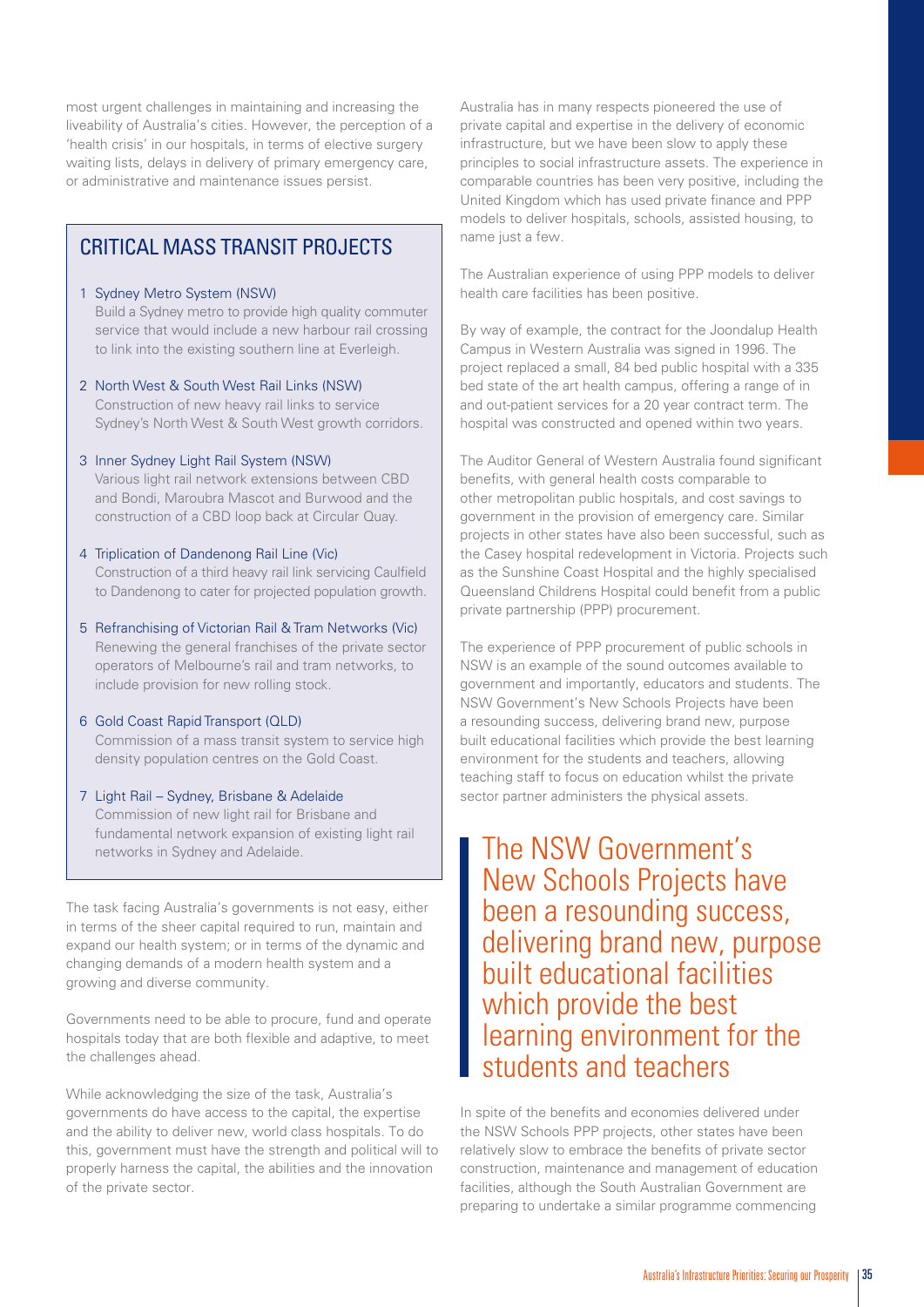in the 07/08 fiscal year. The South Australian Government has also delivered regional justice facilities, including prisons and court houses, with great success, providing for ongoing management and maintenance of the facilities on a 25 year lease back arrangement.

The use of PPPs to procure health campuses, prisons, class rooms and public spaces allows government to capture the skill and innovation of the private sector in terms of design and operation. PPP and private sector financed projects also provide government certainty of costs on any given project and allows for facilities to be delivered well in advance of other, more traditional procurement models.

The use of PPPs to procure health campuses, prisons, public housing, classrooms and public spaces allows government to capture the skill and innovation of the private sector

PPP and other forms of private sector financing and service provision can deliver outstanding facilities to support and underpin the work of the police and other emergency services, as well as critical public infrastructure such as court houses, prisons and public recreation spaces. The partnership will provide a discipline from the beginning to ensure a thorough scoping of works, service quality and a whole of life approach to the project. PPPs achieve this from the opportunity to respond in detail on the most cost effective approach, limiting variations and the potential factors contributing to cost over runs. Moreover the potential for proponents to inject new ideas and innovative solutions is championed.

The introduction of competition into areas of exclusive government service provision, previously without competition can enable government to make significant efficiency and service level gains for the community.

#### 4.3. Freight Transport Network Expansion

There is significant potential to increase productivity in the freight and transport network infrastructure. To achieve this, policy makers will need to focus on improving the entire logistics supply chain, and in doing so align policy and regulation with the changing needs of the industry and the community.

Enhancing the interoperability between transport modes provides a significant potential for a productivity leap in

Australia. Asset owners and operators in the transport and freight sectors are increasingly focussed on whole of logistics chain management. This reflects an industry that is seeking to increasingly bundle complementary inter-modal solutions to ensure the logistics task is completed efficiently and least cost options may involve more than one form of transport.

To realise the benefits of a 'whole of logistics chain' management, policy makers can benefit from working with the private sector, and particularly those that seek to own multiple assets across the logistics chain. Australia has outstanding and globally efficient 'proprietary supply chains' that should serve as a benchmark to the

The starting point with the transport and freight task for Australia is to recognize that supply chains around the country are typically disjointed and with low functionality reflecting a lack of harmonization and standardization. Correcting the legacy of past government ownership that tackles poor management and work practices is key to securing future productivity gains.

**A case for Market-Wide shaping** Market-wide shaping will necessitate a whole of logistics chain approach from owners and operators of assets and their regulators. The key focus is to improve 'end to end' inter-linkages in the logistics chain that for example enhances interoperability between rail, road and port facilities.

This may necessitate a more tolerant and flexible disposition of policy makers and regulators, like the ACCC, towards vertical integration and joint venture collaborations so that there is a better alignment of interests and incentives to ensure better functioning 'end to end' logistic supply chain management.

Such endeavours require organisations with long term capital and management expertise to design and manage a logistics process that extends beyond their own firm. Ensuring public policy objectives are achieved, as well as private participation, will be important to achieving the productivity gains from rigorous logistic management. This will involve, among other things:

- acute cost control, and scale economies to support global competitive pricing
- scope to accommodate propriety uniform standards
- establish intensely competitive 'complementors' within national logistic chains

Accommodating market wide shaping in transport and freight provides some challenging issues for policy makers. particularly scope for firms to pursue greater vertical integration and concentration of ownership in the sector. In progressing the debate, it is important that industry puts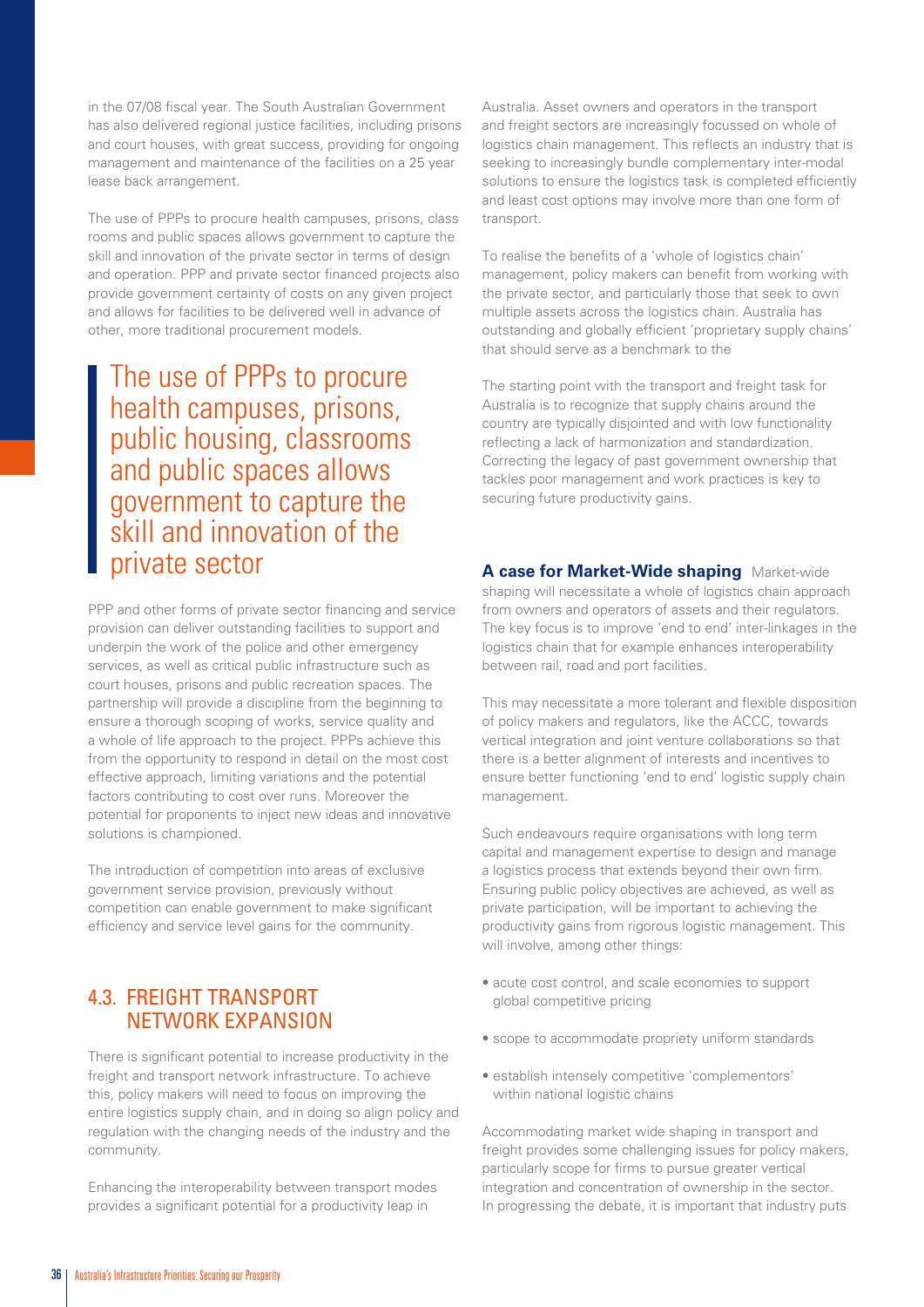its case of the full extent of the economy wide benefits and externalities of an up-graded, revitalised and functional logistics chain throughout Australia.

**Importance of a Freight Vision** Developing an efficient and competitive national freight network is fundamental if Australia is to capitalise on the past decade of prosperity and sustain this growth over the short to medium term.

The challenge to governments is to embrace a cooperative approach in the procurement of the rail and road infrastructure that will place Australia's freight industry on a competitive, sustainable and efficient base.

Further to the discussion of a 'new federalism' in Chapter 3, Commonwealth, state and local governments need to shift their basic philosophy on transport infrastructure. In this new paradigm, an infrastructure asset is not merely a rail line, a road or a new port facility operating in isolation, but a vital component of a national freight network that is both highly efficient, integrated with other modes of transport. Government must shift from a single project mentality towards building transport networks that complement multiple modes of transport and seek to provide a seamless service to its customers.

#### An infrastructure asset is not merely a rail line, a road or a new port facility operating in isolation, but a vital component of a connected national freight network

The reform of our national freight and transport market will require bold vision and strong relationships, as the challenge is significant. Cooperation between governments will be essential, and government's ability to robustly engage the innovation, skill and importantly, the capital of the private sector will be pivotal to Australia's success in undertaking transport market reform.

Achieving pricing parity across road and rail is one of the most pressing areas for reform.

In order to create an efficient and integrated framework to encourage investment in the transport sector, equitable, transparent and competitive pricing structures need to be championed. Any inconsistency between the way heavy vehicle road users and freight rail are priced, can result in inequitable competition between the two modes.

and rail freight infrastructure markets, the same economic criteria should be used to price both modes. This should include the rigorous assessment of the magnitude of positive and negative externalities associated with each mode. Recent work in this area by the Productivity Commission in respect of road and rail pricing should be the focus of further debate and assessment.

The provision of a new North-South rail corridor to interconnect and service the markets in our major economic and population hubs along the eastern sea board is another critical element to garner efficiencies in freight transport. Failure to address the constraints of the current rail corridor will also lead to worsening urban congestion, with a continuing increase in heavy and articulated vehicle movements along our highways and through metropolitan centres.

Similarly, increased land side efficiencies in rail, through projects such as a new tunnel through the Liverpool Range to streamline coal access to Newcastle; the construction of a dedicated freight line to link Port Botany and a new intermodal facilities at Enfield and Moorebank in Sydney's west are fundamental to meeting the freight task.

The proposition of an inland rail corridor to link Melbourne-Sydney-Brisbane has been around for more than a century. This improved freight link would provide a vital connection between Australia's wheat belt, our major coal deposits and the agricultural producers in the Riverina and major ports in Brisbane, Sydney, Melbourne and surrounds.

The existing rail link commands just 15 per cent of the freight market between Melbourne and Brisbane (via Sydney) and just 10 per cent on the Melbourne – Sydney route. By comparison, the East-West freight route, which was upgraded some time ago, has achieved an 80 per cent share of the trans-continental freight market.

By 2020, freight movements between these cities are expected to double. The construction of a new dedicated North- South corridor would cut some 12 hours off freight travel time, and modelling suggests an increase in market share to around 67 per cent.

It is critical that Australia act to streamline its freight networks to produce an efficient system to move goods from producer to market, between capital cities and importantly, to ensure that our freight to port infrastructure is also efficient and effective. In order to underpin Australia's competitiveness in international trade, a reappraisal of the capacity of our ports themselves will also need to be undertaken in the short term.

Australia's sea ports handle 82 per cent of Australia's exports by value and 71 per cent of imports by weight. The issue of port-side capacity constraints is so critical that the Reserve Bank of Australia has repeatedly listed it as an economic constraint in its Statement of Monetary Policy.

In order to foster competition within and between road

Australia has had an insular approach to the development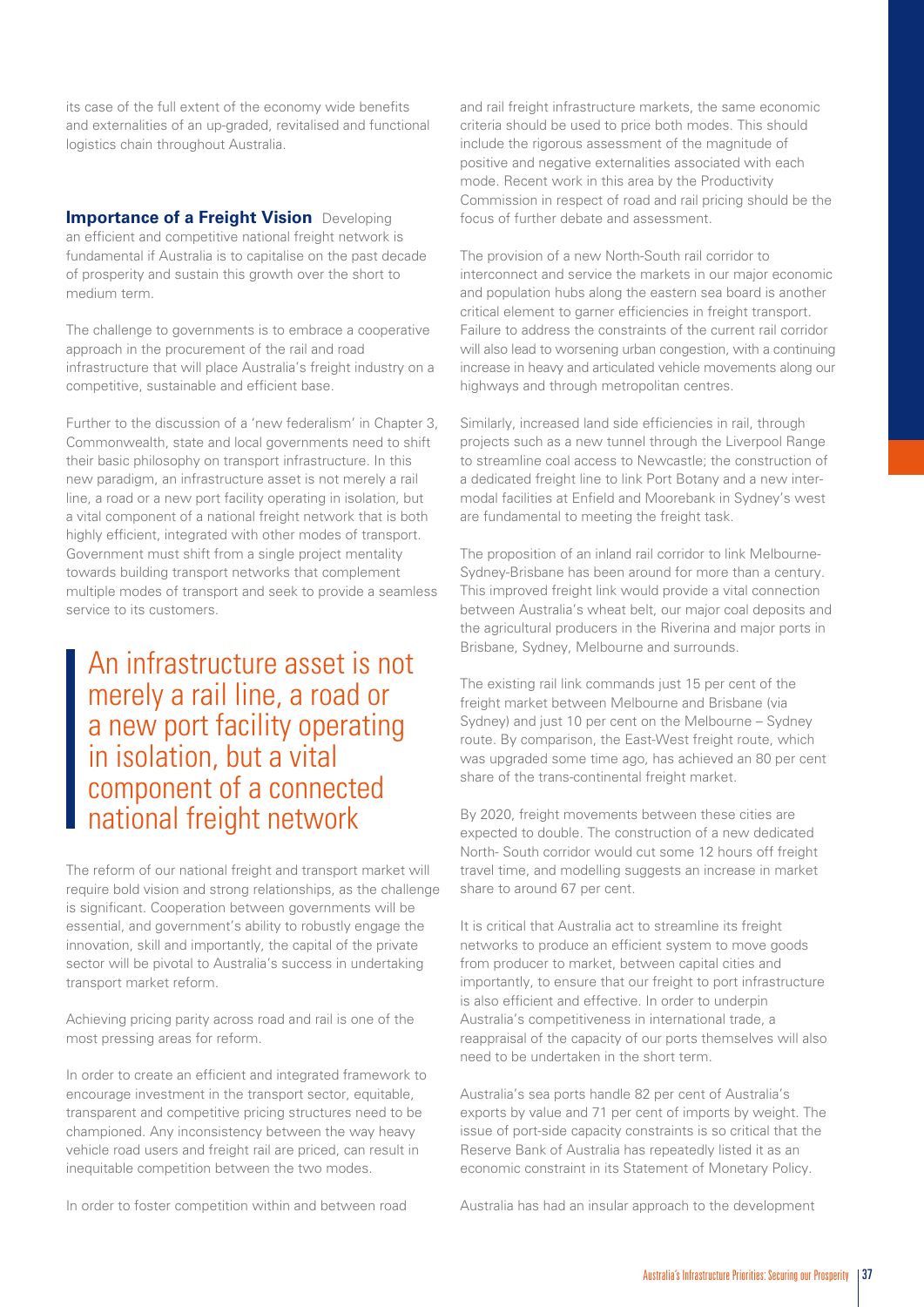and expansion of ports. A cooperative inter-governmental approach needs to be taken to ensure the timely provision of additional capacity at Australia's ports.

#### CRITICAL FREIGHT Transport Projects

#### 1 North South Rail Corridor (national)

 Construction of a new streamlined inland rail corridor to link Melbourne, Sydney & Brisbane to provide a new and efficient link between capitals and ports.

#### 2 Sydney Ports Intermodal Facility (NSW)

 Construction of an inter-modal facility at Enfield and Moorebank (Sydney) to service the expanded Port Botany.

#### 3 Dynon Rail Hub (Vic)

 Construction of a new dual gauge rail line into the Port of Melbourne to remove level crossings and other impediments.

#### 4 Port Melbourne Channel Deepening (Vic)

 Deepening of the shipping channel servicing Port Phillip. Presently 30 per cent of shipping is unable to access the Port.

#### 5 Liverpool Range Tunnel (NSW)

 Construction of a new tunnel to transport coal from the Gunnedah Basin to Port Newcastle.

#### 6 Southern Sydney Freight Line (NSW) Construction for a new 35 km dedicated freight line from Macarthur station to east of Sefton.

#### A cooperative intergovernmental approach needs to be taken to ensure the timely provision of additional capacity at Australia's ports

As well as capacity issues at the point of loading, Australia's trade growth is also challenged by a lack of adequate transport infrastructure to service ports. 'Capacity schemes' such as the one recently abandoned by coal exporters from the Gunnedah Basin, place restrictions on the tonnage those producers can export at any given time. This kind of scheme distorts the market and reduces Australia's international competitiveness.

Many of Australia's ports, including those in our capital cities, suffer significant land-side delays. There is more than \$8.5 billion in urgent freight to port infrastructure that is

urgently required to support exports growth.

A national vision for the future of freight in Australia is urgently required to meet the dynamic requirements which our growing economy will demand through the next wave of economic expansion.

#### 4.4. Energy Security

Managing the challenges of prosperity of a dynamic economy is most evident in energy, where economic wealth has led to increased demand as reflected by the 42% increase in peak demand in SE Queensland alone in the past five years. The issues of climate change, greenhouse gases and most recently the nuclear power debate provide a potent mix of issues that will require clear policy responses from government.

Capacity utilisation is approaching critical levels, and the growing incidence of outages represent a serious warning of the consequences that assets are aging and the investments in the network since the 1970s have diminished.

The clear way forward is for the introduction of competition and contestability in base and peak load generation and in energy retailing.

Factors exacerbating capacity constraints include the trend towards more air conditioners in homes, which will continue to have a profound impact on the energy network. In the US for example, air conditioning represents 5% of the total load and 20% of peak demand. The digital economy has increased demand from 25 watts per square metre of buildings in 1980s to 90 watts today. Digital devices also require higher quality of supply.

Energy is vital to Australia's economic success, international competitiveness and quality of life. The corollary to demand growth is an increasing need for large scale investment in energy generation, transmission and supply. By 2020, it is estimated that more than \$35 billion in additional energy sector investment will be required to match growth demand projections.

Important structural reforms of the energy sector were undertaken in the 1990s, linking Queensland, NSW, Victoria and South Australia towards a new National market in energy. The key problem is that the reforms have not lived up to the promise of a national market.

The Parer Committee review into the NEM found that the fundamental 'energy only' market design of the NEM is sound, but a lack of competition in generation, the distortion of retail prices and insufficient demand side participation in the market are dampening the investment signals to the private sector.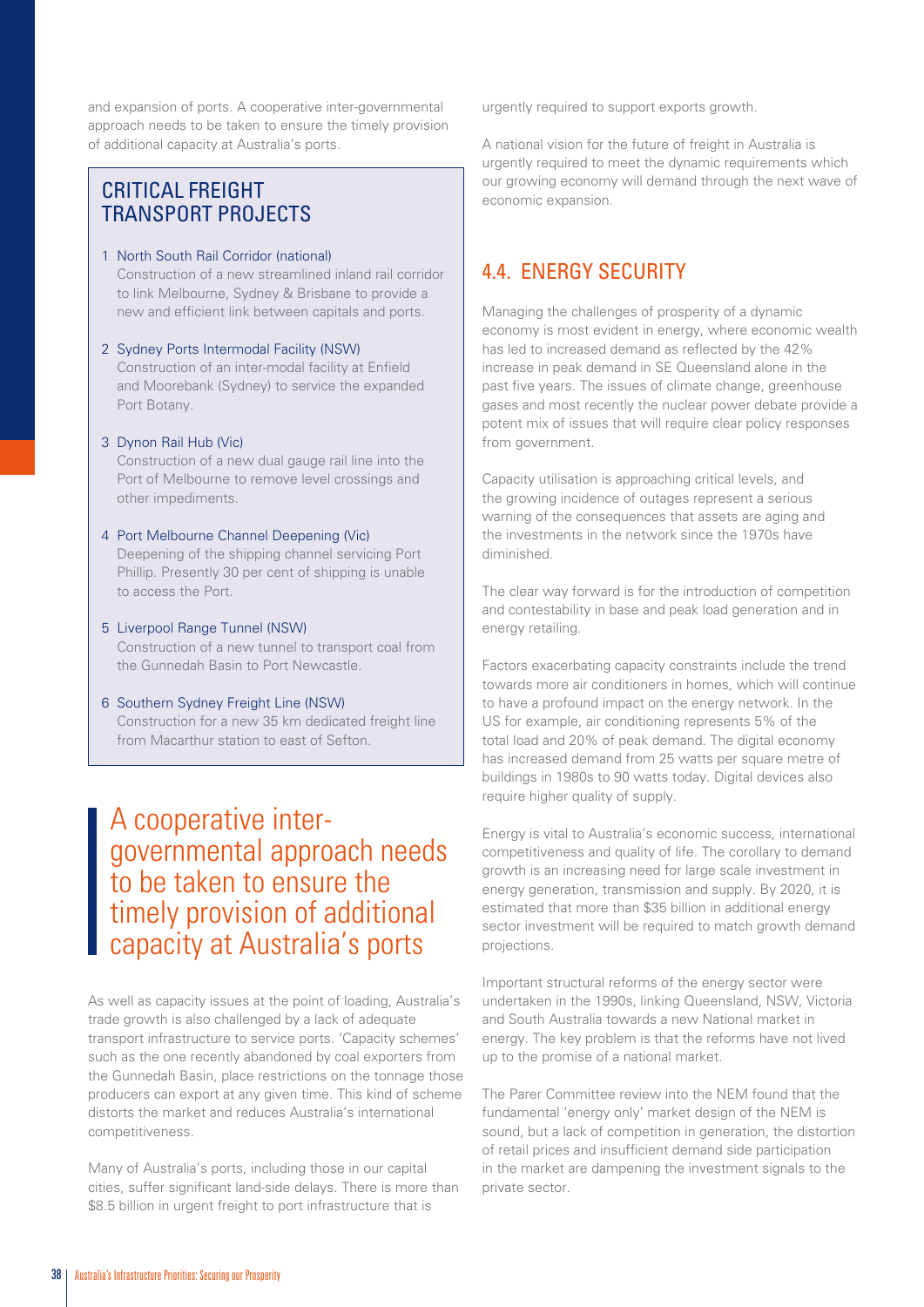The challenge of meeting the energy investment deficit is significant. This is not only because of the size of the investment estimated at \$35 billion over the next decade or so; but because of the lack of a functional institutional framework to place this investment and to create a national market to supply competitive and low cost energy.

A strong national electricity grid is an urgent priority. The issues have been extensively analysed and it is now time for decisions and actions. The benefits of a national market will simply capture the benefits of Australia's federation where it can source the most competitive energy. One state can export its excess capacity and another state can resolve its excess demand through importing it from another state.

A national market will reduce risk of outages which for an electricity intensive modern economy can have profound economic and political consequences. Diversity of supply will champion competition and innovation and underpin low cost energy supply. In light of the long lead times required to develop generation capacity and renew distribution networks, both the reform agenda and investment requirements require an immediate commencement.

A significant impediment to a national market is the ownership structure in the different states. The NSW government for the most part is the single owner of electricity assets and robust competition is limited impacting both investment and benefit from pricing opportunities. The privatisation of the sector is essential to reduce market power by attracting sufficient competitors in the generation sector.

#### A significant impediment to a national market is the ownership structure in the different states

There is an important window of opportunity for government to address this challenge in partnership with the private sector's capital and risk management expertise. The private sector will, however, need to have the right market conditions to ensure:

- Consistency, stability and predictability of policy
- Balanced and transparent regulatory regime
- Competitive return, including return of capital over a reasonable time frame. This will require Federal government to ensure a national regulatory regime is updated to reflect the emerging environment in which energy investment will occur to achieve energy security.

There is growing uncertainty for all industry stakeholders owing to the climate change debate, probable impact of carbon trading, potential introduction of new energy sources including nuclear power and, most fundamentally, changed pricing

structures that may impact energy consumption patterns that directly affect base load and peak load power generation.

IPA acknowledges that nuclear energy may be a compelling option to meet future demand. However, in the absence of fundamental reforms toward a national energy market (NEM), substantive and meaningful debate of this option is premature. A true NEM must have market driven price signals for investment and consumption, and remove other investment impediments such as retail pricing caps and regional pricing.

The best way to secure Australia's energy security is the creation of a genuine national market, driven by diversity of suppliers that will bring with it innovation and competition. It is only from this basis that an economic and environmental case for options in new generation capacity should be made.

The action agenda detailed below is fundamentally concerned with impediments to investment in the sector and achieve energy security for Australia.

#### Energy Action Agenda

- Government to move decisively toward providing a true national energy market, rather than regionalised markets that currently prevail;
- Focus on improved electricity interconnection between regions and states;
- Liberate the price signals to ensure optimal location of generation capacity and consumer behaviour especially in respect of air conditioners during peak hours;
- Create the necessary market conditions to encourage the active involvement of the private sector in the generation of base load and peak load energy, especially in NSW and Queensland;
- Champion private sector financing and operation of energy assets;
- Clarify carbon abatement policy as soon as possible; and
- Deregulation of retail and wholesale energy supply.

#### 4.5. Sustainable Water

Eighty per cent of Australian city dwellers are now subject to long term water restrictions.

As Australia's experience of drought in our major population centres has worsened, legislative water restrictions backed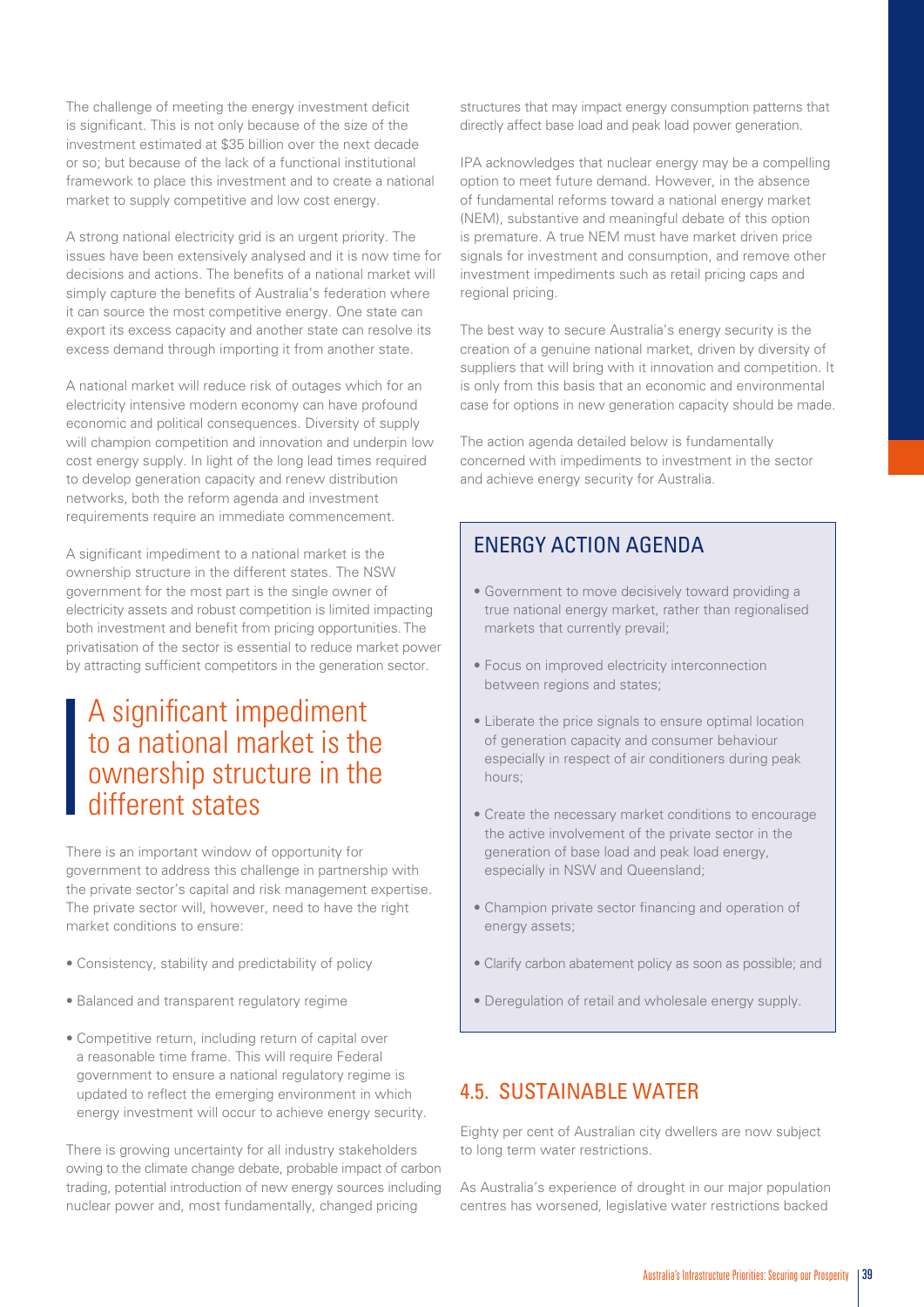up with tough penalties have become a part of daily life.

While drought is a key factor underlying the shortage of water, water restrictions do not represent a long term sustainable solution to securing Australia's water supply.

There are two basic options for responding to the deficiency of water; namely by achieving reduction in demand, or providing for an expansion of existing supply.

Australian governments have already embarked on a rigorous campaign to reduce supply pressures, initially through voluntary measures like water efficient devices and more recently, through tough legislative restrictions on water consumption. The challenge is that the pursuit of further efficiencies in domestic use of water would provide diminishing returns without a sustainable long term remedy.

#### Water restrictions do not represent a long term sustainable solution to securing Australia's water supply

An alternative approach is that Australia may in fact have an ample supply of water, but this will rely on a reform towards a water market and improved efficiency in its harvesting and consumption. Ensuring sustainable water will rely on a combination of three factors:

- 1. Create a market for discretionary water. This requires a consistent, national approach to water pricing that embodies the principle of 'user pays', thus ensuring that the majority of users pay the true cost of their discretionary water consumption;
- 2. Promote maximum competition in the market and build a service culture. This requires the removal of statutory impediments to new water providers, opening up monopoly infrastructure to third party access and, where appropriate, by restructuring the industry to encourage diversity of supply and contestability among retail businesses; and
- 3. Facilitate water trading to meet real demand. Broaden the existing water market to include the urban sector by removing institutional constraints, assigning tradable water entitlement to large commercial users and competing retail water businesses and extending existing trading mechanisms/frameworks to allow rural-urban water transfers.

A functional national market for water, combined with scope to inject significant private sector innovation into water supply and delivery, will be essential if competitive low-cost water is to be achieved.

While advocating the role of private investment and innovation in water, IPA acknowledges that water is perceived by the community as a fundamental element to support life. Accordingly, equitable and fair access to potable water to sustain life is not negotiable. Therefore it is important that governments preserve the status quo in respect of non-discretionary water consumption and price, e.g. household consumption up to 150 kilolitres per annum.

For the purposes of discretionary water usage, such as for lawns, pools and other life style choices there is considerable scope for fundamental change to meet the needs of this market segment. The private sector is ideally suited to meet these demands and manage the risks and uncertainties of discretionary water consumption. Importantly full economic pricing for high volume consumers is appropriate to signal the increased resources required to meet their needs

A broad restructure of water in this country needs the leadership of the Australian Government to provide guidance and balance the competing state interests. Just as importantly, governments need to move to create the market conditions that will harness the capital, the expertise and the innovation of the private sector in securing Australia's water future.

The private sector is best placed to design, finance and operate 'new' technologies such as desalination, to design and operate a system to harvest storm water efficiently and to tertiary treat wastewater for indirect potable reuse. Government must dictate the outcomes it requires for the sound operation of a water market in both metropolitan and non-metropolitan areas as a first step to sensibly drought proofing our cities.

#### 4.6. Strengthening the COMMUNICATIONS BACKBO

In the 21st century, business, academia, government and the community at large are reliant on electronic information. While the need to increase available band widths has been on the COAG agenda since at least 1994, Australia's development and potential in this regard has yet to be fully realised.

By world standards, the penetration of broadband into Australian homes – and the speed of that service is relatively poor. Australia ranks just 17th in the OECD in terms of household penetration of broadband, as reflected in the Figure 4 (page 39).

Even in those homes that do have access to broadband, the bandwidth available is low while the prices are relatively high. The relative speed versus price in comparable nations is described in the Figure 5 (page 40).

For the Australian economy to best capture benefits of broadband, we must address two key factors, the physical availability of bandwidth and the price at which it is offered.

Currently, around one third of Australian households can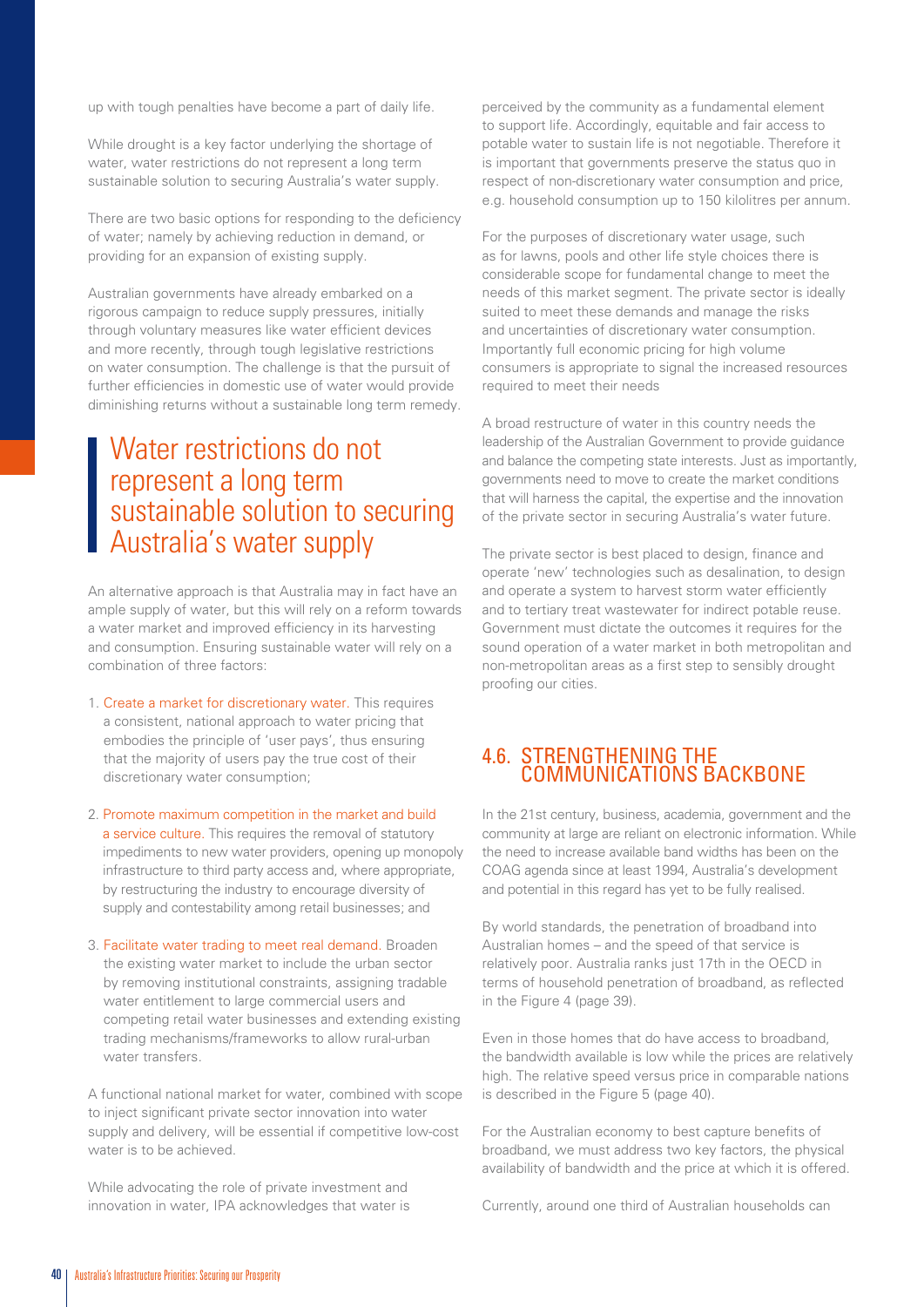

**Figure 4:** OECD Broadband & Subscribers by technology, an international perspective

access cable broadband through either Optus or Telstra, delivering speeds of around 17 mbps. The majority of households are able to access ADSL broadband, but this only offers speeds of 256 kbps to 1.5 mbps, depending on distance from the exchange. Homes more than 5km from the exchange are unable to access ADSL.

Since competition has been introduced there has been a move toward lower prices and higher speeds through the introduction of ADSL 2+, which offers speeds of 8mbps to 20mbps, again dependent on distance from the exchange.

In order to keep Australia competitive in the information age, the roll out of an IT network with high bandwidth is a national imperative. One potentially attractive way of providing reliable, fast high bandwidth technology is through the introduction of Fibre to the Node (FTTN) and eventually, Fibre to the Premises (FTTP).

In 2005, Telstra announced its intention to upgrade its network to provide FTTN infrastructure to around 5 million households, but it failed to reach agreement with the ACCC over third party access. Government regulators and industry need to seek a purposeful strategy that will allow Australia to establish a national market for broad band that durable into the decades ahead. Importantly, as has been the experience in other markets, where contestability and diversity of supply prevails then innovation and competitive service delivery can be met in a sustainable way.

In peer OECD economies, there is considerable focus on broadband infrastructure as an important driver of economic growth and performance. Obviously the economics of a network roll out are better in densely populated countries such as Japan and South Korea. Similarly, the US and

By world standards, the penetration of broadband into Australian homes – and the speed of that service is relatively poor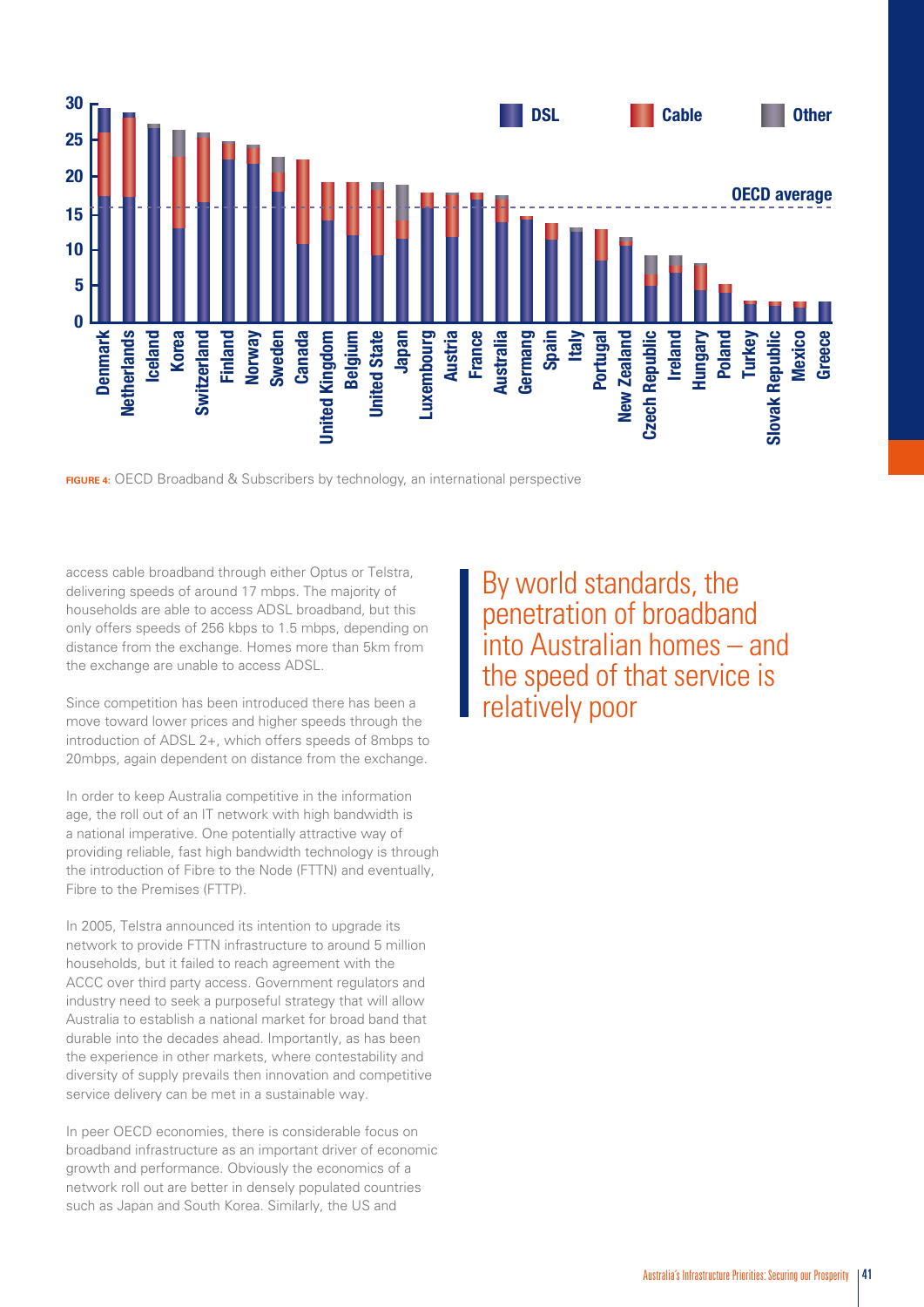Canada have a much more competitive market as most households have access to existing cable TV and telephony networks through which broadband may be accessed. In much of Europe (including UK, France and Italy) the regulator has required the incumbent telecommunications provider to provide access to competitors at low prices, allowing for competition and low retail pricing.

In moving to create the regulatory regime that will provide a functioning and robust market in IT infrastructure, the focus must be on competition, innovation and, where possible, diversity of suppliers. The experience from overseas shows that a competitive and contestable environment ultimately delivers better outcomes for consumers, across all areas of the economy.

#### Action Agenda

To create a regulatory framework that allows for sustainable competition in the roll out of the next wave of IT Infrastructure Australia must;

- Immediately increase the spread of ADSL2+ enabled exchanges, which will dramatically increase the available bandwidth to many Australian businesses and homes;
- Provide a clear, regulatory framework to provide a sustainable and competitive market in high bandwidth communications;
- Allow a market to sustain the prompt roll out of FTTN networks in metropolitan Australia, to be completed within 2-3 years and a complimentary wireless technology to service rural and regional areas; and
- Allow a market to sustain a feasible roll out of FTTP networks in metropolitan Australia within 7-15 years.



**Figure 5:** Speed Relative to Price, an International Perspective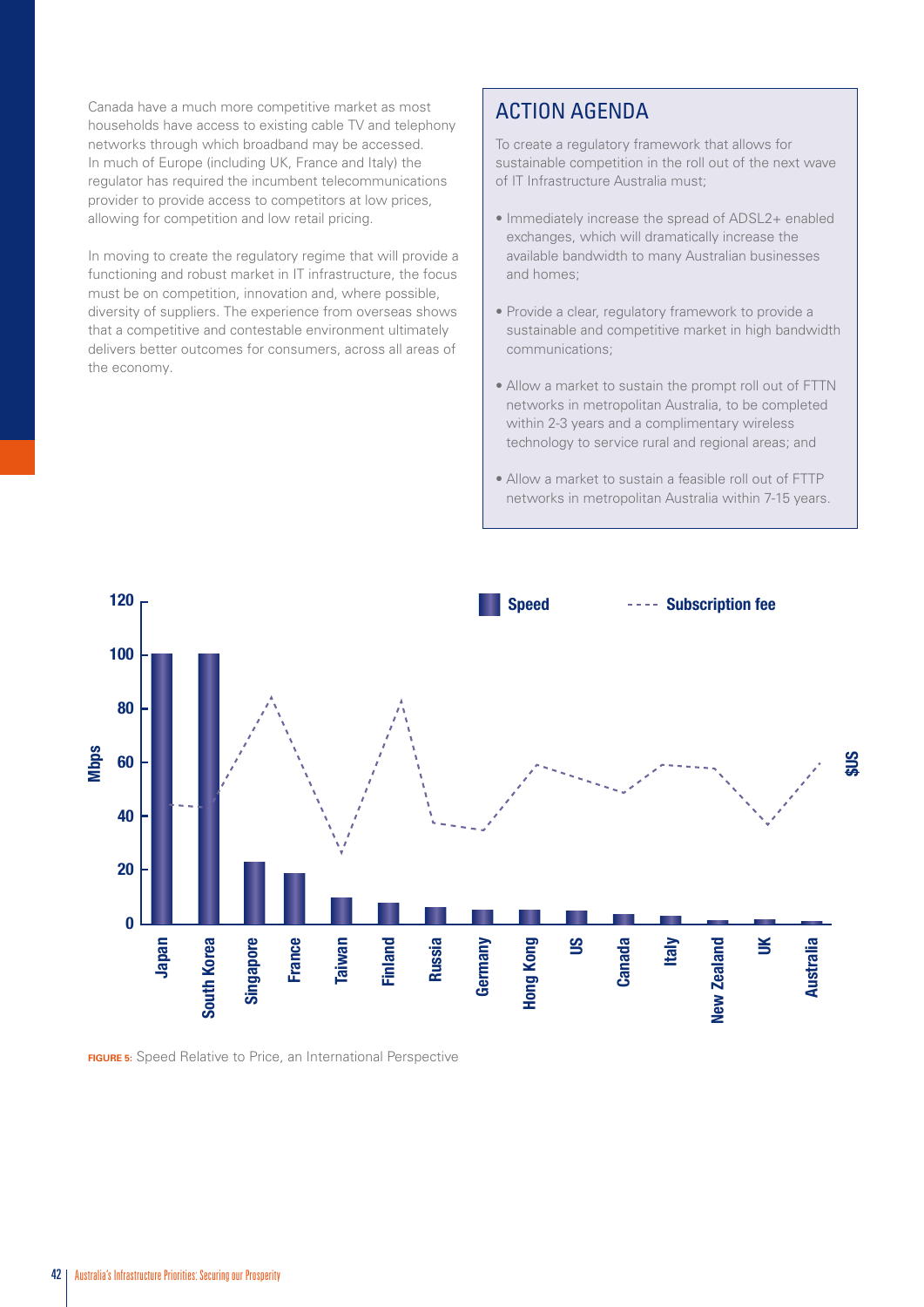**հ** 

# Conclusions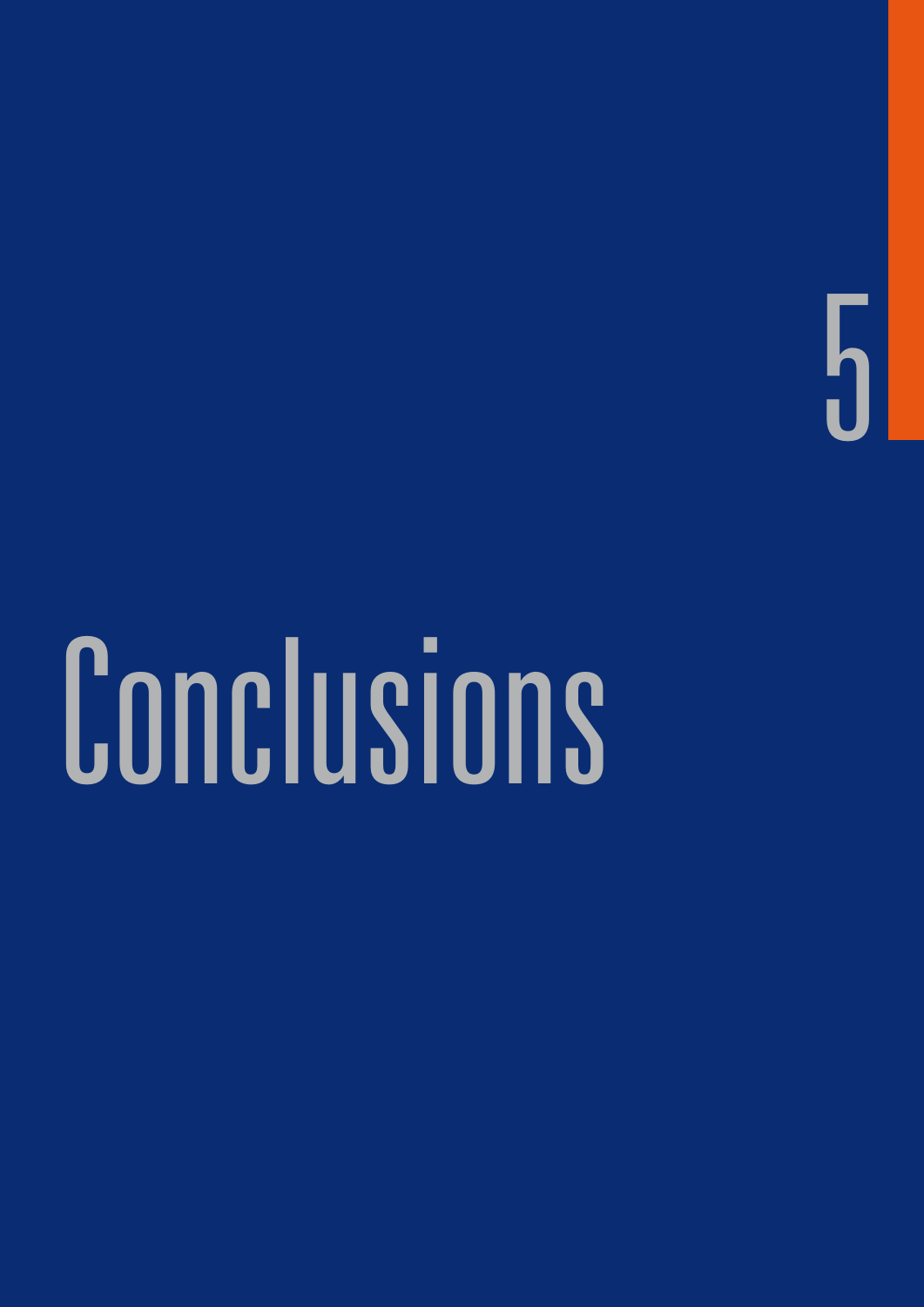#### 5.1. Conclusions

The future for Australia is very bright, provided that we invest the dividends of the past decade's growth into underpinning and sustaining our economic and social development in the decades to come.

The procurement of the infrastructure assets we need is beyond the scope of government alone. To meet the challenges and harness the opportunities facing us, Australia must view infrastructure in a fundamentally different way; as an investment in our collective future with vision, optimism and a conviction to deliver.

Infrastructure is not simply about planning and delivering an asset, it is about the whole-of-life operation, innovation and relevance of the service delivered. This is the basis on which the community will judge government and the private sector of its success or failure.

An important window of opportunity now exists to build the necessary infrastructure to deliver nationally significant assets and services across the nation. These can be provided with decisiveness, a clear agenda for action and the application of consistent policy principles to sustain Australia's economic growth and underpin our high standard of living.

The time for action is now, Australia must invest with confidence and foresight to build our nation.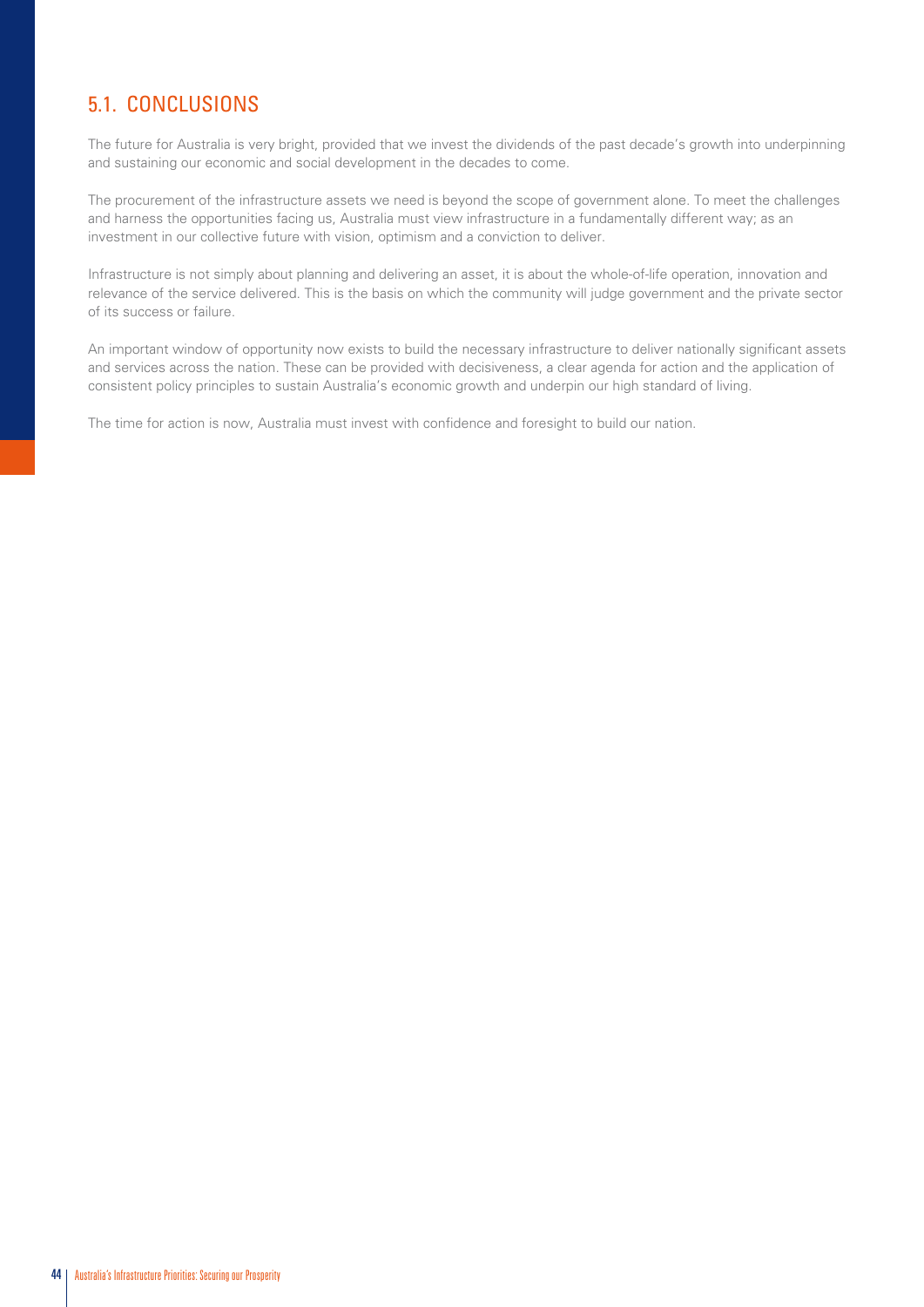## **References**

*A Competitive Economy:- Australia in Brief*, Department of Foreign Affairs & Trade, http://www.dfat.gov.au/aib/ competitive\_economy.html access date 21 November 2006

*Auditor General of Western Australia, Performance Examination: Private Care for Public Patients: A Follow on Examination of the Joondalup Health Campus Contract*, Report No 4, June 2000

Australian Department of Communications and the Arts, AusTEL, Optus Communications and Telstra, *Report to the Minister for Communications and the Arts on the Optus Vision joint venture proposal and the Telstra Broadband Joint Venture Proposal,* Melbourne 1994.

*Australia's Trade: Fast Facts,* Department of Foreign Affairs & Trade & AusTrade, Australian Government, 2002 figures

Berry, M, *Why is it important to boost the supply of affordable housing in Australia: and how can we do it?*, Urban Policy & Research, v21(4), December 2003

Bisset, H, *Affordable Housing: Policy Knight of Trojan Horse?*, Parity, v15(6), July 2002

Caldwell, B, *A Private Role in Public Education,* Professional Educator, v5(3), August 2006

Chang, S & H Lee & C Middleton, *The Deployment of Broadband Internet in Australia: Areas for Attention and Implications from Canada and Korea*, The University of **Malhourne** 

*Clinical Services,* The Serco Institute, 30 July 2006, http:// www.serco.co.uk/instituteresource /market/health/clinserv/ index.asp , access date 21 September 2006

Coonan, H, *Connecting Australia: Fresh Opportunities*, Address to the Australian Financial Review National Infrastructure Summit, Melbourne, 23 August 2006

Cosgrove, D, *Urban Congestion – The Implications for Greenhouse Gas Emissions*, Bureau of Transport & Regional Economics, Department of Transport & Regional Services, May 2000

*Council of Australian Governments Communiqué,* 25 February 1994, appendix c

Department of Transport & Regional Services, *Background Briefing North South Rail Corridor Study*, June 2006.

Department of Transport & Regional Services, *North South Rail Corridor Study*, Executive Report, June 2006

*Focus: Infrastructure: PPPs Gain Momentum in Health Sector*, Allens Arthur Robinson, September 2003, http:// www.aar.com.au/pubs/infra/foinf2sep03.htm , access date 19 September 2006

*Facing the NEM: Five Markets Not One*, Address to the ACCC Annual Regulatory Conference, 1 August 2003

Greig, D, *Rail Privatisation in Victoria*, Agenda, volume 9 No 3, 2002

Henscher, D, *Urban Public Transport Delivery in Australia: Issues and Challenges in Retaining & Growing Patronage,* Institute of Transport Studies, University of Sydney, Sydney, May 2002

Henscher, D, *Establishing Value for Money in Incentive Driven Quality Contracts: The Bus Reform Agenda in New South Wales*, Institute of Transport Studies, University of Sydney, Sydney, November 2001

Hill, D, *Urban Rail in the New Millennium*, Dissent, 2000/01

Hill, D, *Livable, Sustainable Cities*, Presentation to the ARA/ LLDCN Urban Rail Conference, Sydney 5 April 2001

Hirst, J, *Current Issues Facing Australian Ports*, Shipping in Australia, 2005-06

Kirk, J, *Urban Rail: the Key to Better Urban Living*, Track & Signal, v4(2), April 2000

*Labour Force Australia October 2006*, http://www.abs.gov. au/AUSSTATS/abs@.nsf/ allprimarymainfeatures/362607CA 0519045ACA25712B000D0425?opendocument access date 22 November 2006

Malone, N, *Policy Forum, Financing Public Infrastructure: The evolution of private financing of government infrastructure in Australia: 2005 and Beyond*, Australian Economic Review, v38(4), December 2005

McGinnes, A, *Win-Win Partnerships in Public Transport*, Public Transport International, 2/2006

Mokhtarian, P & Ors, *Reducing Road Congestion: A Reality Check [and] a Comment*, Transport Policy, April 2004

*More Affordable Housing: Submission to the Productivity Commission*, Australian Council of Social Services, October 2003

Oakeshott, G, *All Aboard [North South inland train route]*, About the House, v27, June 2006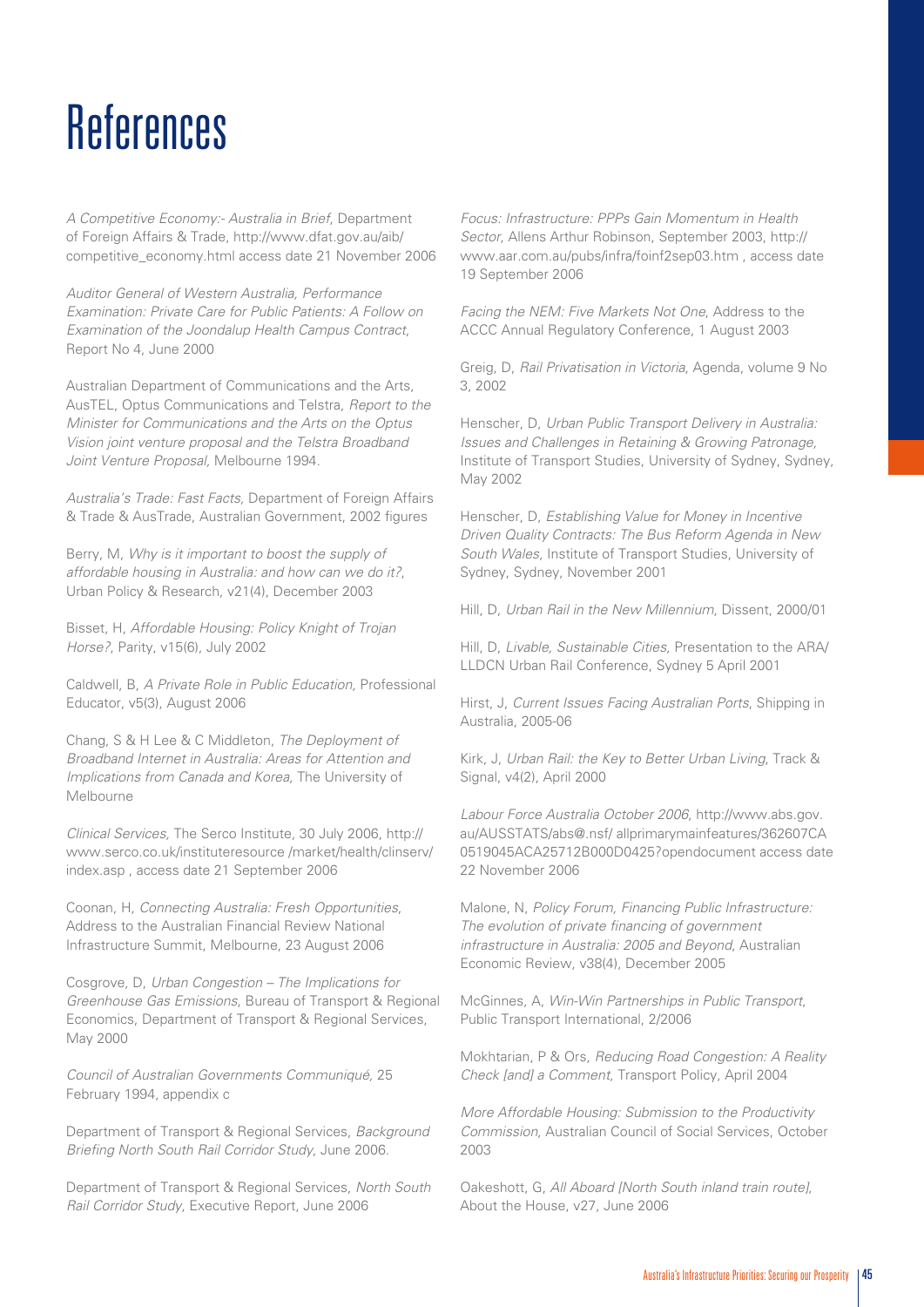O'Connor, M, *Investment Signals in the National Energy Market: A Comment,* Australi Resources and Energy Law Journal, v22(4) November 2003

*Reforming and Restoring Australia's Infrastructure*, Business Council of Australia report by Port Jackson Partners, March 2005

Regan Michael, Various Publications, Bond University

Samuel, G, *Competitive Neutrality: A Public Transport Perspective*, Address to the 2000 Australian Bus & Coach Conference, Melbourne, 13 March 2000

Sarno, T, *Super Fast Broadband: Another World of Speed*, Australia Personal Computer, v26(2), February 2006

Sims, R, *Right Track, Insufficient Track: Practical Steps to Address the Key Problems Facing the NEM: Five Markets Not One*, Address to the ACCC Annual Regulatory Conference, 1 August 2003

*Statement on Monetary Policy*, Reserve Bank of Australia, 7 February 2005

*The New Schools Privately Financed Project Auditor General's Performance Audit Report*, NSW Audit Office, March 2006.

*Trade through Australia's Ports*, Australian Bureau of Statistics, International Merchandise Trade, Australia, Cat 5442.0, September 2002

Washington, S, *Right Side of the Tracks*, Business Review Weekly, v26(9) March 2004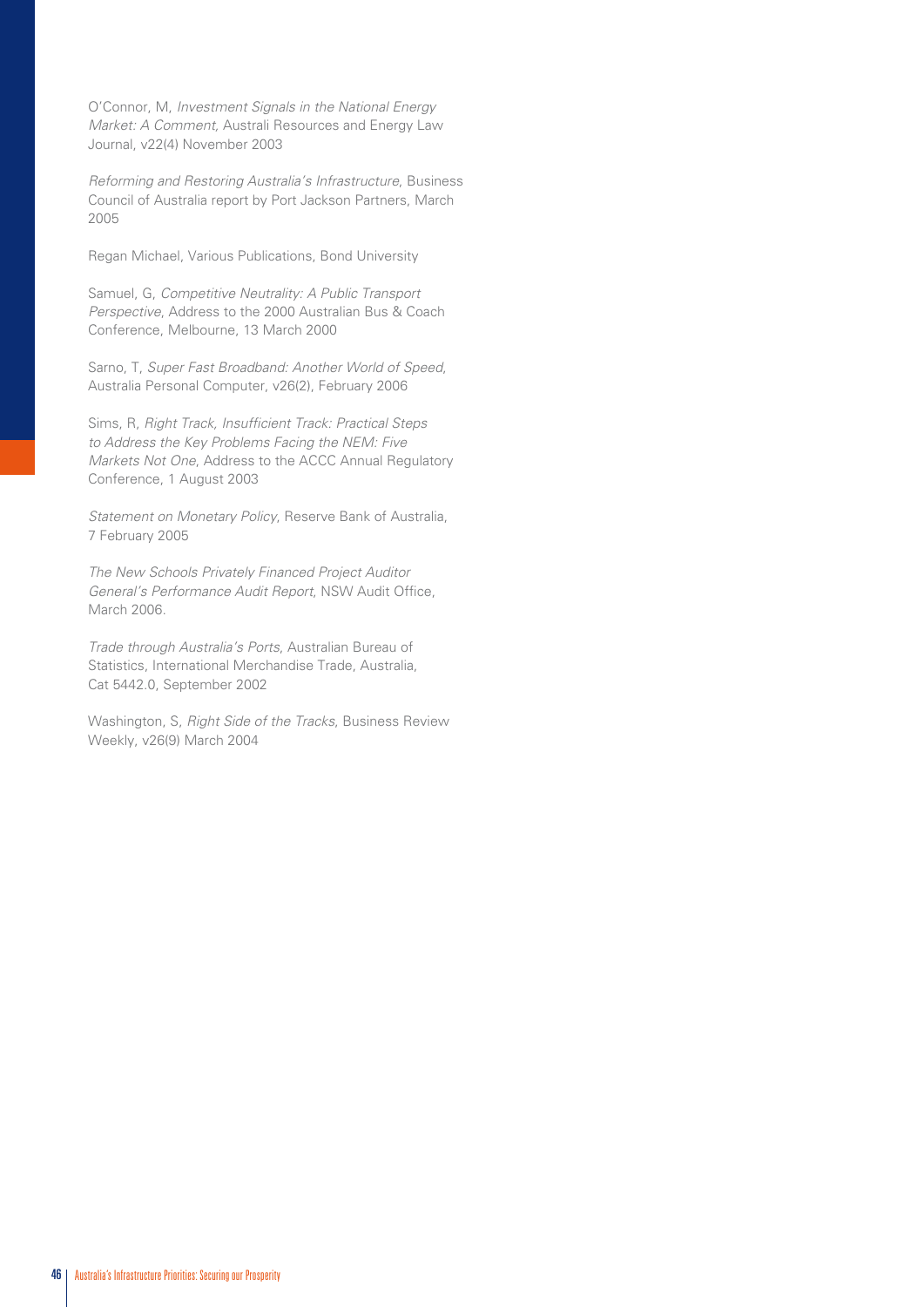Australia's Infrastructure Priorities: Securing our Prosperity 47